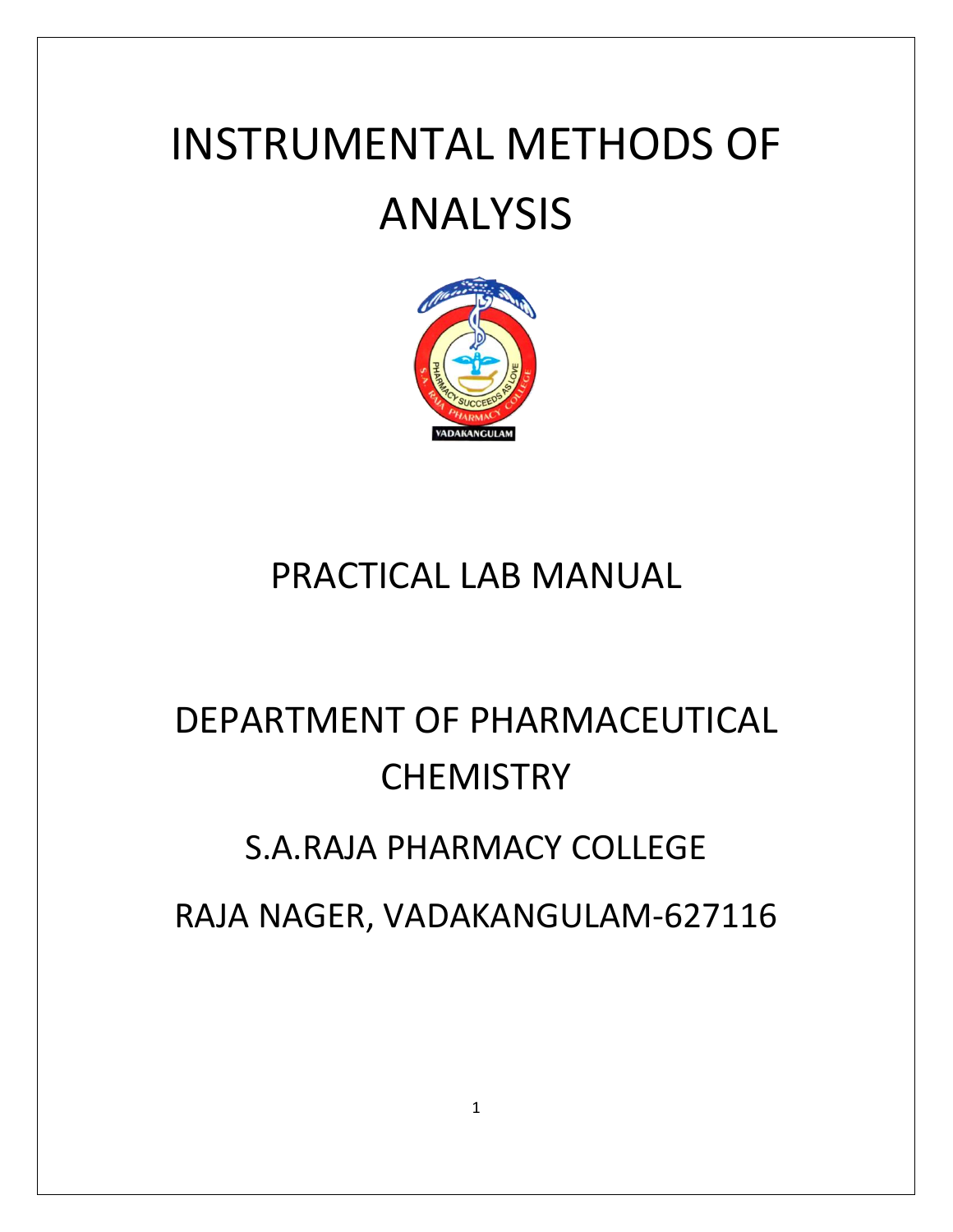# **S.A.RAJA PHARMACY COLLEGE RAJA NAGER, VADAKANGULAM-627116**

# **LABORATORY CERTIFICATE**

| vear |
|------|

**Date:** Signature of the Teacher In-charge

**Head of the Department** 

|--|

Reg.No. …………………………………………………………………………………….

Examination centre …………………………………………………………………………

Date of the Practical Examination………………………………………………………......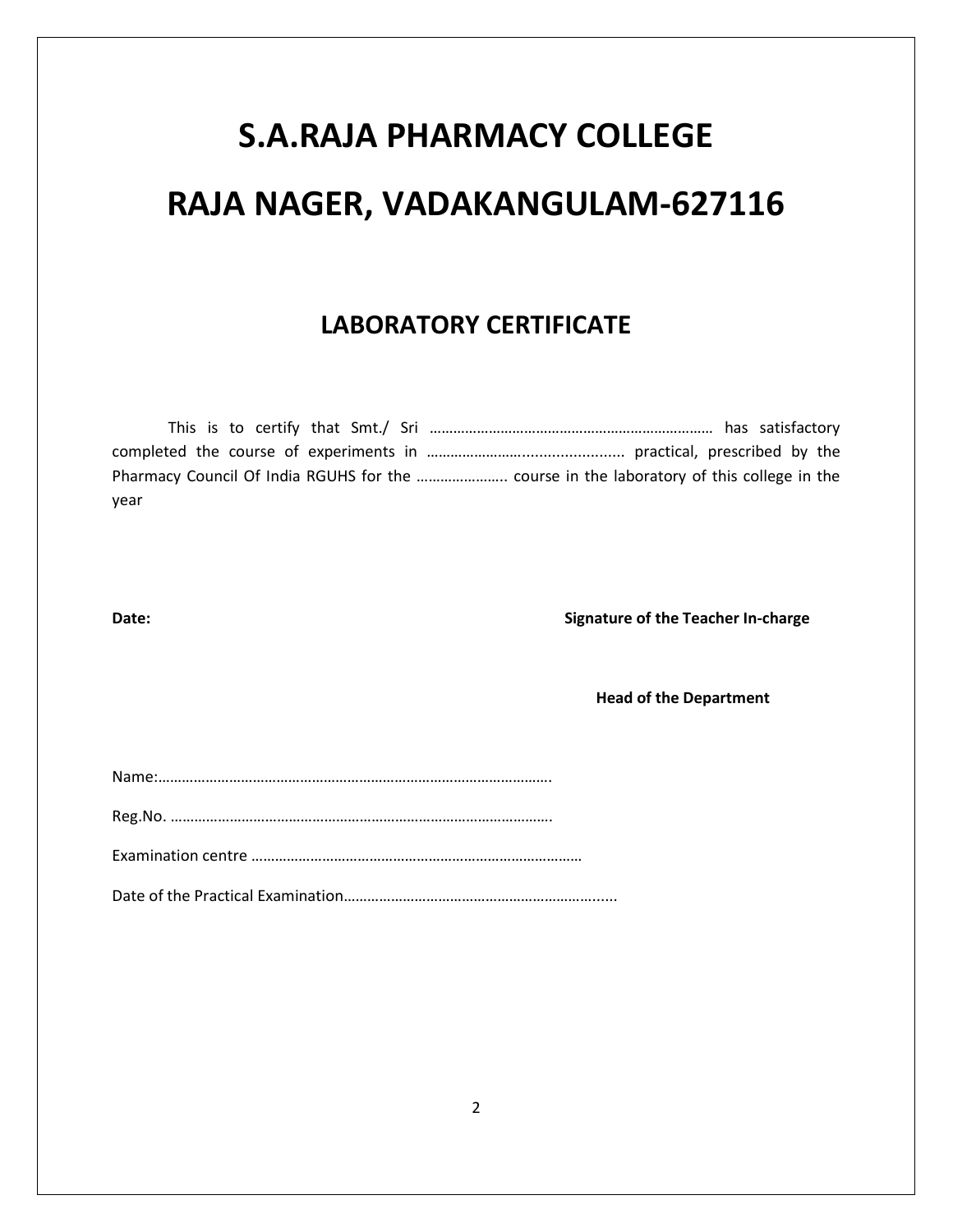## **PARTICULARS OF THE EXPERIMENTS PERFORMED**

| Sl.No | <b>DATE</b> | <b>NAME OF THE EXPERIMENTS</b>                                                                                       | P.No. |
|-------|-------------|----------------------------------------------------------------------------------------------------------------------|-------|
| 1.    |             | Introduction of U.v. spectroscopy                                                                                    |       |
| 2.    |             | To carry out the estimation of ibuprofen in the given sample by UV<br>spectroscopy.                                  |       |
| 3.    |             | To Estimation Of Paracetamol by U.V. Method                                                                          |       |
| 4.    |             | To estimate the amount of diclofenac present in given sample.                                                        |       |
| 5.    |             | To estimate the amount of ampicillin present in the given<br>sample.                                                 |       |
| 6.    |             | To carry out the estimation of given amoxicillin capsule by<br>double beam spectroscopy.                             |       |
| 7.    |             | Simultaneous estimation of aspirin and caffeine from a given<br>sample of combination formulation.                   |       |
| 8.    |             | Simultaneous estimation of paracetamol and nimesulide by<br>UV-Visible Spectroscopy method.                          |       |
| 9.    |             | Simultaneous estimation of paracetamol and diclofenac in a<br>combination formulation using UV-visible spectroscopy. |       |
| 10.   |             | To carry out the simultaneous estimation of paracetamol and<br>ibuprofen.                                            |       |
| 11.   |             | Introduction of chromatography.                                                                                      |       |
| 12.   |             | and identify the amino acids by paper<br>To<br>separate<br>chromatography (ascending type).                          |       |
| 13.   |             | To identify the given mixture of amino acid by circular [or] radial<br>chromatography.                               |       |
| 14.   |             | To carry out the separation and identification of aminoacid by<br>thinlayer chromatography.                          |       |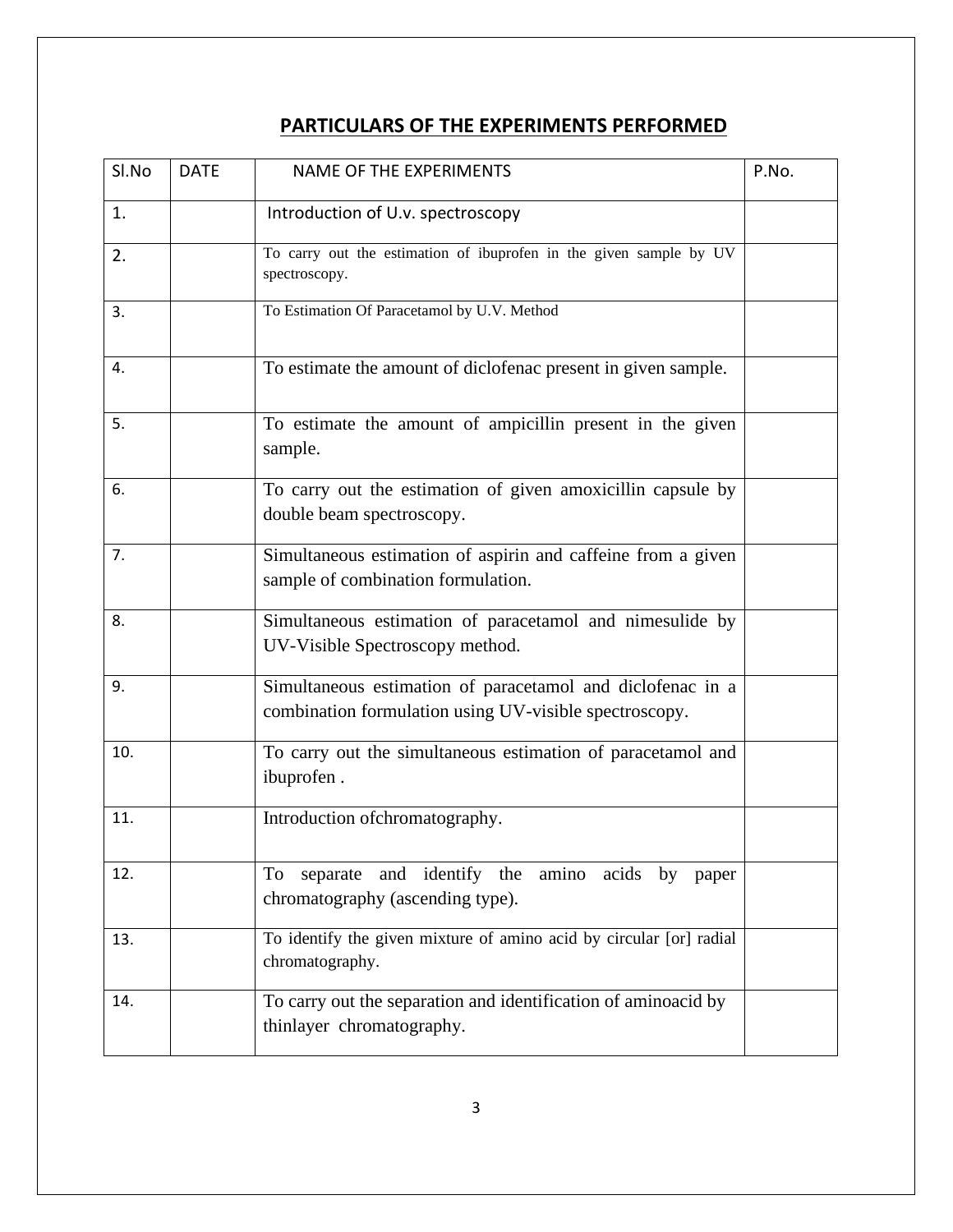| 15. | To carry out the separation and identification of<br>agiven mixture of the aminoacids by column chromatography.               |  |
|-----|-------------------------------------------------------------------------------------------------------------------------------|--|
| 16. | Introducton of H.P.L.C.                                                                                                       |  |
| 17. | To determine retention time $(t_r)$ and AUC for a given sample<br>of diclofenac sodium by HPLC method (qualitative analysis). |  |
| 18. | Estimation of Diclofenac sodium from given sample by HPLC<br>method (quantitative analysis).                                  |  |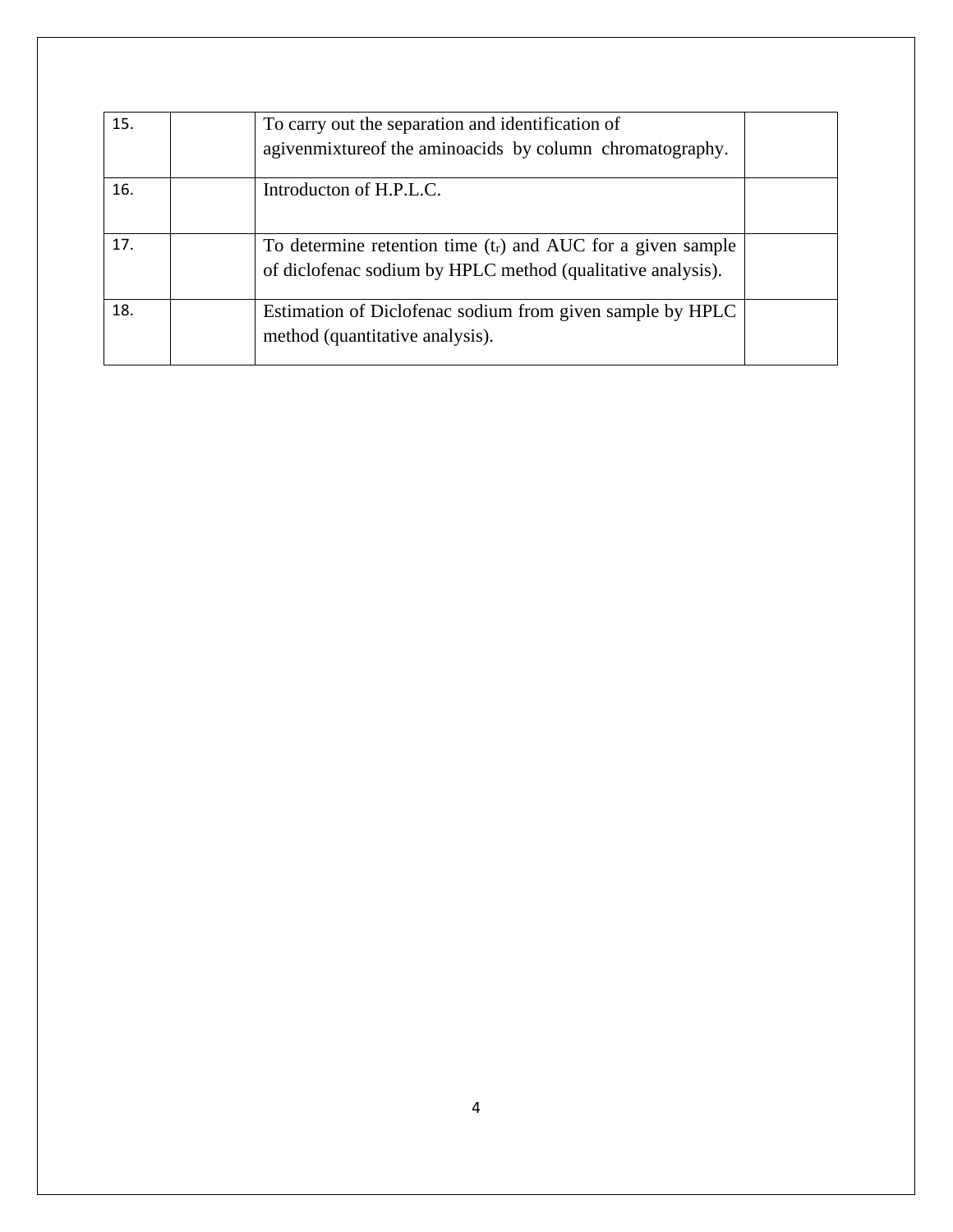Date:

#### **Introduction To U.V –Visible Spectroscopy**

The absorption of UV radiation which ranges from 200-400 nm .

The absorption of visible radiation which ranges from 400-800 nm .

In both UV and visible valence electrons absorb the energy thereby the molecule undergoes transition from ground state to excited state.

Instruments which measure the ratio of the intensity of two beams of light in the UV-visible region are called ultraviolet visible spectrophotometers.

Spectroscopy is a branch of science deals with the study of interaction of electromagnetic radiation with matter.

The energy of a EMR can be given by the following equation.

 $E = hv$ Where ,  $E =$  energy of radiation h = plank's constant(  $6.624 \times 10^{-34}$ )  $v = \text{frequency}$  $E = hv = h.c/\lambda$  $=$  h.c. $\lambda$ <sup>-1</sup> While, frequency  $v = c/\lambda$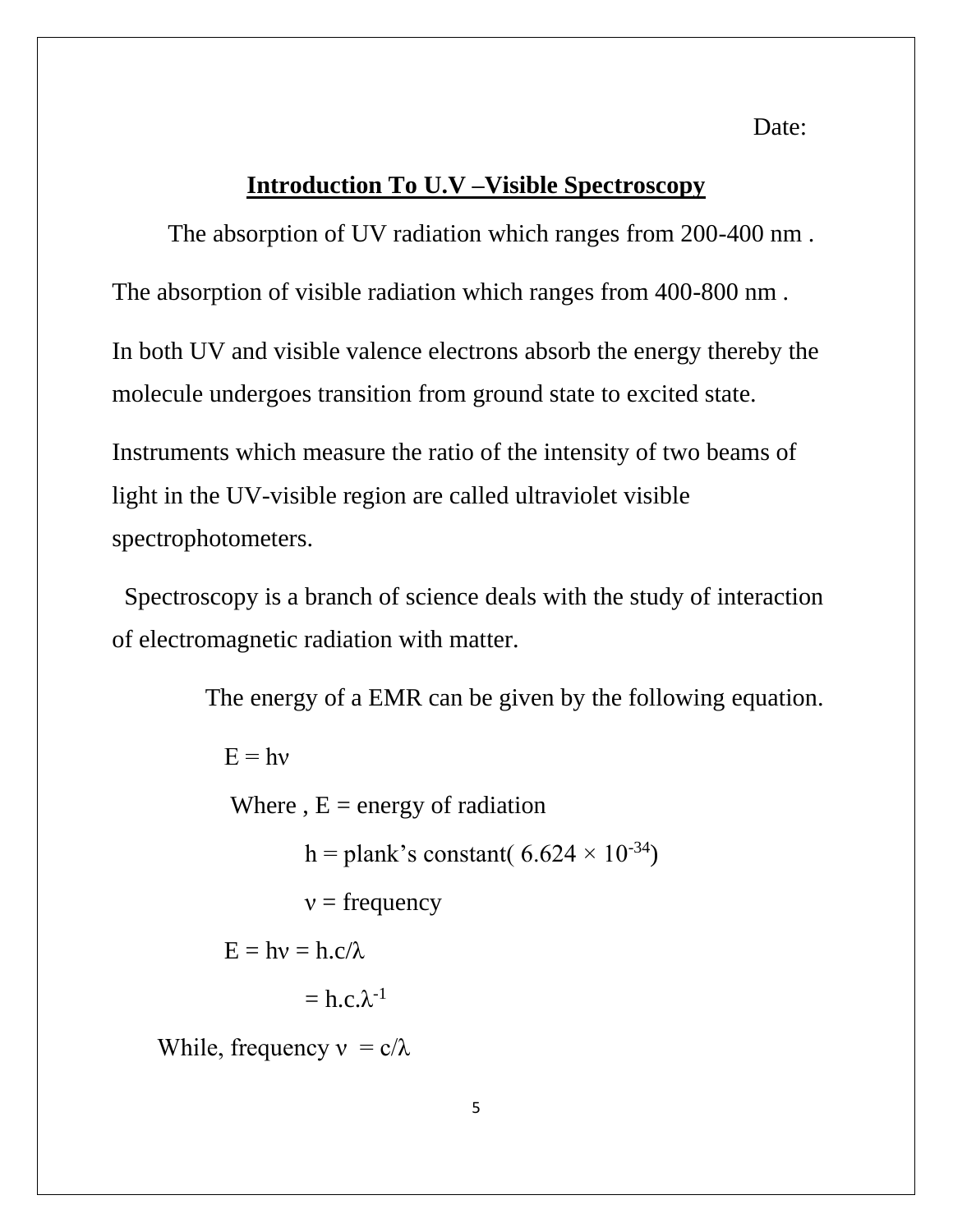Where,  $c =$  Velocity of light in vaccume

 $\lambda$  = Wave length

When EMR travels, a medium containing atoms, molecules or ions where there absorption of energy, intensity of emergent light (intensity) of incident light.

# **DISCUSSION:-**

Spectroscopy is one of the most atomic and molecular structure and is used in the analysis of wide range of sample. The study of spectroscopy can be carried out under the following headings.

# **ATOMIC SPECTROSCOPY:-**

This deals with the interaction of EMR with atoms which are most commonly in their lowest energy state called the ground state.

# **MOLECULAR SPECTROSCOPY:-**

This deals with the interaction of EMR with molecule. This results in transition between rational and vibration energy level in edition to electronic transition. Molecular spectra extends from the visible through infra red into microwave region.

# **RATION (MICRO-WAVE ) SPECTRA:-**

 This spectra rises due to transition between the rotational energy of gaseous molecule on the absorption of radiation following in the microwave region. This spectra are shown by molecule which posses a dipole movement e.g. - HCl, CO, H<sub>2</sub>O, vapours, NO, etc.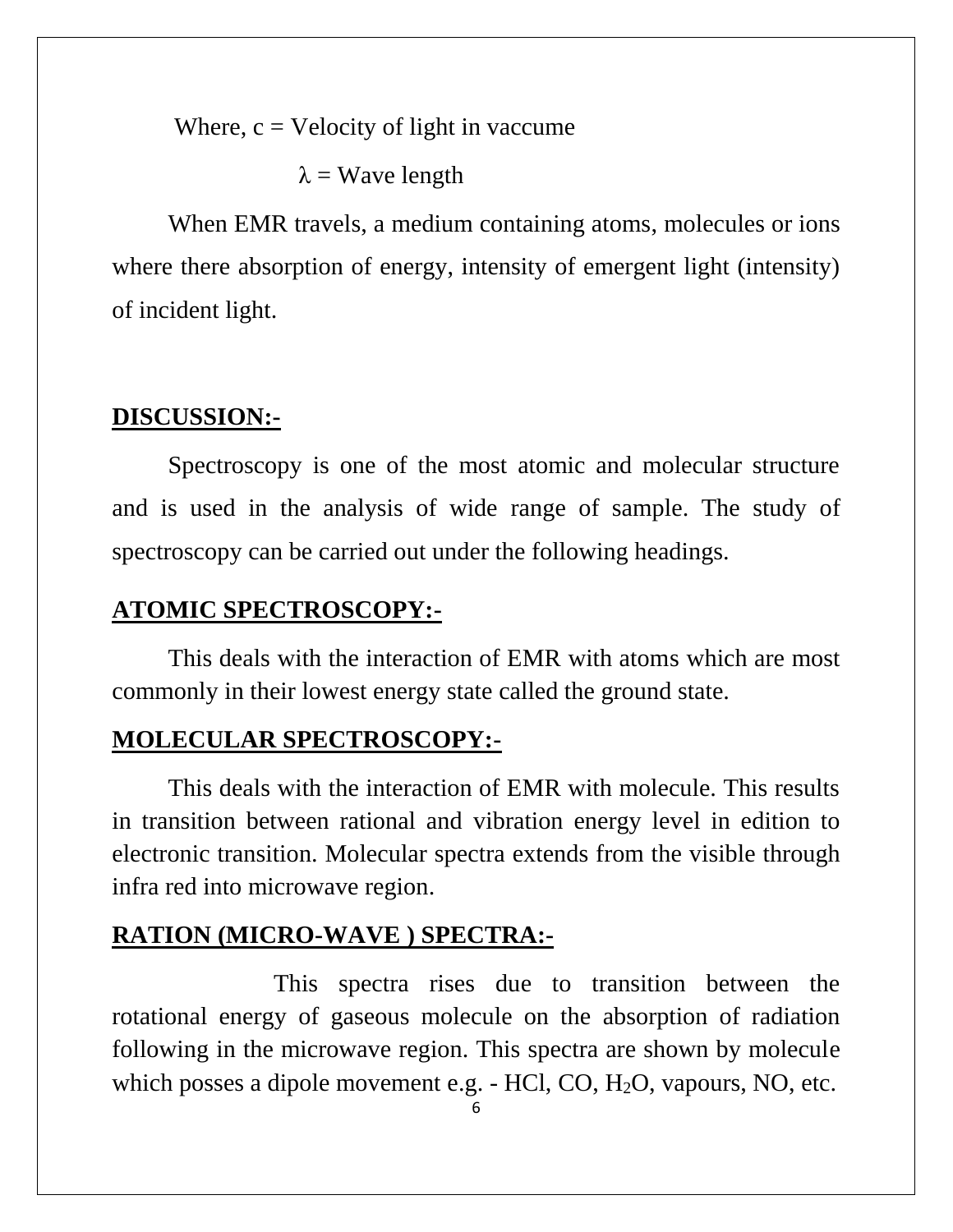# **VIBRATIONAL – ROTATIONAL SPECTRA:-**

These spectra arises due to transition included between vibrational energy level of the molecule of the absorption at radiation belonging to IR. IR spectra is shown by molecule when vibrational motion is accompanied by a change in the dipole movement of molecules.

## **NUCLEAR MAGNETIC SPECTRA:-**

It arises due to transition included between the molecule spin energy level of a molecule in applied magnetic field.

#### **ELECTRONIC SPECTRA:-**

 It arises due to electronic transition in a molecule by absorption radiation following in visible and UV region.

#### **ELECTRONIC SPIN RESONANCE:-**

ESR results from transitions induce between electron spin energy of molecules in an applied magnetic field.

### **LAW OF PHOTOMETRY:-**

#### 1) **BEER'S LAW:-**

It states that when monochromatic light passes through a transparent medium containing sample. The rate of decreasing the intensity is directly proportional to the increase in the concentration of absorbance species.

I<sup>t</sup> = I010-kc…………(1)

Where,  $I_t$  = intensity by travelled light

 $I_0$  = intensity of incident light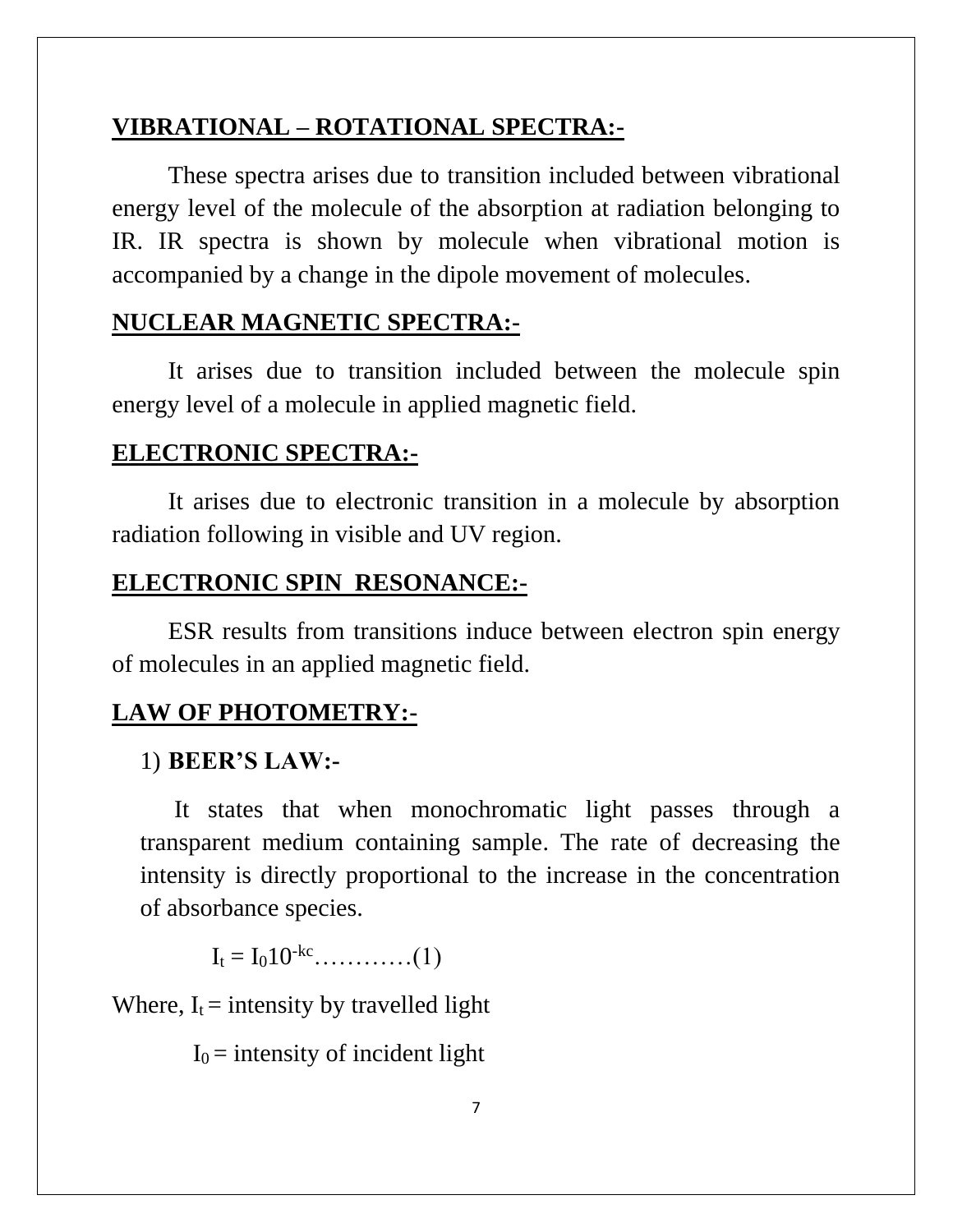$k = constant$ 

 $C = \text{conc. of medium.}$ 

 It states that when monochromatic light passes through at transparent medium, the decrease in the intensity of transmitted medium radiation is directly proportional to the increase in thickness of medium .

 $I_t = I_0 10^{-kt}$ …………...(2)

Combining  $(1)$  &  $(2)$ 

 $I_t = I_0$ . 10<sup>-kct</sup>

 $I_t = I_0.10$ <sup>-act</sup>

Above equation is called as beer's – lambart's law and can be written as follows.

 $log I_0/I_t = act$ 

 $A = act$ 

Where,

 $A = Absorbance$ 

 $a =$  molecular absorptivity

 $t =$  thickness or pathlength of medium

 $c = conc<sup>n</sup>$  of medium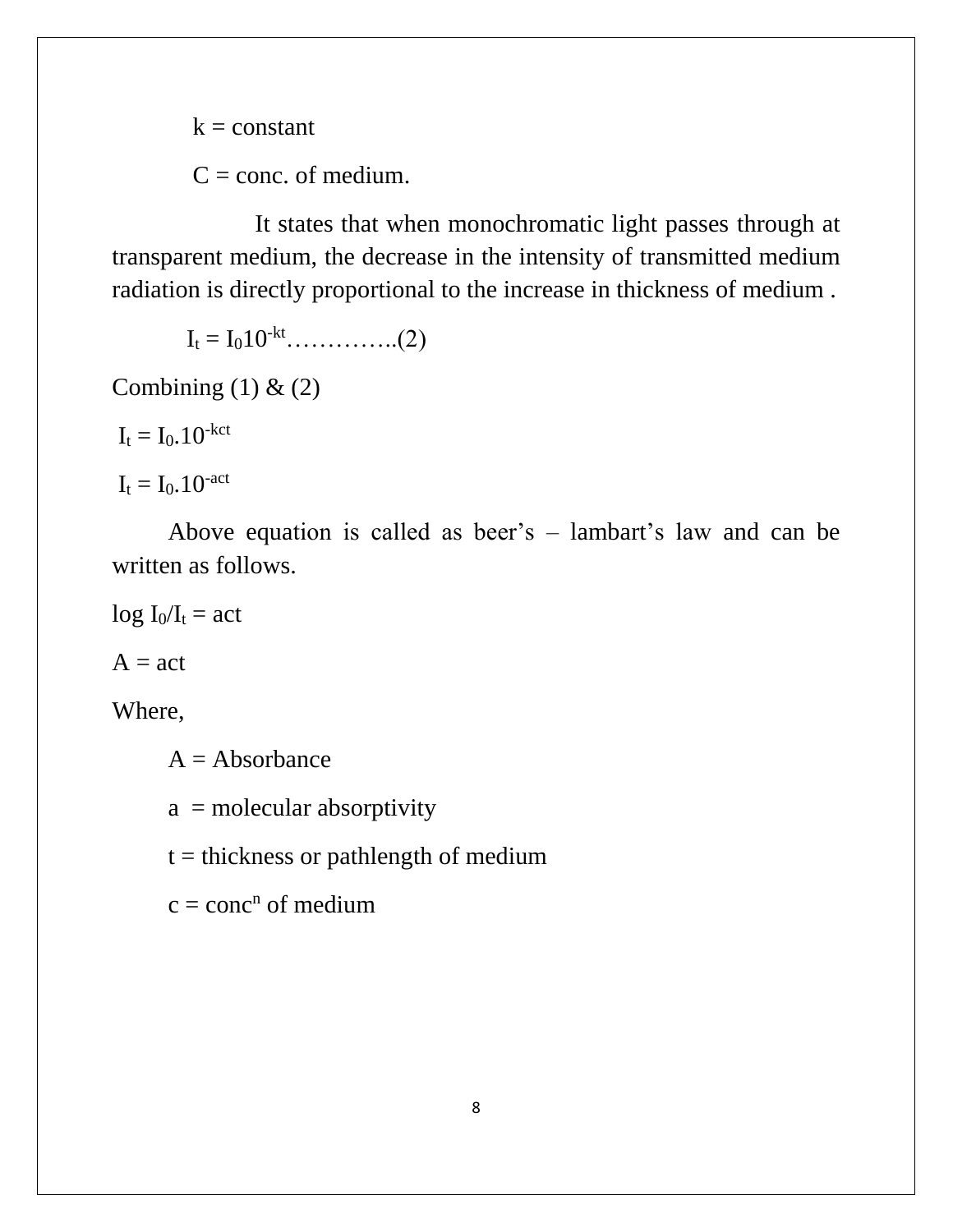Experiment No:1 Date:

# **ESTIMATION OF IBUPROFEN**

**AIM**:-To carry out the estimation of ibuprofen in the given sample by UV spectroscopy.

**REQUIREMENT:-**Beaker, volumetric flask, measuring cylinder, pipette (10ml, 1ml)

# **PRINCIPLE OF UV SPECTROSCOPY:**

The type of electrons present in any molecule may be conveniently classified as

σ electron: present in saturated compounds such electrons do not absorb near UV, but absorb vacuum UV radiation.

π electron: present in unsaturated compound example: double bond or triple bond.

n electron: these are non bonded electrons which are not involved in any bonding example: lone pair of electrons

 Any molecule has either n electron, π electron or σ electron or combination of these electrons. These bonding and nonbonding electrons absorb the characteristics UV radiation and undergoes transition from ground state to excited state by the characteristic absorption peaks, the nature of the electron present and hence the molecular structure can be elucidated.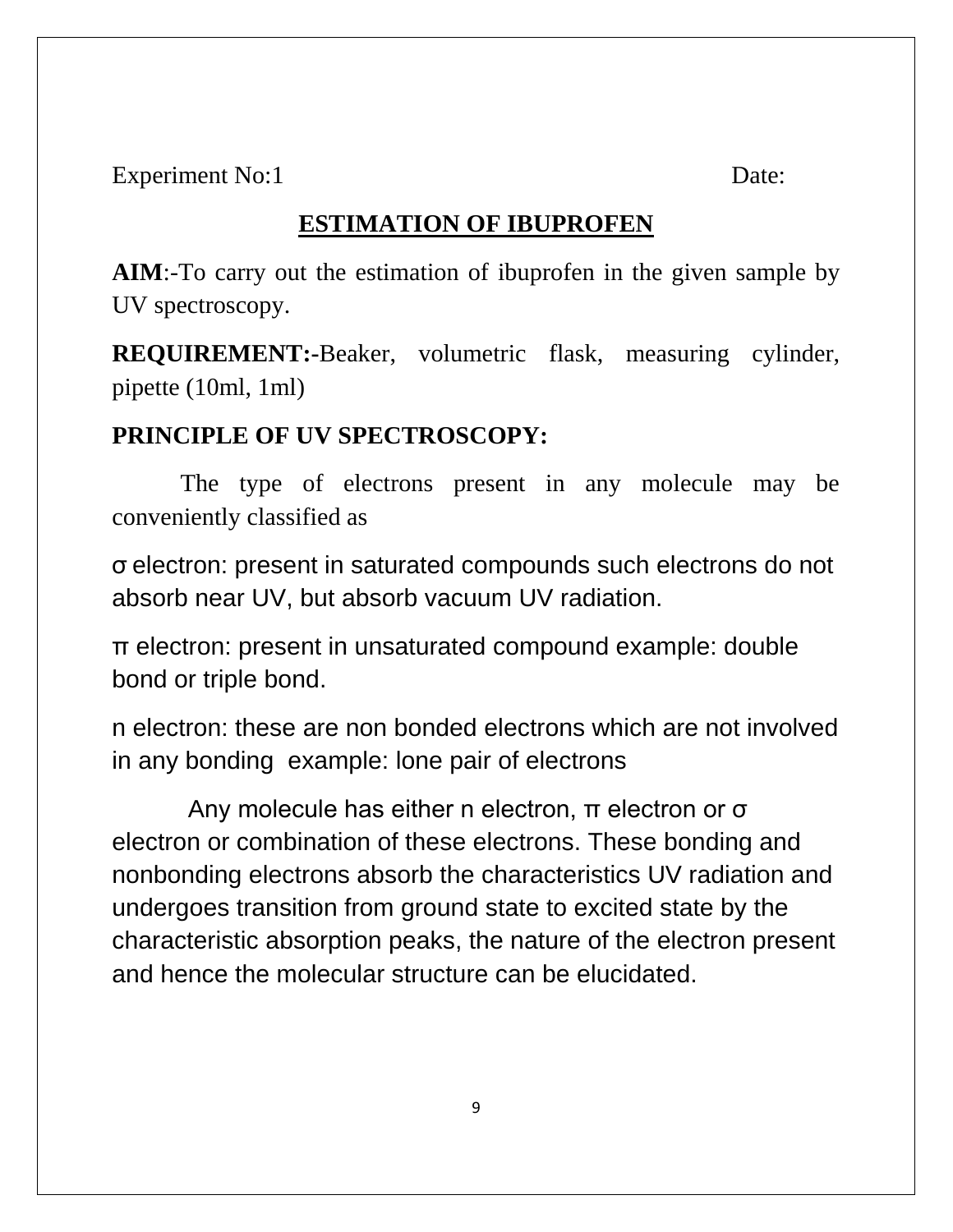# **1. LAMBART'S LAW:-**

 This law can be stated as follows when a beam of light as allowed to pass through a transparent medium, the rate of decrease of intensity with thickness of medium is directly proportional to intensity of light.

Mathematically, the lambart's law may be stated as follows.

 $-dI/dt = KI$ ……(1)

Where, I = intensity of incident light of wave length  $(\lambda)$ 

 $t =$  thickness of medium

 $k =$  Proportionality constant

Integrating equation & putting I=  $I_0$  & t=0

In  $I_0/I_t = kt$ 

 $I=I<sub>0</sub>.e<sup>-kt</sup>$ 

 $I_t = I_0 10<sup>-kt</sup>$  (changing equation to natural log)

Where,  $k = 1/2.303$ 

# **2. BEER'S LAW:-**

The intensity of beam of monochromatic light decreases exponentially with increase in concentration by absorbing substance arithmetically.

$$
I_t = I_0 e^{-k'c}
$$

$$
I_t = I_0 e^{-kc}
$$

Combining equation,

 $I_t = I_0$ , 10<sup>-act</sup>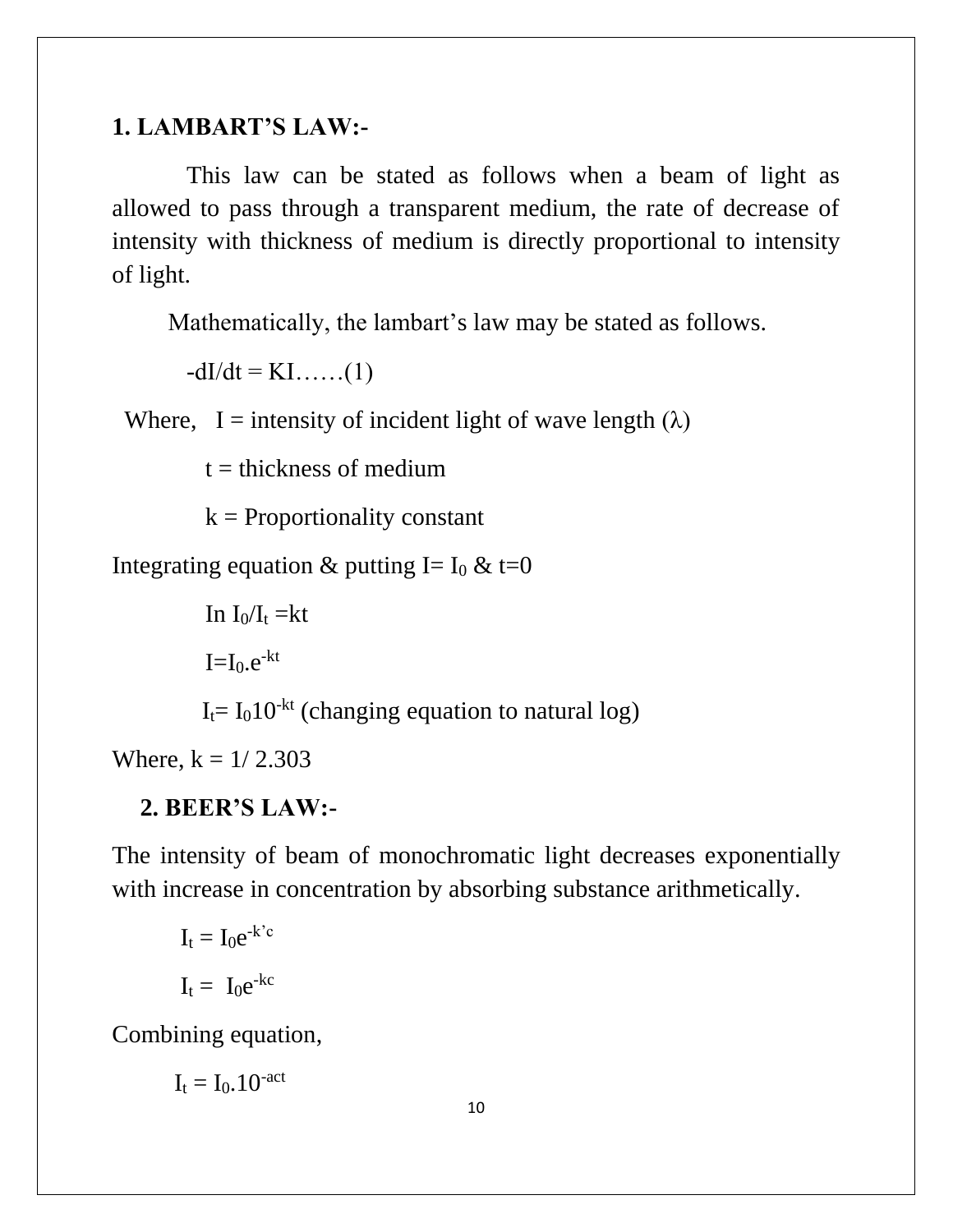$log I_{t}/I_{0} = act$ …...(3)

Its called beer's- lambart's law.

## **Structure of Ibuprofen:**



#### **PROCEDURE:-**

#### **Preparation of standard solution:-**

 Weigh accurately 100 mg of ibuprofen powder, add 0.1 NaOH to dissolve & make up volume upto 100 ml and make different concentration 5,10,15,20,25,30 μg/ml.

## **Preparation of sample solution:-**

Weigh accurately 10 mg of powder drug & dilute it to 100 ml to give 100 μg/ml concentration. Take 1.5 ml of above solution & dilute to 10 ml with 0.1N NaOH to give concentration of 15 μg/ml.

Find out  $\lambda_{\text{max}}$  for standard & carryout absorbance value for each sample.

#### **REPORT:-**

The λmax value for ibuprofen found to be ………….nm.

The unknown concentration was found to be…………… μg/ml.The concentration of ibuprofen in tablet was found to be ………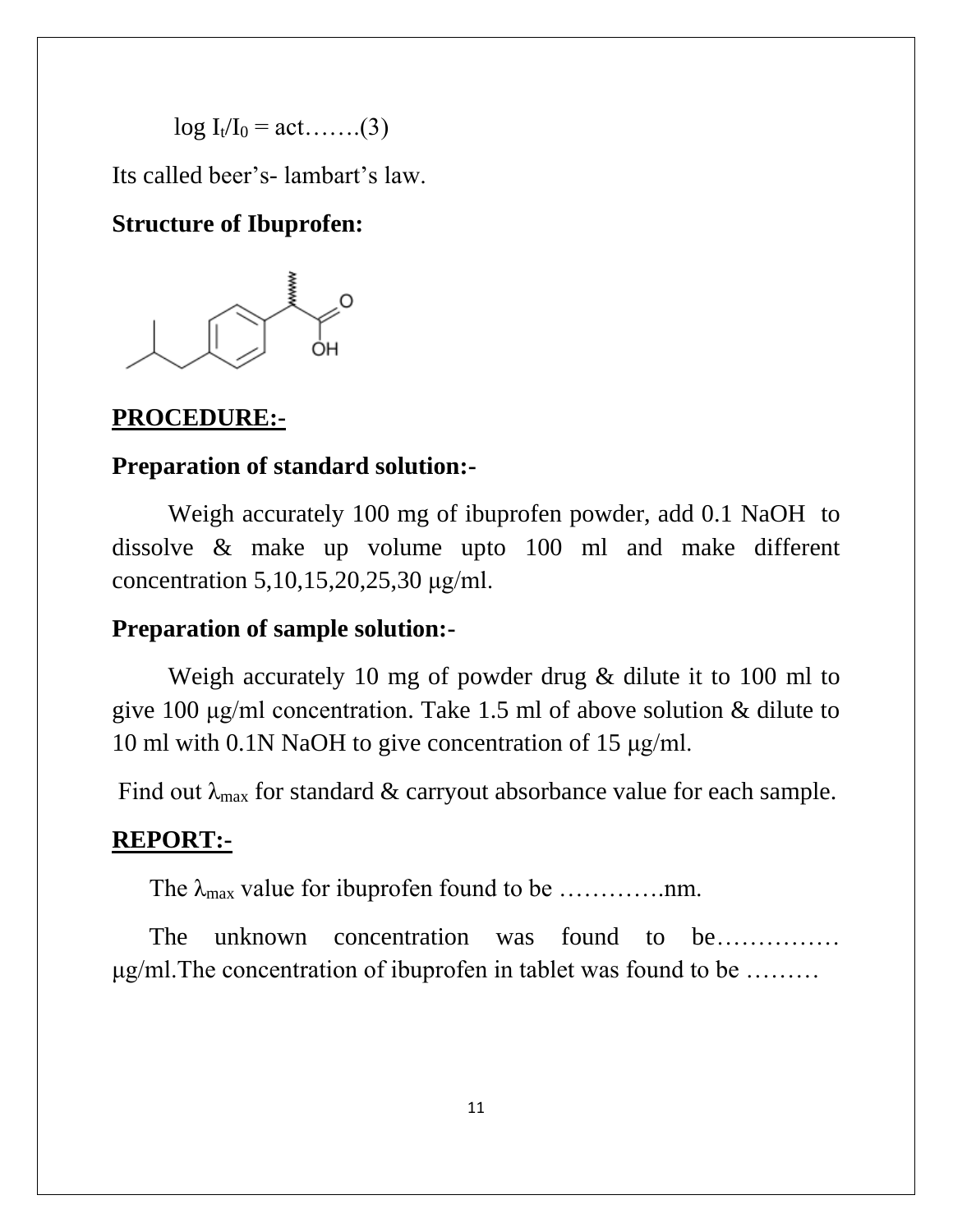Experiment No:2 Date:

# **ESTIMATION OF PARACETAMOL**

**Aim:** To Estimation Of Paracetamol by U.V. Method

 **References:** I.P. 1996. vol-I, Organic Spectroscopy, 3rd edition by

William Kemp.

**Apparatus:** Volumetric flask, pipette, beaker, measuring cylinder.

 **Chemicals:** Paracetamol (drug), 0.1 N HCl.

**Structure of paracetamol:**



# **Pharmaceutical uses of paracetamol:**

analgesic for headache, musculoskeletal pain, etc

## **Procedure:**

1) Preparation of stock solution: Dissolve 100 mg of Paracetamol (drug) in sufficient 0.1 N HCl to produce 100 ml. From above stock solution 1ml is taken & again diluted to 25 ml  $-$  40  $\mu$ g/ml which is the final stock solution. Take 1ml,2ml,3,4,5ml and make it upto 10ml, To get 4, 8, 12, 16,  $20\mu\text{g/ml}$ . Respectively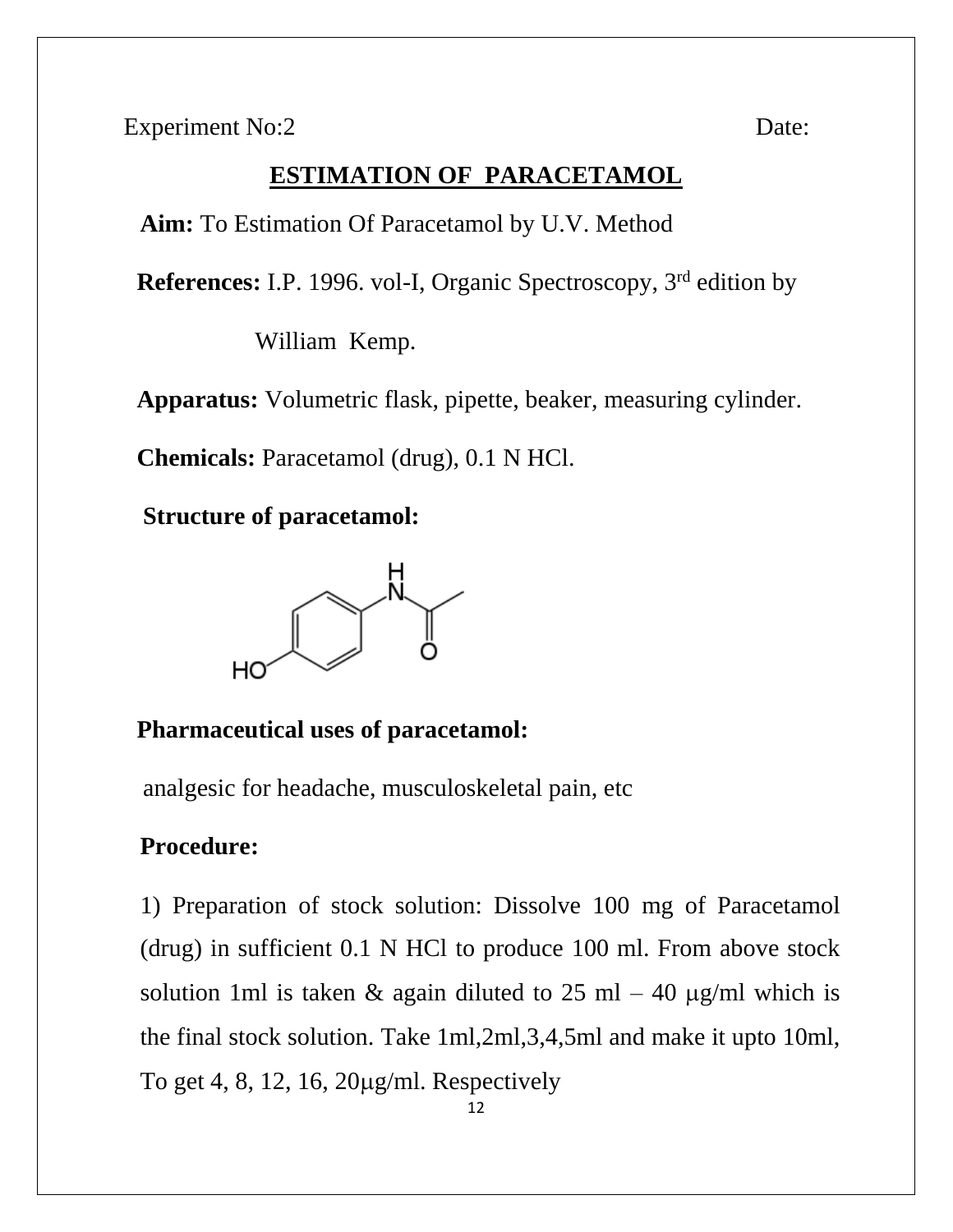2) Preparation of sample solution: Dissolve the given sample in 100ml 0.1N HCl. Take 1ml of this solution and make the volume upto 25ml with 0.1N HCl and estimate the amount of pracetamol in the given sample at wavelength 244 nm.

 **Report:** The amount of pracetamol in given sample was found to be………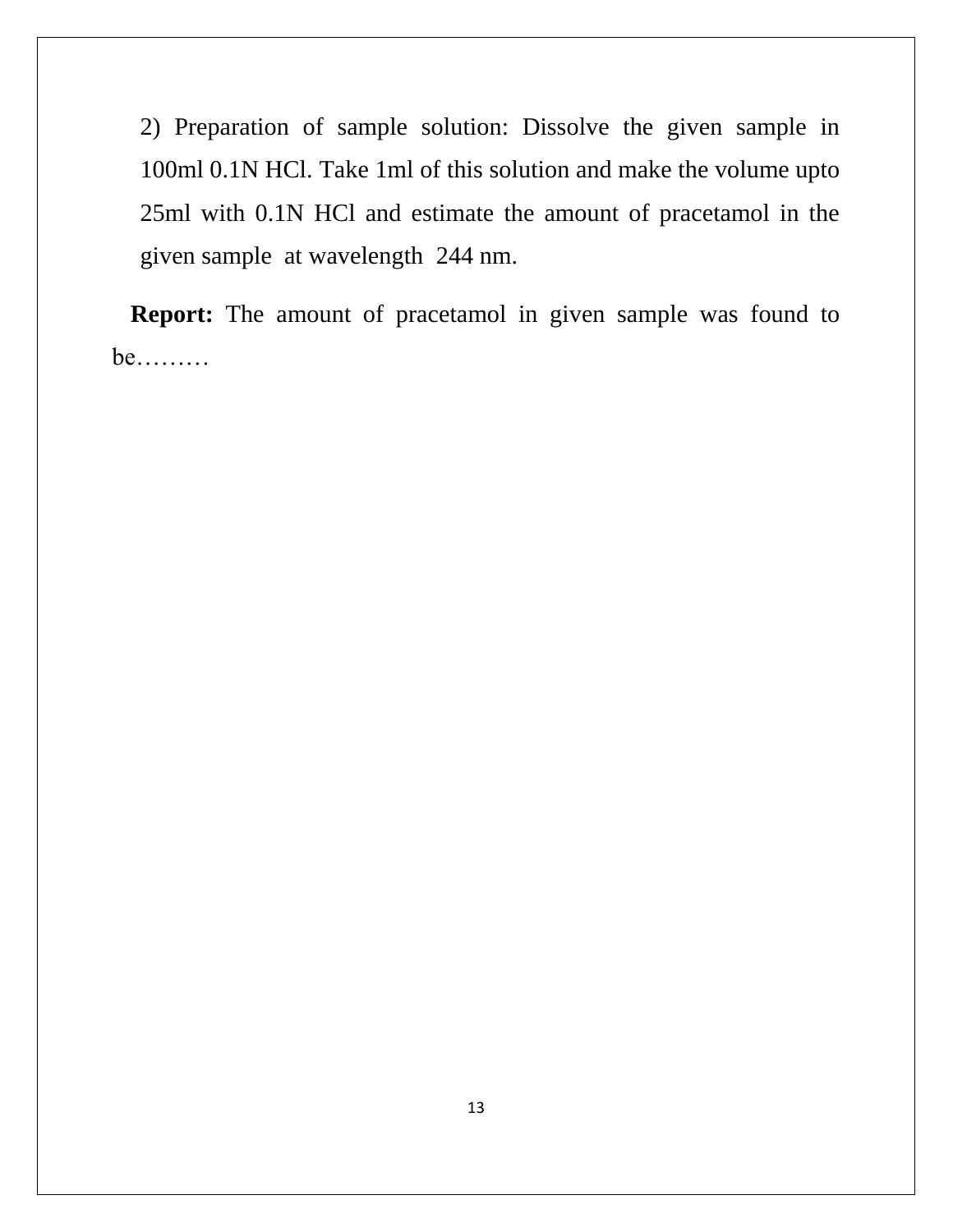# **ESTIMATION OF CAFFEINE**

**AIM**:- To carry out the estimation of caffeine from a given sample by U.V spectroscopy.

**REQUIREMENT**:- Pipette, beaker, volumetric flask, digital balance, spatula , funnel.

**REAGENT**:- 7% of ammonia solution, Distilled water.

# **STRUCTURE OF CAFFEINE:-**



# **PHARMACEUTICAL USES OF CAFFEINE:**

Bronchial asthma and COPD

# **PROCEDURE**:-

- **ESTIMATION OF CAFFEINE:-**
- $\Rightarrow$  **Standard Solution**:- Make different concentration of 4,8,12,16,20  $\mu$ g/ml and measure absorbance at  $\lambda_{\text{max}}$  272 nm. Draw a standard plot of absorbance v/s concentration.
- **Sample Preparation**:- Weigh powder accurately eq. to 30 mg of caffeine in 2 ml of distilled water. Dilute 0.5 ml of the suitable to produce final concentration  $(\mu g/ml)$  of caffeine citrate. Measure absorbance at 272 nm taking water as a blank.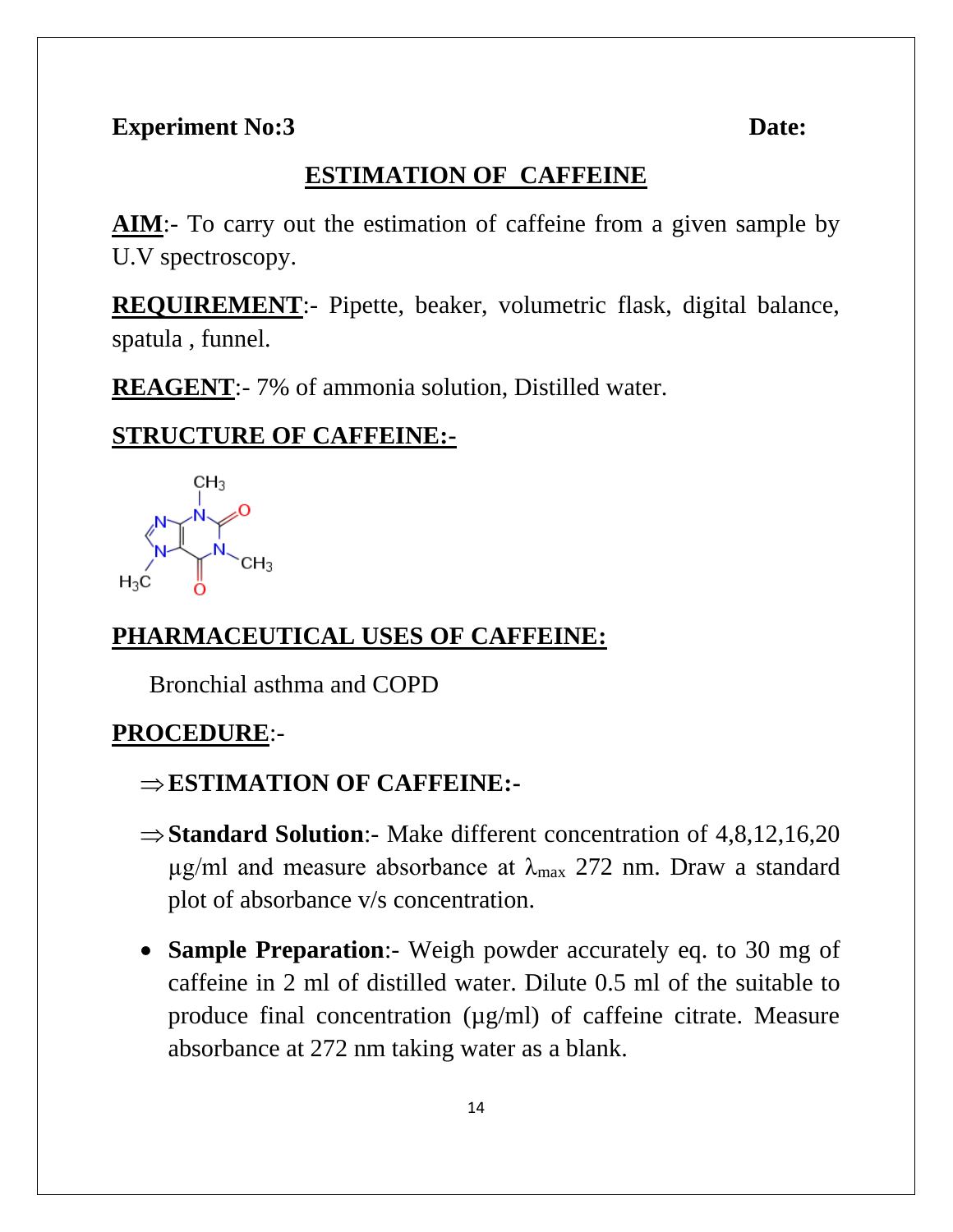• **REPORT:-** The amount of Caffine citrate in given sample was found to be………

Experiment No:4 Date:

# **ESTIMATION OF DICLOFENAC SODIUM**

**AIM:-** To estimate the amount of diclofenac present in given sample.

**REQUIREMENT:-** Beaker, volumetric flask, stirrer, digital balance, funnel, NaOH, standard diclofenac sodium.

# **STRUCTURE OF DICLOFENAC :-**



# **PHARMACEUTICAL USES DICLOFENAC SODIUM:-**

Short term analgesics and long term anti inflammatory activity

# **PROCEDURE:-**

# **Preparation of standard solution:-**

Weigh accurately 100 mg of diclofenac sodium, dissolve & make up the volume to 100 ml with 0.1 N NaOH, make different concentration 4, 8, 12, 16, 20 μg/ml. Plot the standard graph.

# **Sample Solution :-**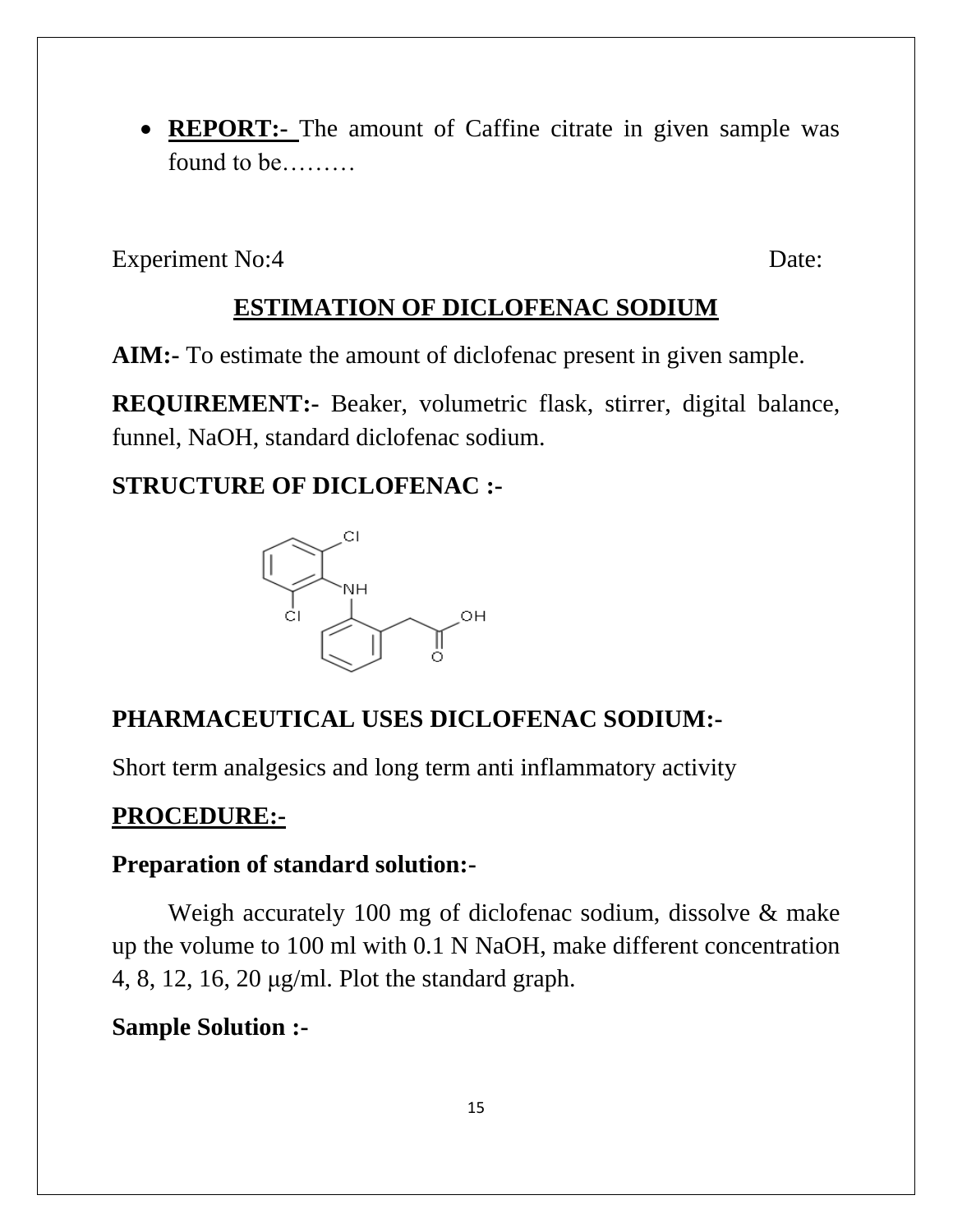Weigh accurately given sample & dilute with 0.1N NaOH & prepare 8 μg/ml concentration..

# **REPORT:-**

 The amount of diclofenac sodium in the sample was found to be\_\_\_\_\_\_\_\_\_\_\_mg.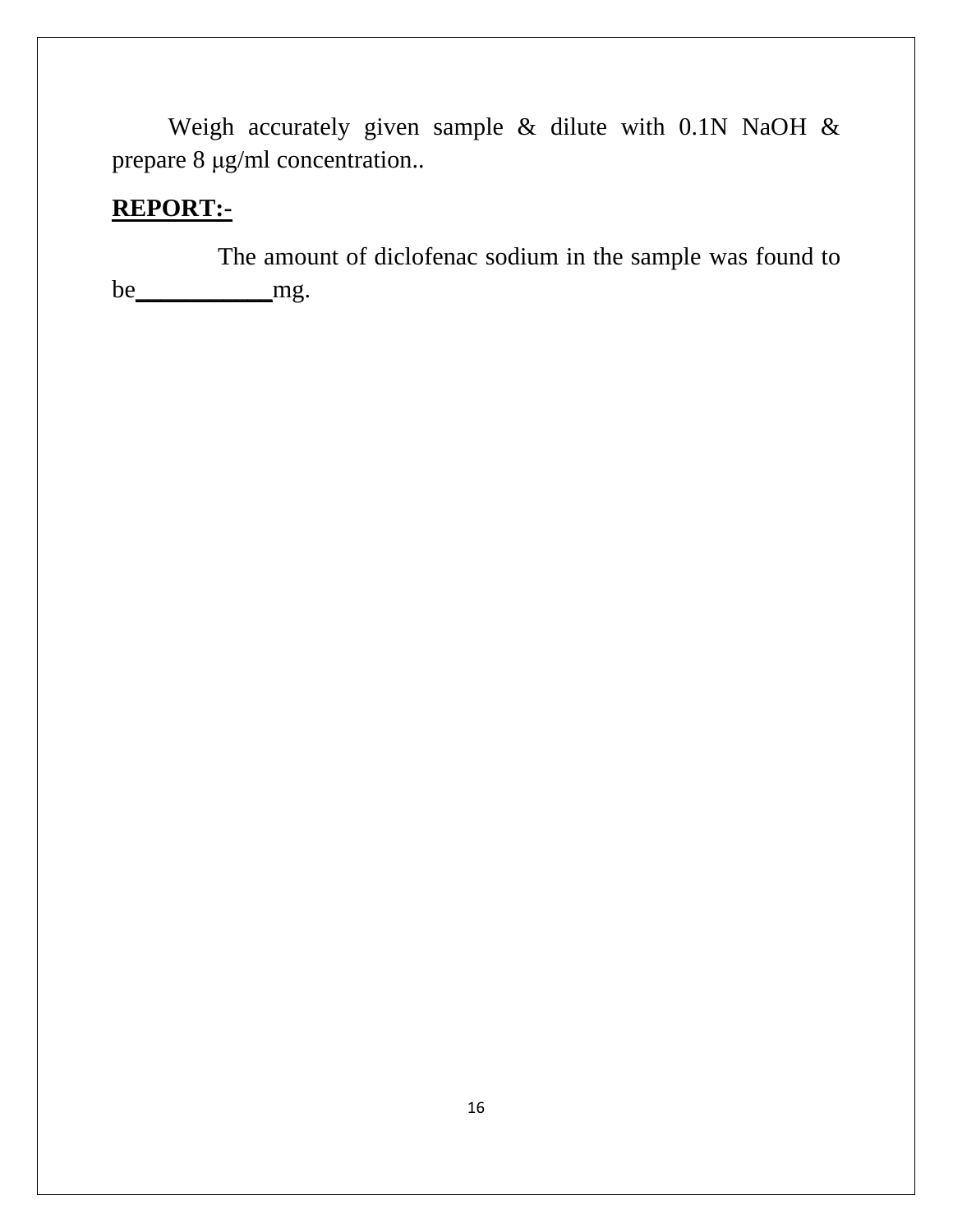### **ESTIMATION OF AMPICILLIN**

**AIM:-** To estimate the amount of ampicillin present in the given sample.

**REQUIREMENT:-** Beaker, volumetric flask, stirrer, digital balance, funnel, fehling's A& B, standard ampicillin.

# **STRUCTURE OF AMPICILLIN:-**



#### **PHARMACEUTICAL USES OF AMPICILLIN:-**

Urinary tract infection, respiratory tract infection, meningitis, gonorrhoea

#### **PROCEDURE:-**

### **Preparation of standard solution:-**

Weigh 50 mg of ampicillin, dissolved in water & make up the volume 50 ml & make up different concentration 10, 20,30, 40, 50ml. To 2 ml of standard solution, add 3 to 5 ml of water, then add 0.5 ml of fehling's solution  $(A \& B)$ . After 1 min. measure the absorbance in visible spectroscopy.

### **Preparation of sample solution:-**

Accurately weigh 50 mg of powdered ampicillin & 40 ml of water, Shake & make up the volume to 50 ml, to produce  $1\mu g/ml$ .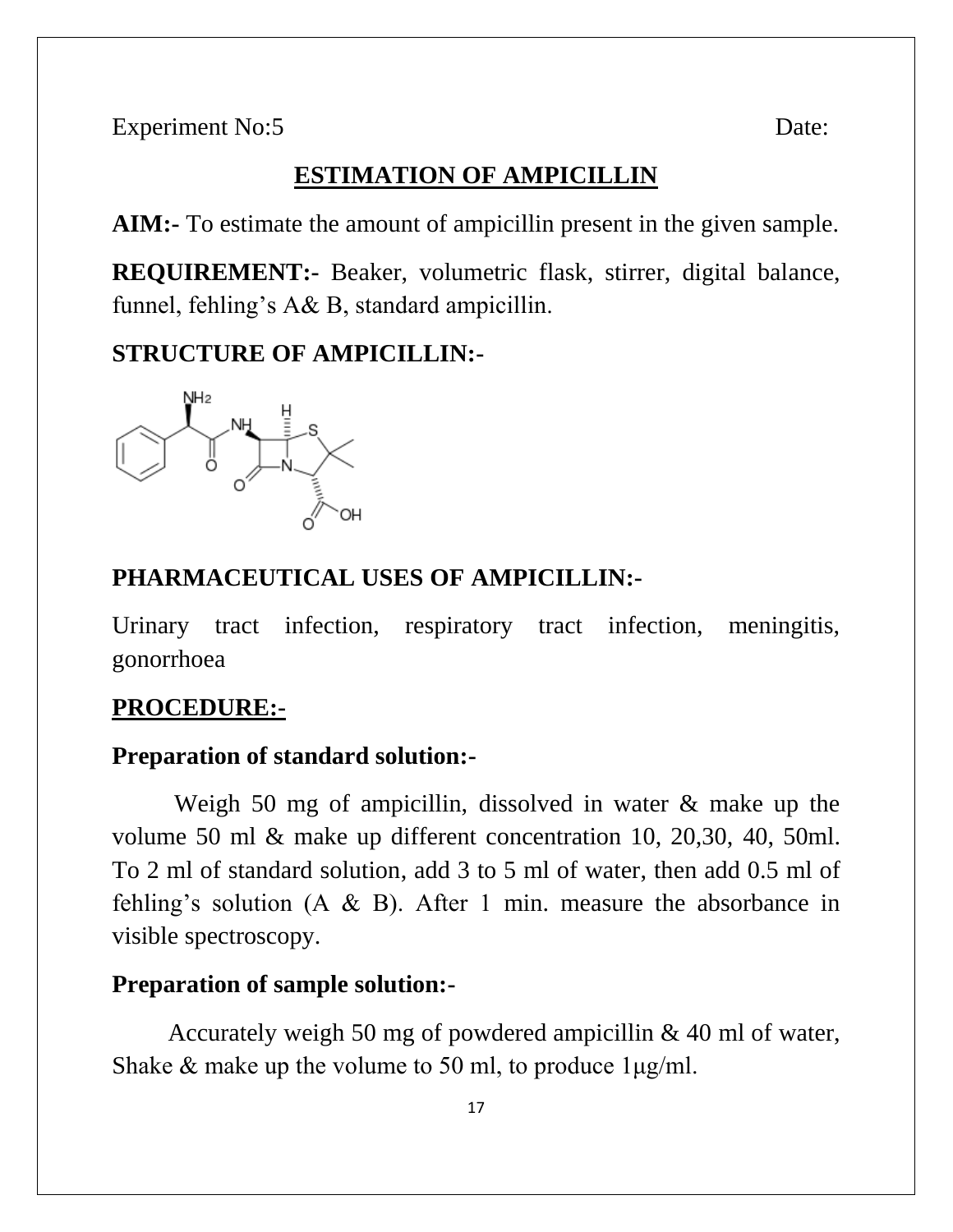# **Fehling's solution:-**

Prepare by stirring weighed i.e. 2 ml of fehling's solution A & B & diluting to 50 ml with water.

# **REPORT:-**

The given sample found to be\_\_\_\_\_\_\_\_\_\_\_\_.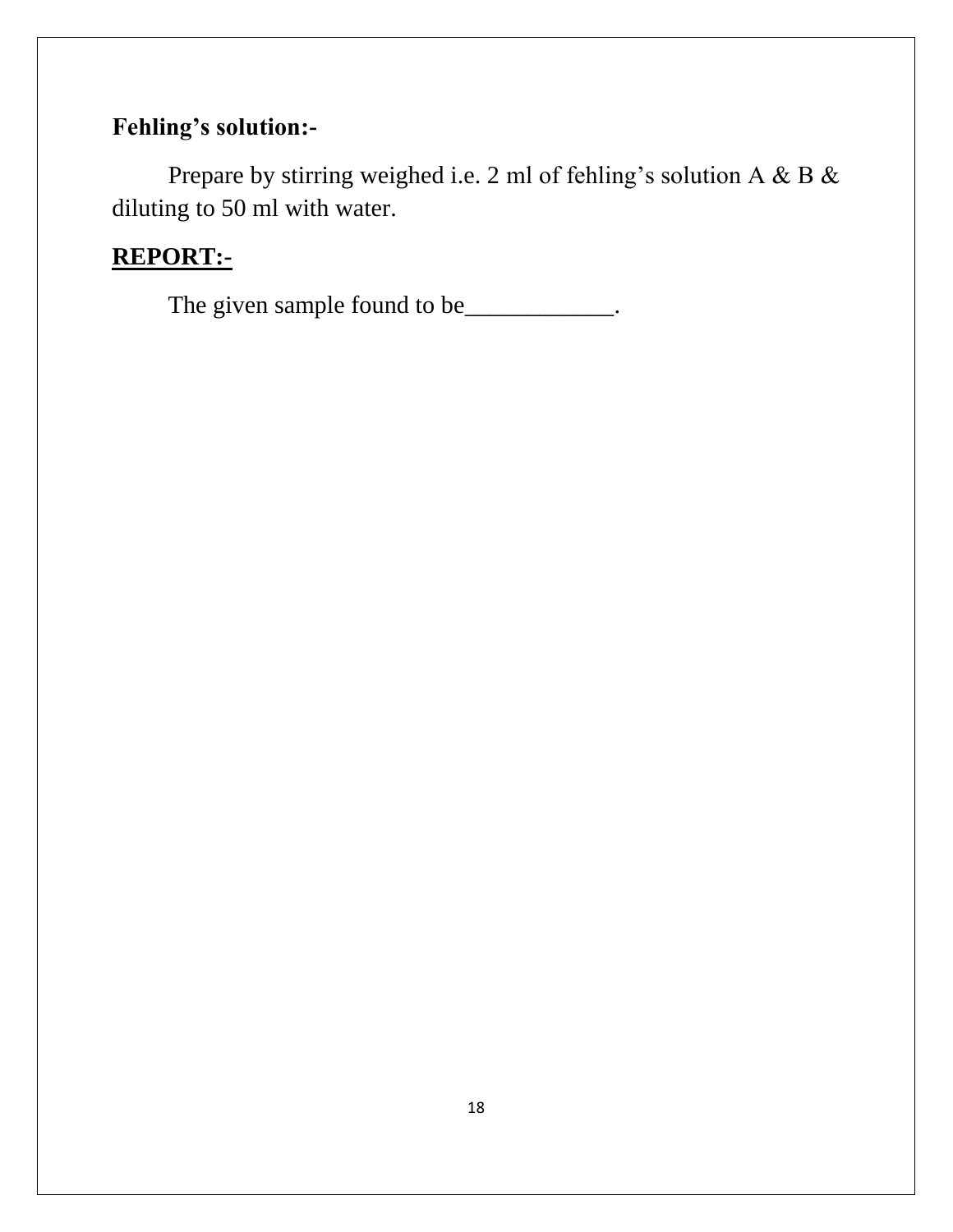Experiment no:6 Date:

# **ESTIMATION OF AMOXYCILLIN**

**AIM:-** To carry out the estimation of given amoxicillin capsule by double beam spectroscopy.

#### **REQUIREMENT:-**

**Reagents-** PDAB ( P-Dimethyl- amino- benzyl, distilled water)

**Apparatus-** pipette, beaker, volumetric flask, measuring cylinder.

# **STRUCTURE OF AMOXYCILLIN:-**



# **PHARMACEUTICAL USES OF AMOXYCILLIN:-**

Urinary tract infection, respiratory tract infection, meningitis, gonorrhoea

#### **PROCEDURE:-**

Weigh accurately 400 gm of PDBA, add 10 ml of ethyl alcohol & 2 ml of concentrated  $H_2SO_4 \&$  dilute to 50 ml with water.

## **Standard solution –**

1 mg/ml of amoxicillin in water.

## **Sample solution –**

Weigh accurately equivalent 25 mg of amoxycillin & 15 ml of water & heat on water bath to dissolve & adjust to 25 ml with water.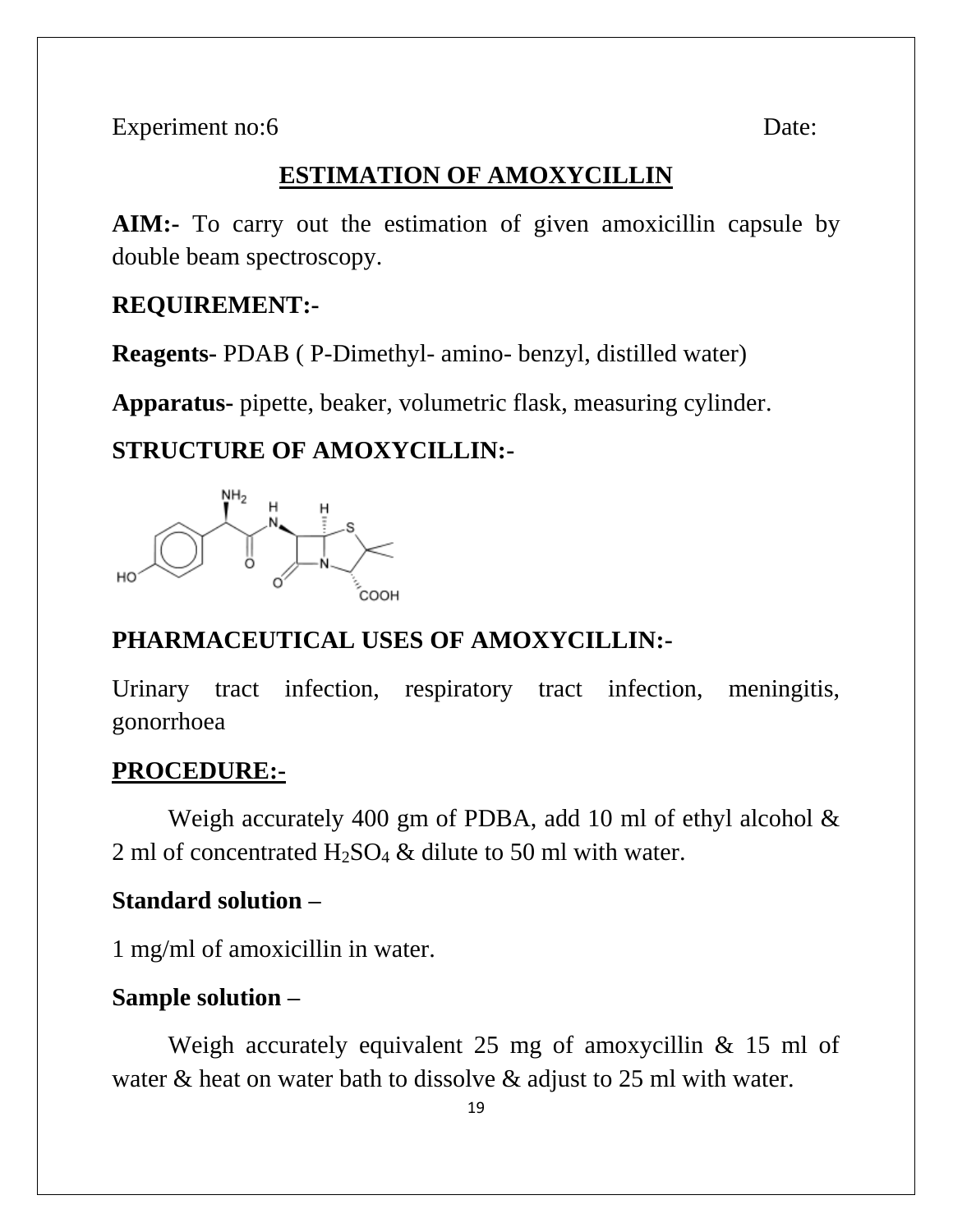To 2 ml of the sample & standard, add 4 ml of PDBA reagent & heat on water bath at  $60^{\circ}$ C for 1 hr cool to room temperature & adjust the volume to 10 ml with water. Measure the absorbance of both sample & standard at 410 nm. The method obeys beer's –lambart's law in concentration reagent of 10-600 μg/ml.

**REPORT:-** The given sample was found to be\_\_\_\_\_\_\_\_\_\_ μg/ml.The concentration of amoxicillin in tablet was found to be\_\_\_\_\_\_\_\_\_\_\_  $\mu$ g/ml &  $\qquad \qquad \%$ .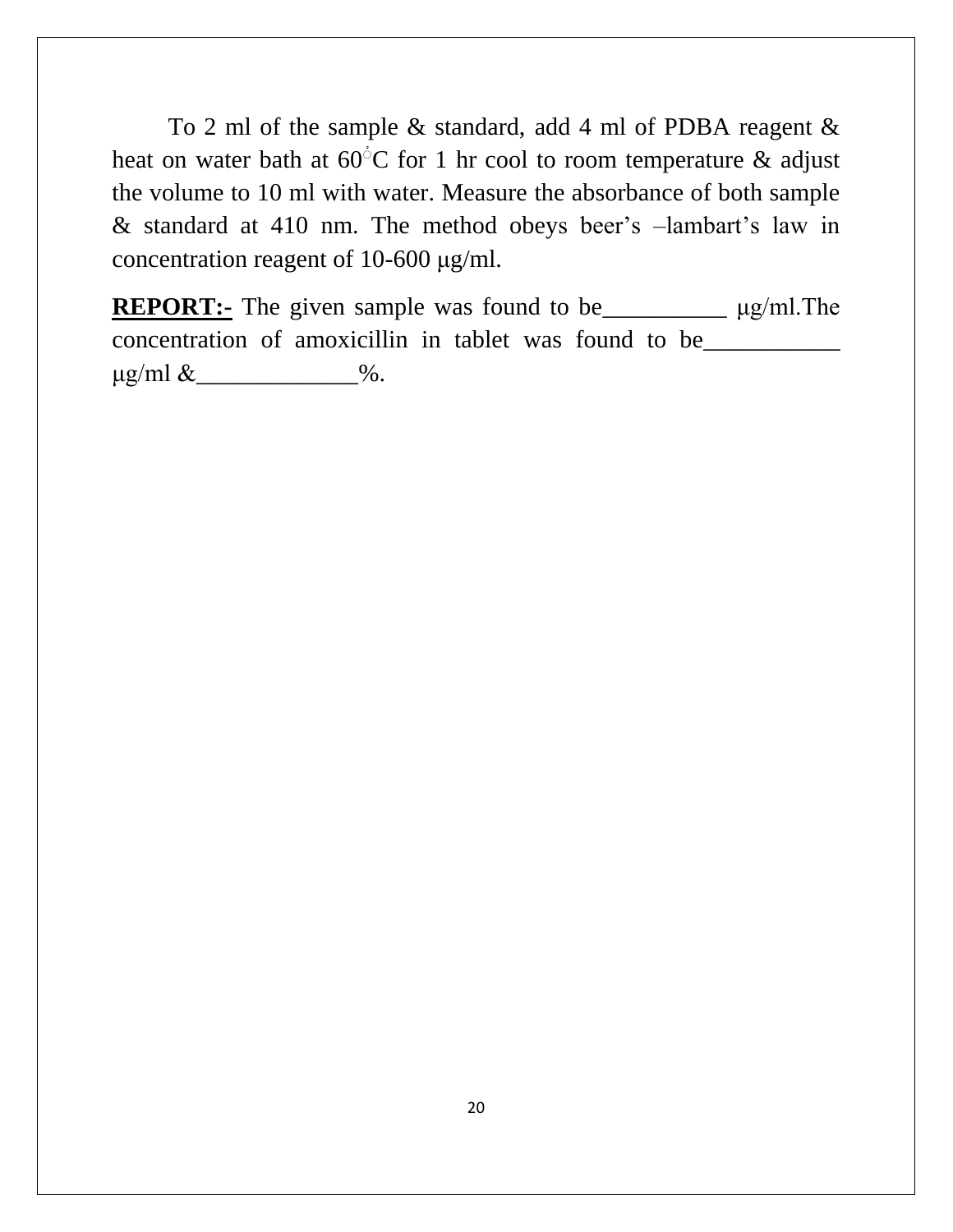# **QUANTITATIVE ANALYSIS**

**1. Calibration curve method:** In a single standard method, when error is introduced in preparing the solution or measurement of absorbance, the error in result would be greater eliminate or to minimize this error, we can use calibration curve method. In calibration curve method, a calibration curve is plotted using concentration Vs absorbance value of 5 or more standard solutions. A straight line is drawn either through maximum no. of points or in such a way that there is equal magnitude of positive and negative errors. From the absorbance of the sample solution and using the calibration curve, the concentration of the drug ,amount and the percentage purity can be calculated.

**2. single standard or direct comparison method:** In this method, the absorbance of a standard solution of known concentration and a sample solution is measured. The concentration of unknown can be calculated using the formula.

> $A_1 = \epsilon C_1 t$  $A_2 = \epsilon C_2 t$

Where,

A<sub>1</sub>, A<sub>2</sub> – Absorbance of standard  $\&$  sample

 $c_1, c_2$  – Concentration of standard & sample

 $\epsilon$  – Molecular extinction coefficient

 $t$  – Path length  $(1 \text{ cm})$ 

On dividing, we get

$$
A_1/A_2 = \text{fct } / \text{fct}
$$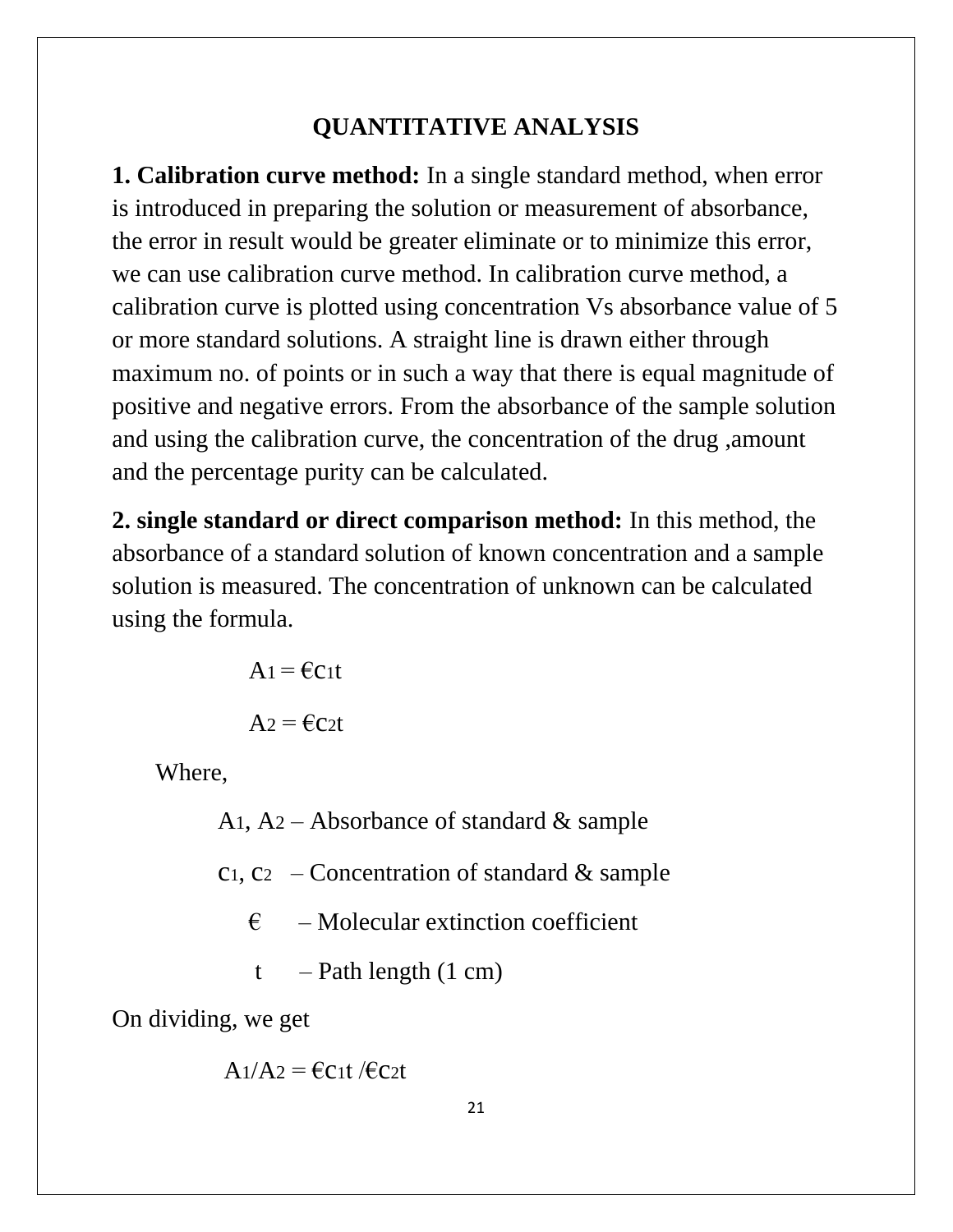$$
A1/A2 = C1/C2
$$

$$
C2 = C1A2/A1
$$

Since,  $c_1$ , A<sub>1</sub> and A<sub>2</sub> are known,  $c_2$  can be calculated.

**3.Using E1%1cm values**: This method can be used for estimation from formulation or raw material, when reference standard is available.  $E^{1\%}$ 1cm means the absorbance of 1% w/v solution, using a path length of 1 cm.  $E^{1\%}$  1cm at a wavelength is a constant value for each drug and can be seen in Pharmacopoeias and standard books on the subject.

# **SIMULTANEOUS SPECTROPHOTOMETRIC DETERMINATION**

when no region can be found out free from overlapping spectra of two chromophores (groups that produce color in a compound), it is still possible to devise a method based on measurement at two or more wavelengths. Two dissimilar chromophores have different powers of radiation absorption at some or several points in their absorption spectra. If, therefore measurements are made on an unknown solution at two wavelengths where the absorptivities of the two components are different, it is possible to set up two independent equations and solve them simultaneously for the two unknown concentrations. First, it is necessary to select two points on the wavelength scale where the ratio of the molar absorptivities is maximal. Next, it is necessary to calculate the molar absorptivity for each component at each wavelength selected.Thus, two simultaneous equations may be written:  $C_1(C_1)\lambda_1 + C_2(C_2)\lambda_1 = A\lambda_1$ 

$$
C_1(\epsilon_1)\lambda_2 + C_2(\epsilon_2) \lambda_2 = A \lambda_2
$$

The equations are solved for the concentration of each component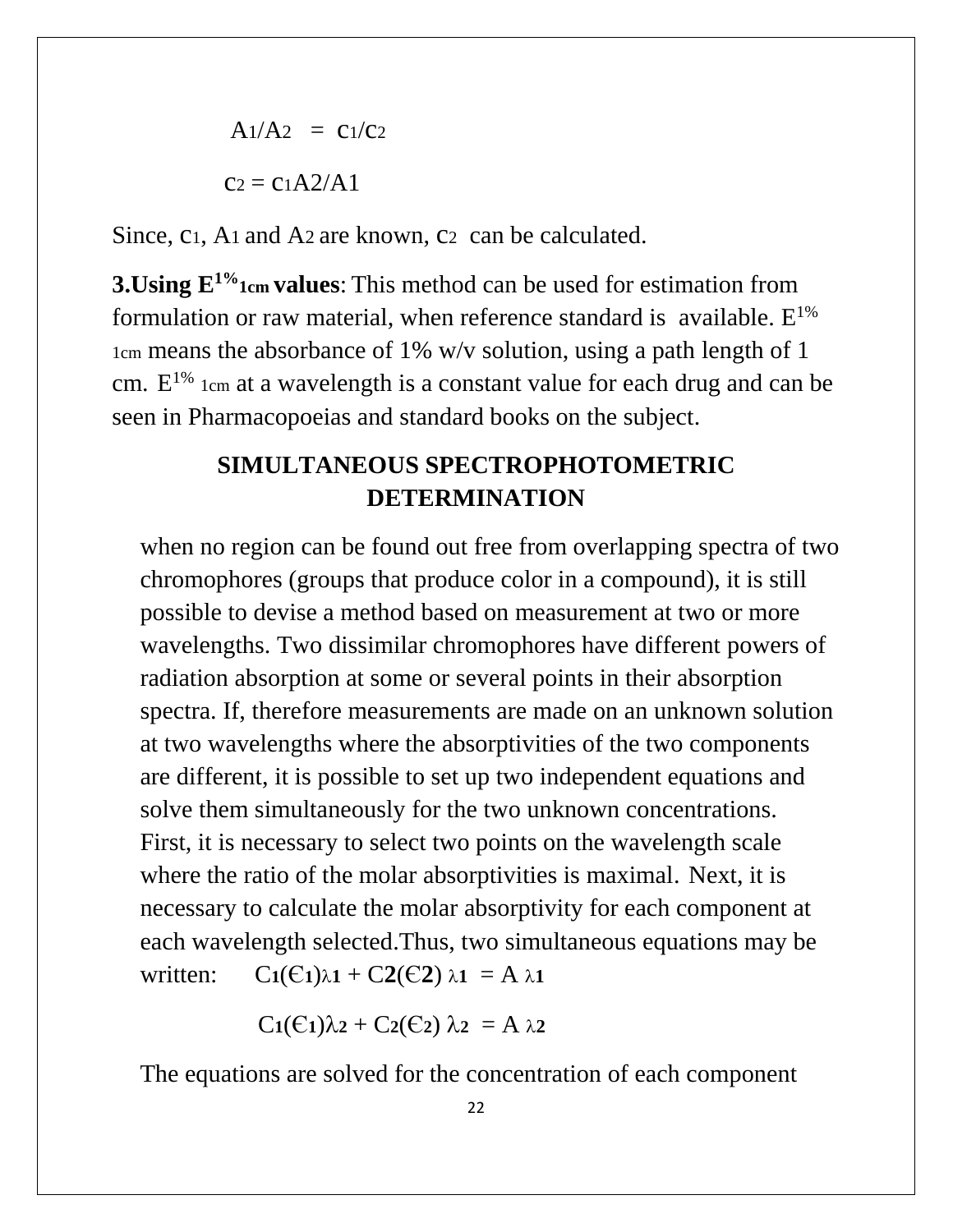Experiment No:7 Date:

# **SIMULTANEOUS ESTIMATION OF ASPIRIN AND CAFFEINE**

**AIM**:- Simultaneous estimation of aspirin and caffeine from a given sample of combination formulation.

**REQUIREMENT**:- Pipette, beaker, volumetric flask, digital balance, spatula , funnel.

**REAGENT**:- 7% of ammonia solution, Distilled water.

## **STRUCTURE OF ASPIRIN AND CAFFEINE:**



#### **PROCEDURE**:-

- **ESTIMATION OF CAFFEINE:-**
- **Standard Solution**:- Make different concentration of 4,8,12,16,20  $\mu$ g/ml and measure absorbance at  $\lambda_{\text{max}}$  272 nm. Draw a standard plot of absorbance v/s concentration.
- **Sample Preparation**:- Weigh powder accurately eq. to 30 mg of caffeine in 2 ml of distilled water by gentle shaking and filter thorough a sintered glass funnel. Retain the residue for estimation of aspirin. Dilute 0.5 ml of the filtrate suitable to produce final concentration (µg/ml) of caffeine citrate. Measure absorbance at 272 nm taking water as a blank.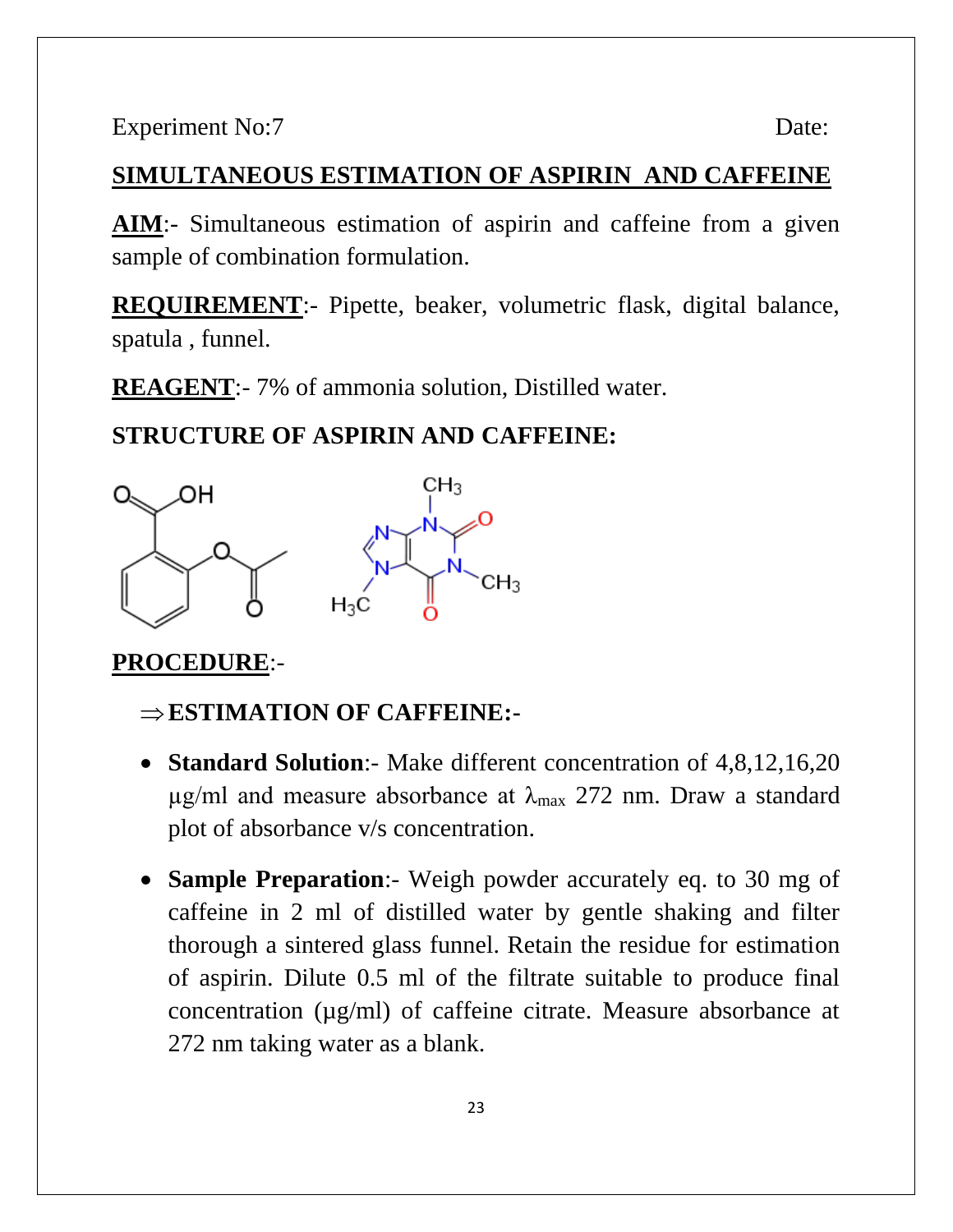# **ESTIMATION OF ASPIRIN :-**

- **Standard Solution:-** Weigh accurately 100mg of aspirin, dissolve and dilute to 100 ml by 7% ammonia solution, make proper dilution to produce 4, 8, 12, 16, 20 µg/ml concentration solution , measure absorbance of each solution and plot standard graph.
- **PREPARATION OF SAMPLE:-** Dissolve entire insoluble residue obtained above in 6 ml of 7% ammonia solution to produce concentration of about 10 µg/ml. Measure absorbance at 240 nm using 7% ammonia solution as a blank.

# **REPORT:-**

The given sample contains \_\_\_\_\_\_\_\_\_\_of Aspirin and\_\_\_\_\_\_\_\_\_\_\_\_\_\_ of caffeine.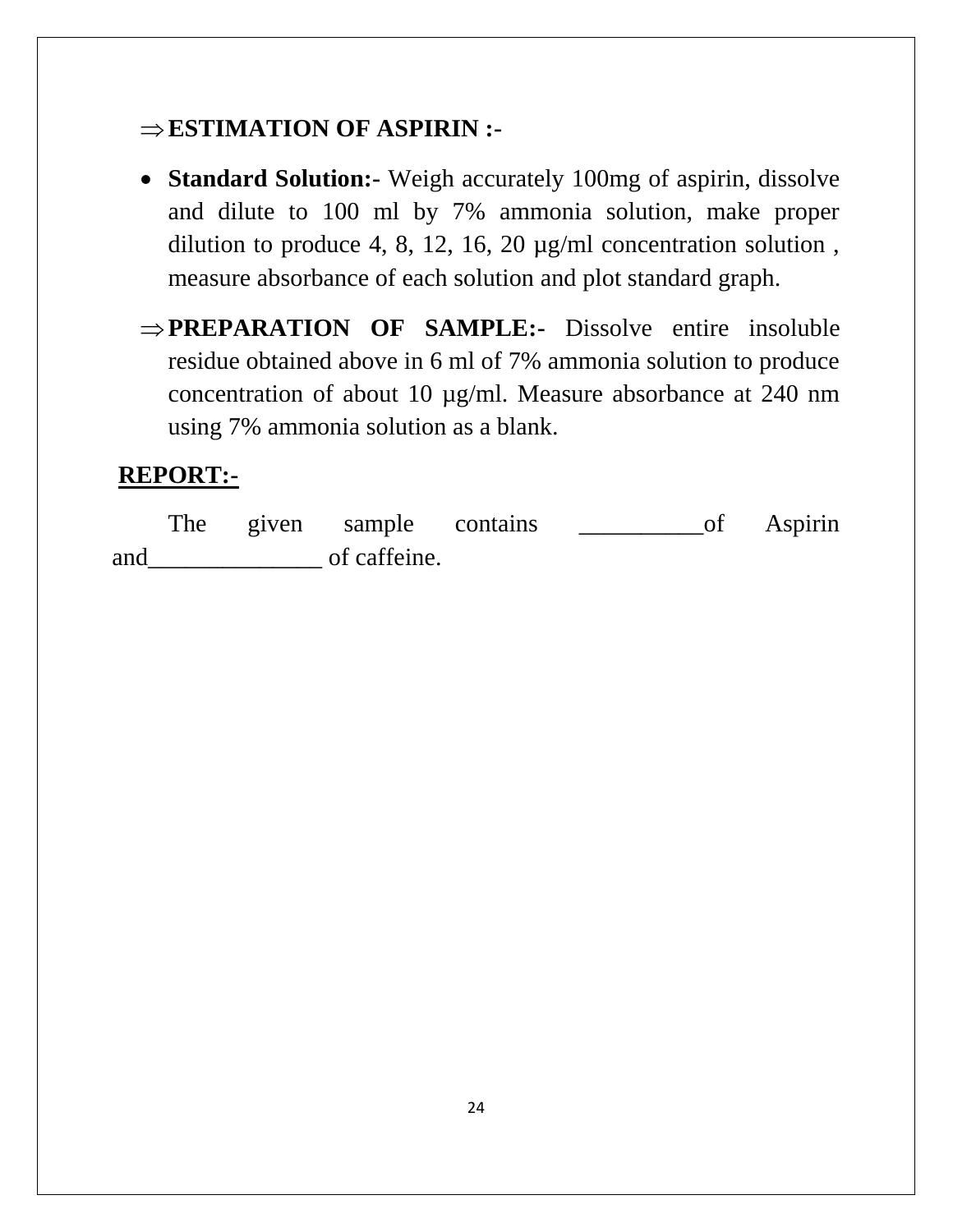Experiment No:8 Date:

# **SIMULTANEOUS ESTIMATION OF PARACETAMOL AND NIMESULIDE**

**AIM:-** Simultaneous estimation of paracetamol and nimesulide by UV-Visible Spectroscopy method.

**REQUIREMENT:-** Beaker, volumetric flask, pipette, digital balance, spatula.

#### **REAGENTS:-** 0.1N HCl,

0.1N NaOH,

Distilled water.

## **STRUCTURE OF PARACETAMOL AND NIMESULIDE:**



#### **PROCEDURE:-**

## **Preparation of standard solution of PCM & Nimesulide:-**

Weigh accurately quantity of PCM & nimesulide & dilute it with 0.1 N HCl and 0.1 N NaOH respectively, to yield a final solution of 4,8,12,16,20 µg/ml. Measure absorbance for each and plot a standard graph of absorbance v/s concentration.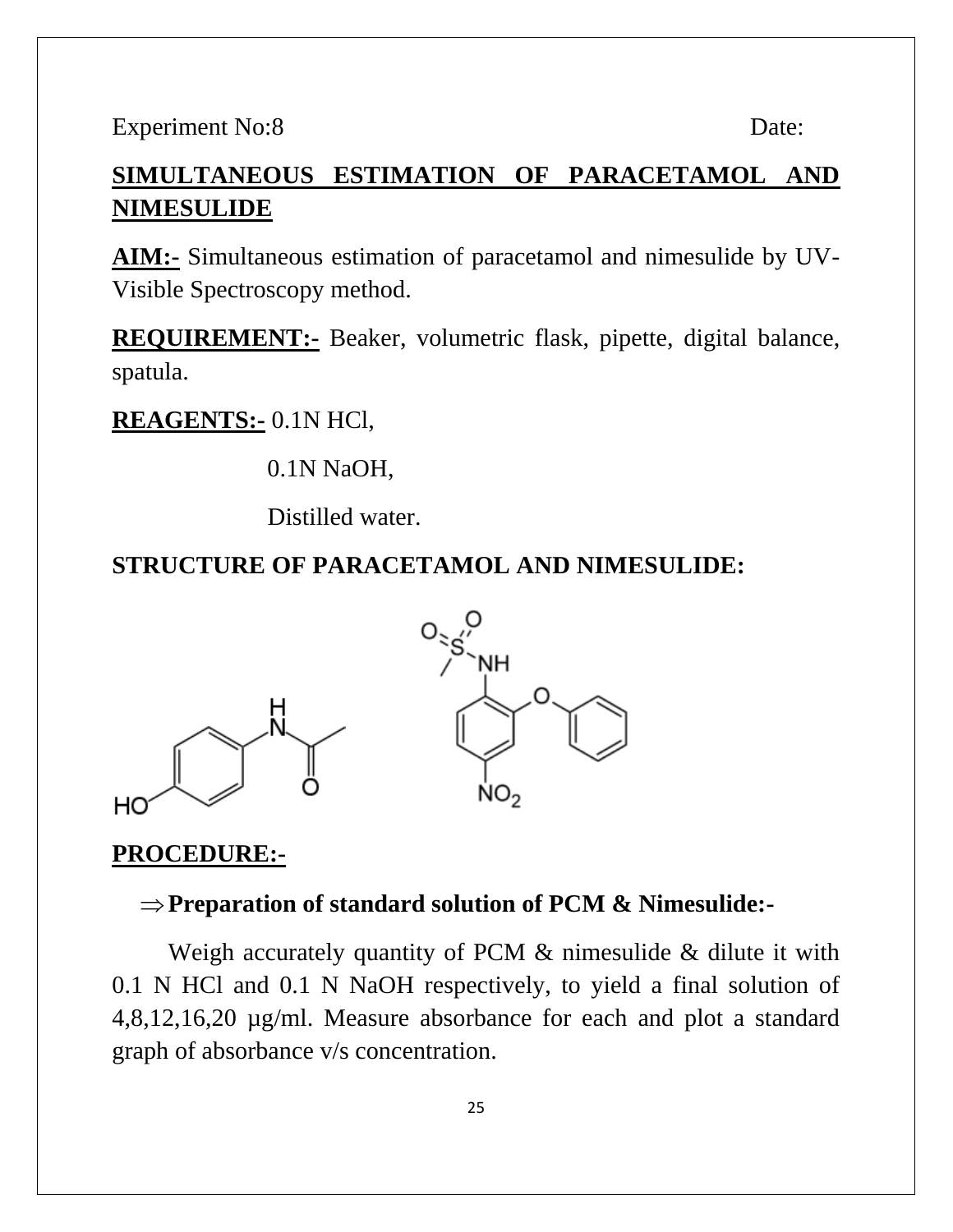#### **Preparation of sample solution:-**

Take accurately weighed quantity of tablet powder eq. to 100 mg PCM, dissolve in 0.1 N NaOH in 10 ml volumetric flask, make up the volume to 100 ml, filtrate it. Filtrate was dissolved in 0.1 N HCl and make up the volume up to 100 ml. Analyse both drug by UVspectroscopy.

**REPORT:-**Given sample of tablet contains \_\_\_\_\_\_\_\_\_\_\_\_of PARACETAMOL and \_\_\_\_\_\_\_\_\_\_\_\_ of NIMESULIDE of labeledvalue.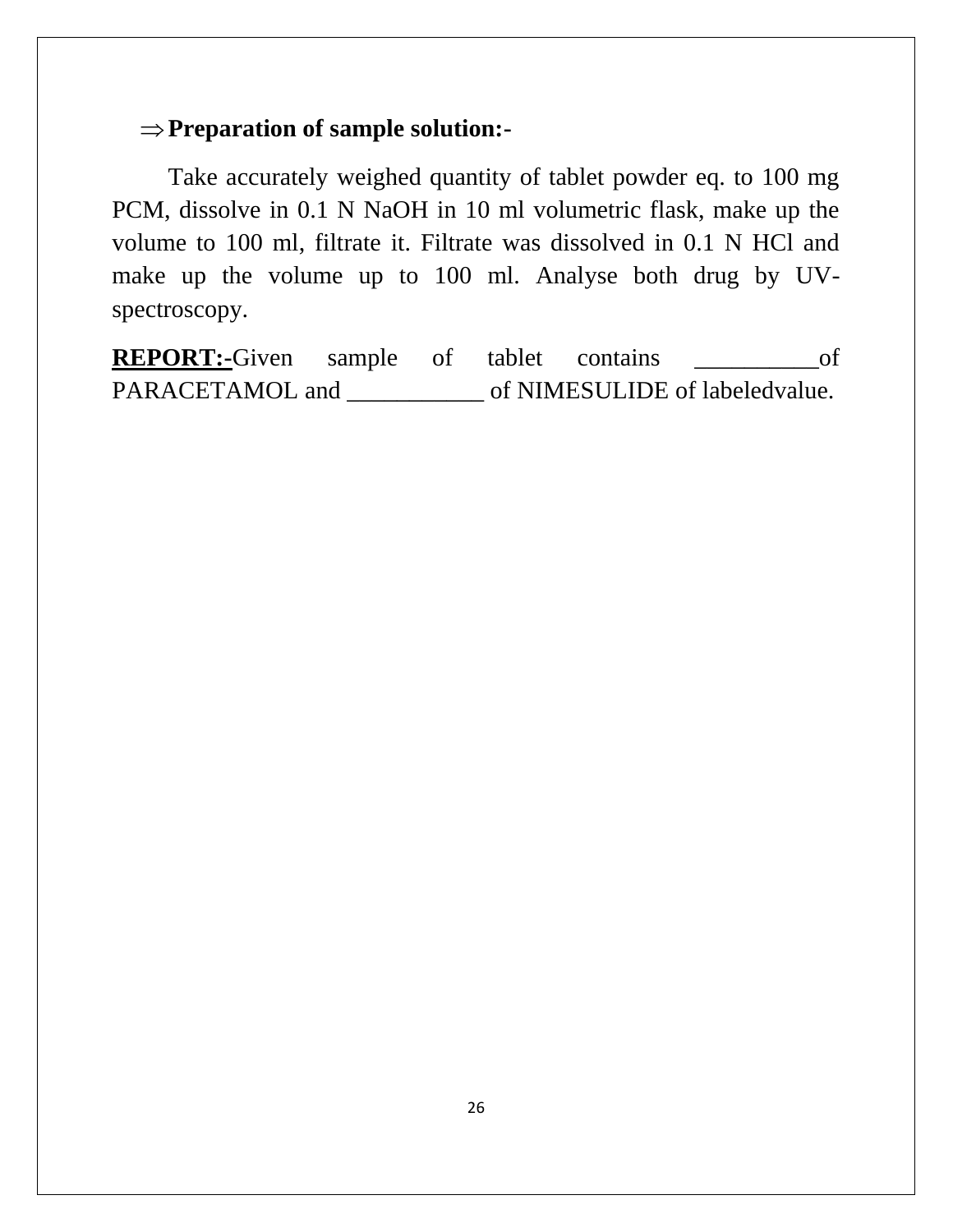# **SIMULTANEOUS ESTIMATION OF DICLOFENAC AND PARACETAMOL**

**AIM:-** Simultaneous estimation of paracetamol and diclofenac in a combination formulation using UV-visible spectroscopy.

# **STRUCTURE OF DICLOFENAC AND PARACETAMOL:**



# **PROCEDURE:-**

# **ESTIMATION OF PARACETAMOL:-**

- **Standard Solution:-** 10 µg/ml of PCM in 0.1 N HCl
- **Sample Solution:-** Weigh accurately powder sample eq. to about 100 mg of PCM. Carry out the drug extraction with twice 25 ml portion of 0.1 N HCl. Filter through  $C_4$  sintered glass funnel. Combine the filtrate to 100 ml with acid to get final concentration of above 10 µg/ml, dilute the filtrate further approximately.

Measure the extraction of both sample and standard solution at  $\lambda_{\text{max}}$  for about 244 nm.

# **ESTIMATION OF DICLOFENAC SODIUM:-**

• **Standard Solution:-** 100 µg/ml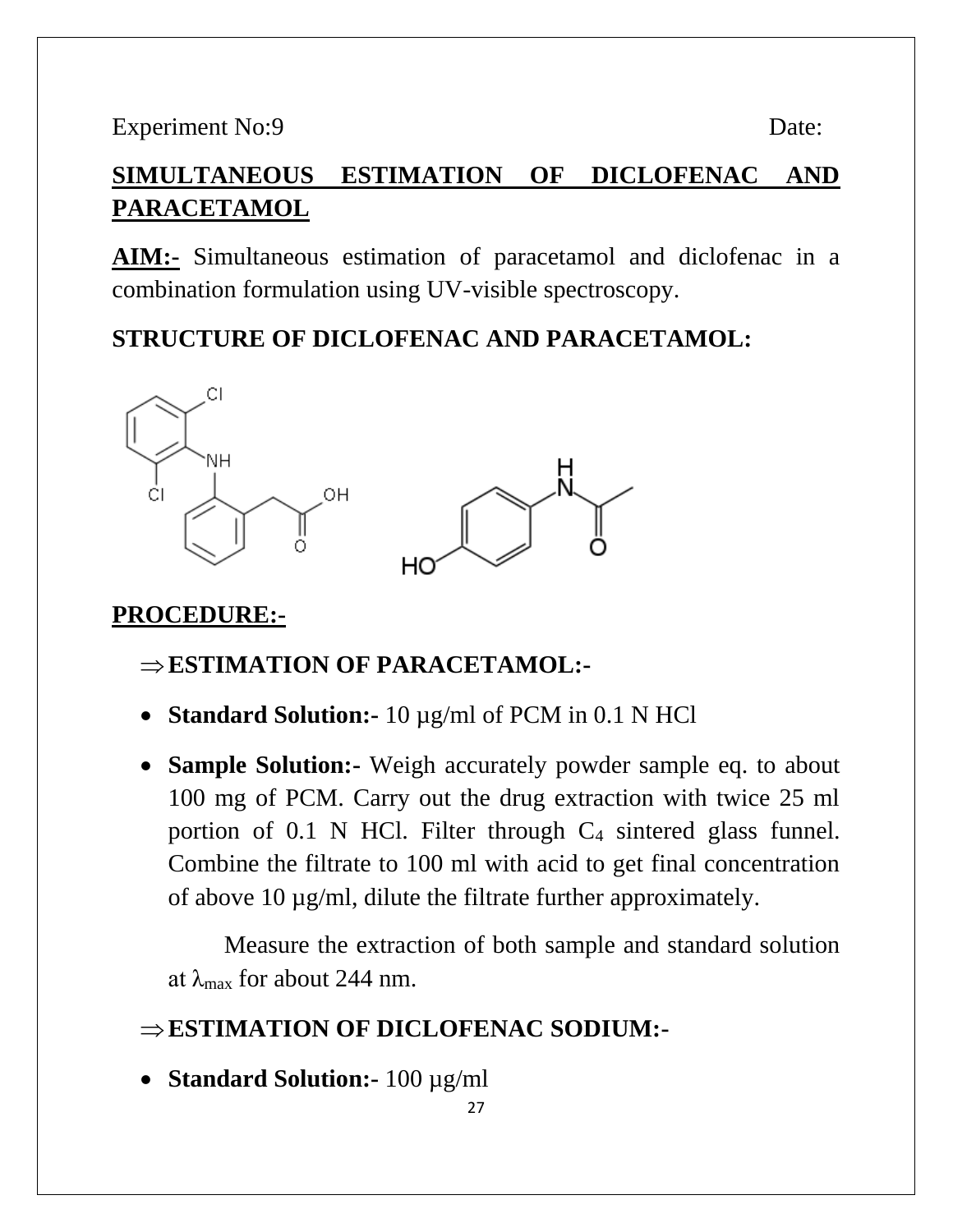• **Sample Solution:-** Entire residue left after the extraction of paracetamol as described above is used for estimation of diclofenac. Transfer the residue left in conical flask and on top of sintered funnel quantitatively to 100 ml volumetric flask with the help of 0.1 N NaOH. Make up the volume and carry out further dilution approx. with NaOH to get final concentration of 100 µg/ml.

Measure the absorbance of standard and sample at about 276 nm using 0.1 N NaOH as a blank.

# **REPORT:-**

The given sample of tablet contains \_\_\_\_\_\_\_\_\_\_\_\_\_\_\_of paracetamol and \_\_\_\_\_\_\_\_\_\_\_ of diclofenac sodium.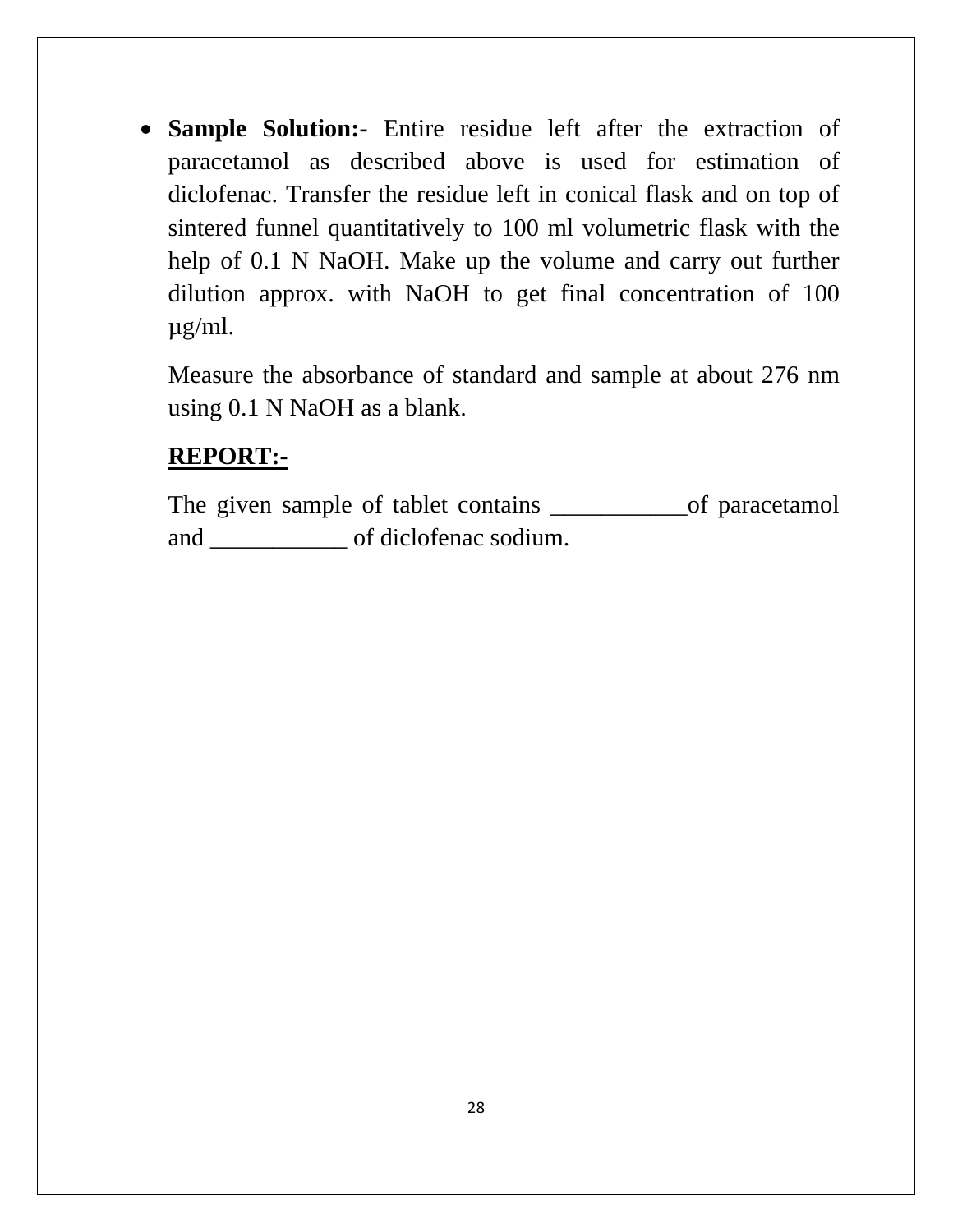# **SIMULTANEOUS ESTIMATION OF PARACETAMOL AND IBUPROFEN**

**AIM:-** To carry out the simultaneous estimation of paracetamol and ibuprofen .

# **STRUCTURE OF PARACETAMOL AND IBUPROFEN:**



#### **PROCEDURE:-**

#### **ESTIMATION OF PARACETAMOL:-**

- **Standard Solution:-** 10 µg/ml of PCM in 0.1 N HCl.
- **Sample Solution:-** Weigh accurately exact quantity of sample eq. to 100 mg of paracetamol. Extract the drug and filter through  $C_4$ sintered glass funnel. Measure the extinction of both solution at  $\lambda_{\text{max}}$  of about 244 nm using HCl as a blank.

# **ESTIMATION OF IBUPROFEN:-**

- **Standard Solution:** 250  $\mu$ g/ml of ibuprofen in methanol.
- **Sample solution:-** Dissolve the entire residue obtained in the estimation of PCM in methanol to make 10 ml. Further dilution are done approximately and step wise with methanol to get the final concentration of 250 µg/ml. Measure of both sample and standard solution at a maximum of about 267 nm using methanol as a bank.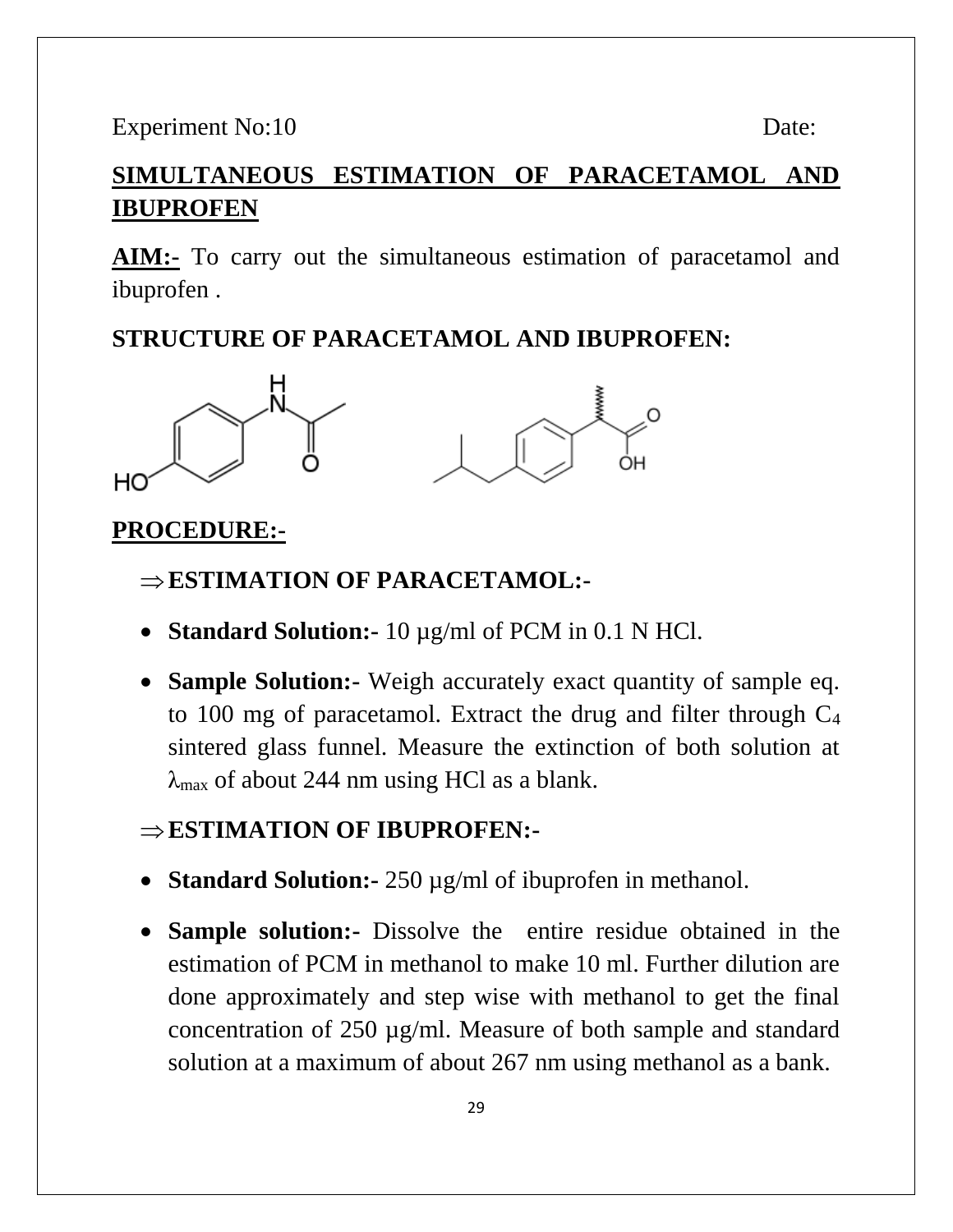# **REPORT:-**

The given sample contains \_\_\_\_\_\_\_\_\_mg of paracetamol and \_\_\_\_\_\_\_mg of ibuprofen.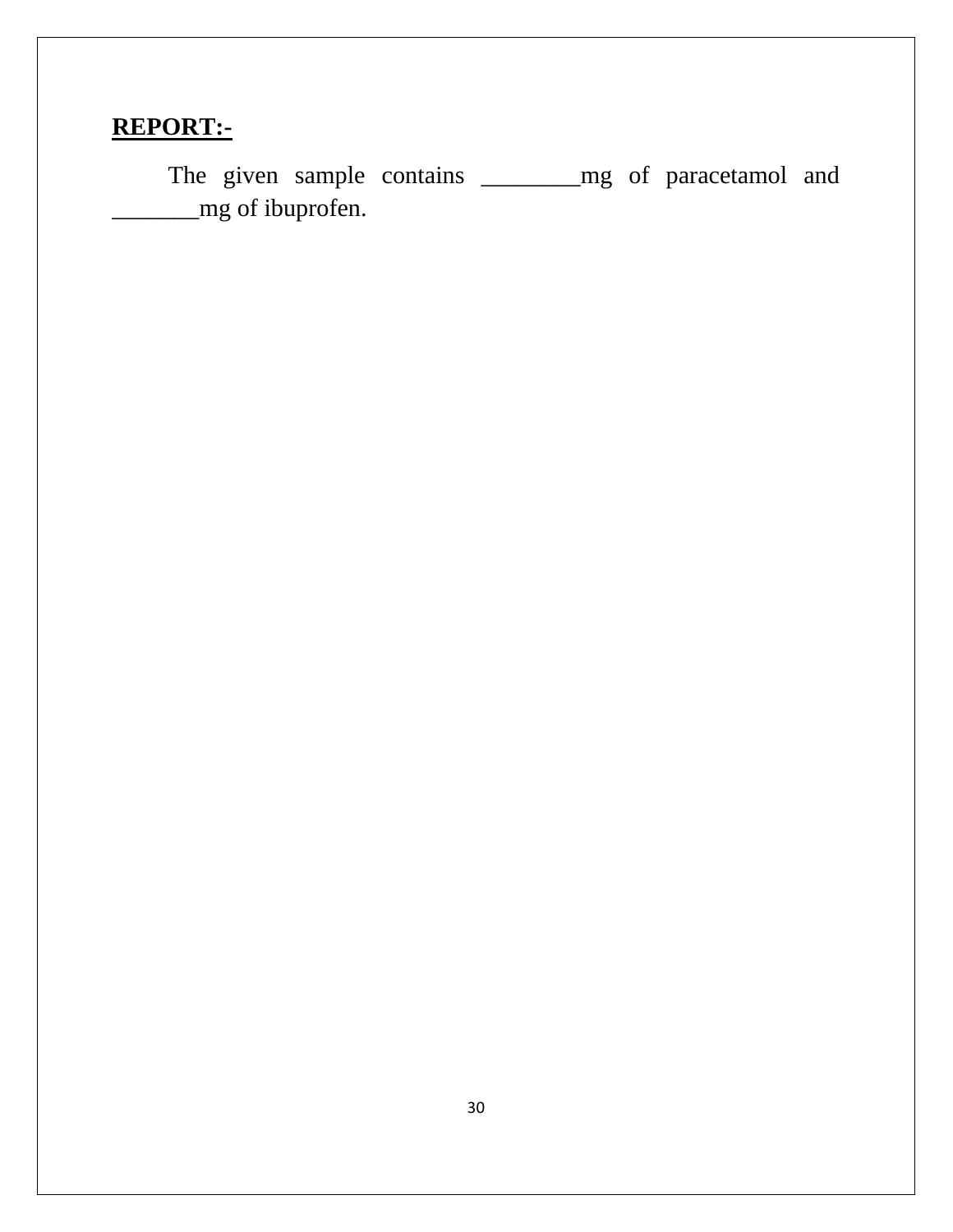#### **CHROMATOGRAPHY**

Chromatography is a powerful separation method that finds application in all branches of science ,chromatography was invented and named by the Russian botanist Mikhail Tswett at the beginning of the twentieth century .

 He employed the technique to separate various plant pigment such as chlorophyll and xanthophylls.

 The name chromatography (greek chroma –colour and graphy –writing )means colour writing.

 It is used to resolve a multicomponent mixture of trace,minor or major constituents into its individual fractions. Final identification requires confirmation by some other analytical procedures, such as infrared spectroscopy ,NMR or mass spectrometry qualitative analysis can be carried out by measuring the area of the chromatographic peak. Hence chromatography can be used for qualitative analysis.

 Definition : chromatography may be regarded as an analytical technique employed for purification and separation of organic and inorganic subtrates.chromatography is mainly based upon then principle that all the substances have a tendency of adhering to the substrates with definite forces which is a combination of adsorption, partition and ion exchange.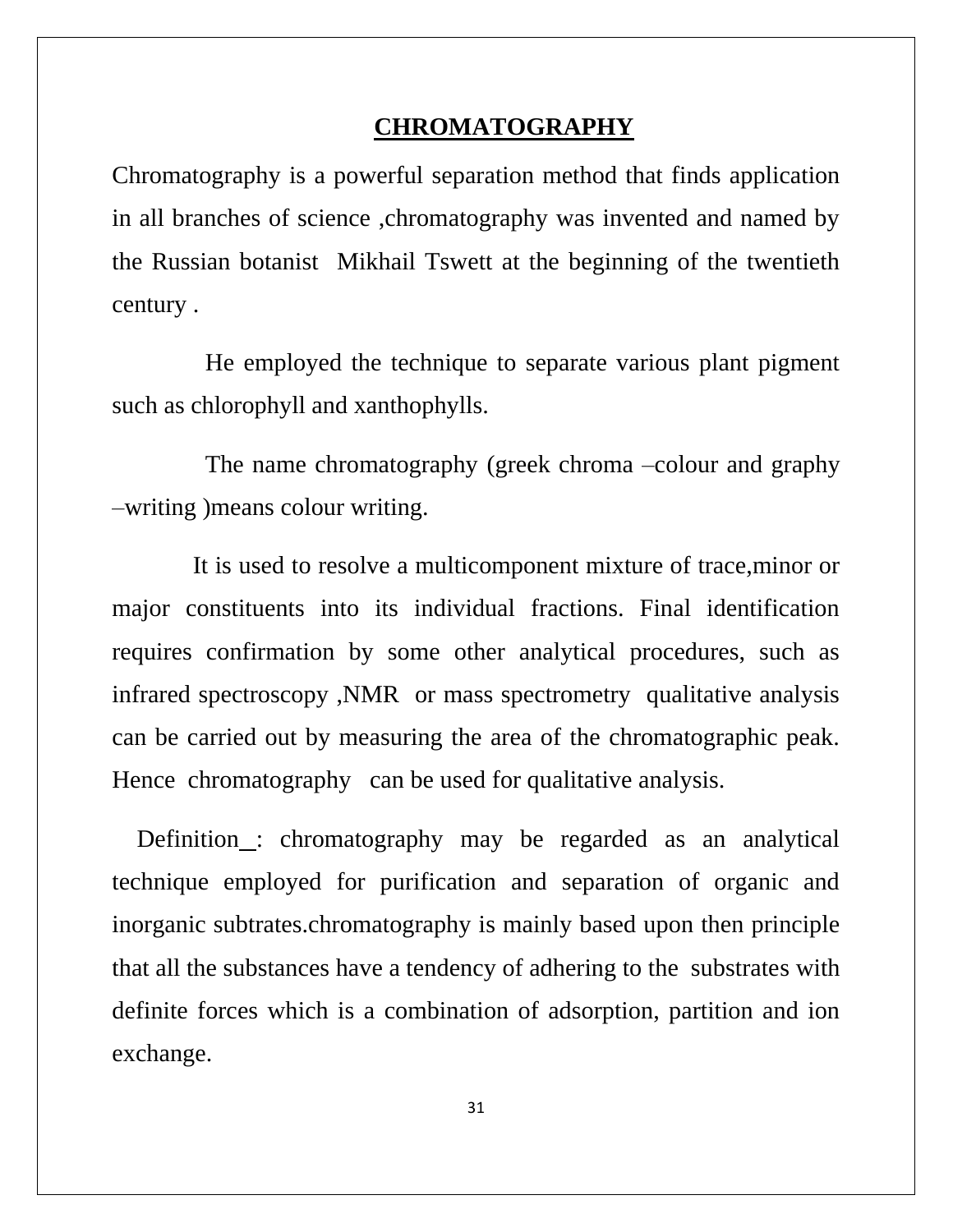# Classification in chromatography:

 Based on the nature of the fixed and moving phase different types of chromatography are as follows

- 1. Adsorption chromatography
- 2. Partition chromatography
- 3. Gas chromatography
- 4. Ion exchange chromatography
- 5. Exclusion chromatography

## **1. Adsorption chromatography;**

 It is a technique in which the stationary phase is solid( ex :alumina or silica ) and the mobile phase is either a gas or liquid. Separation takes place when one component of a two component mixture is strongly adsorbed than the other by solid stationary phase ,the adsorbed components are then eluted by passing suitable solvents through the column. The commonly used adsorbents for column adsorption chromatography are sucrose, cellulose .starch ,calcium carbonate,calcium sulphate, silica gel,magnesium carbonate, charcoal etc.

### **2. Partition chromatography:**

 In this technique the stationary phase is a liquid, frequently water held on a suitable inert porous solid such as cellulose. The mobile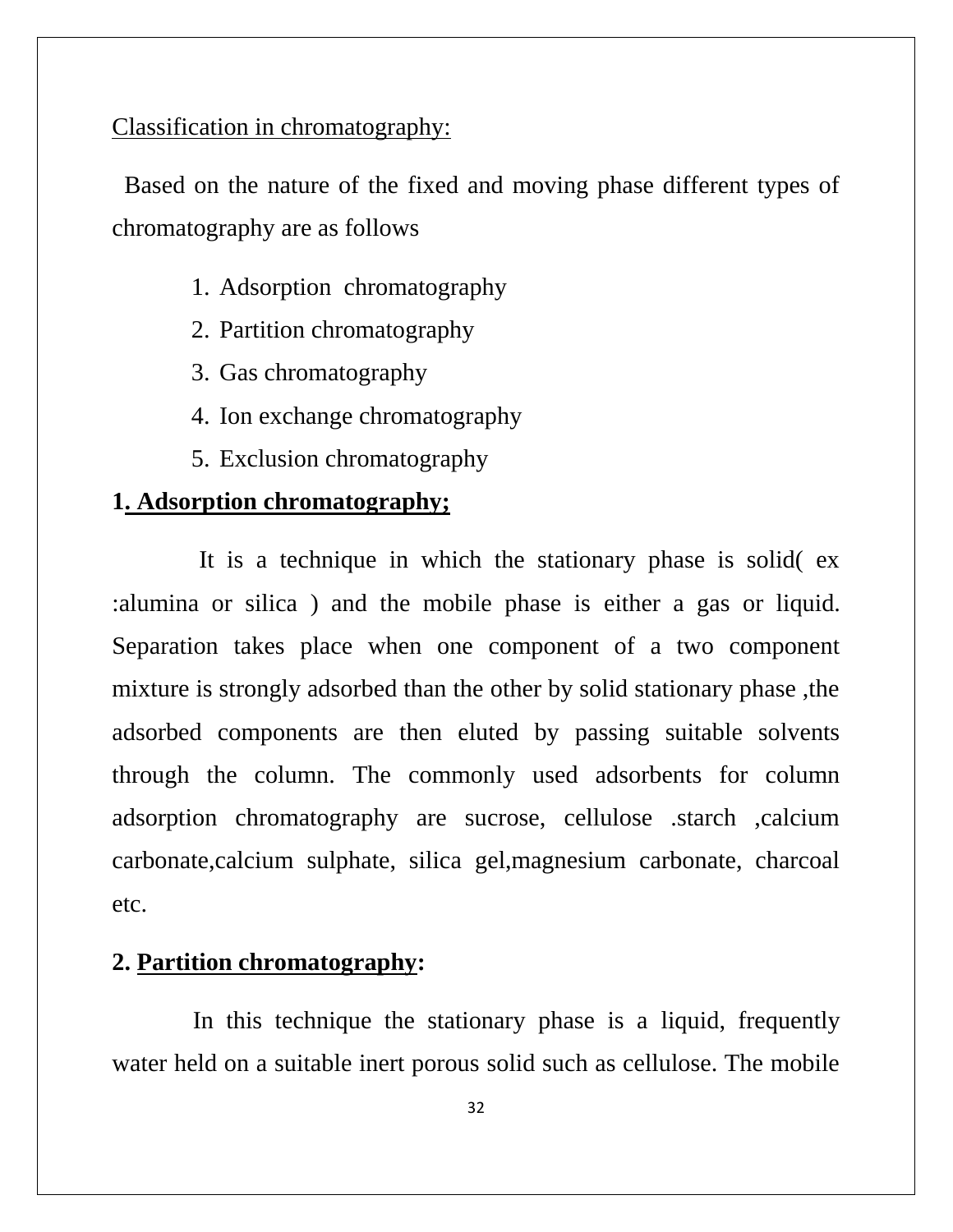phase can be gas or liquid mixture. In this case the solute gets distributed between the fixed liquid and the moving liquid (solvent).

Ex: paper chromatography is a special type of partition chromatography in which the adsorbent column is a paper strip.

The commonly used solvent systems are

Stationary phase: Water

Water  $+$  acid

Water + alkali

Water  $+$  buffer

Alcohols

Formamide

Glycols.

Mobile phase:

Alcohols (n-butanol)

Isobutanol

Hydrocarbons(benzene,toluene,hexane)

Chloroform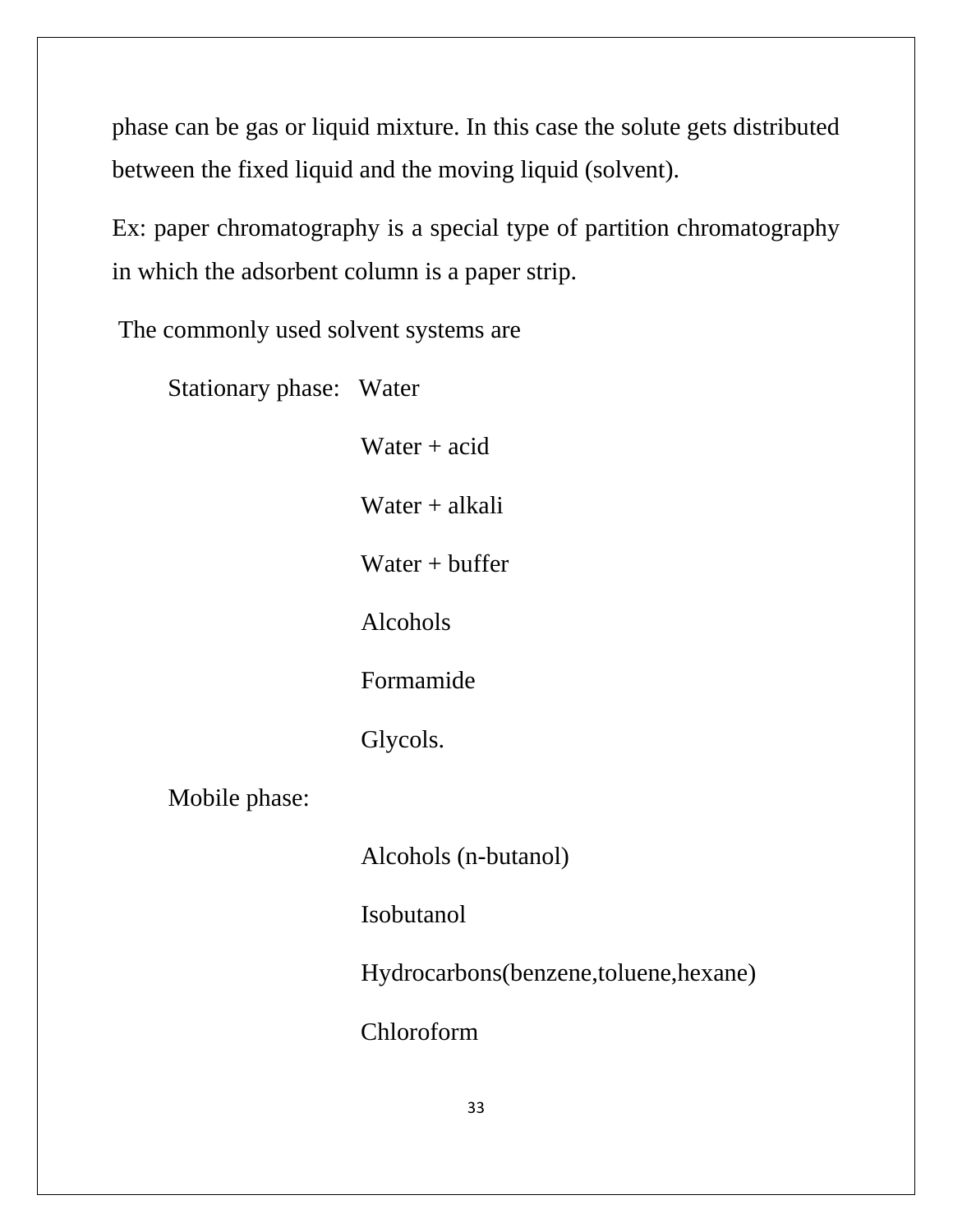#### Ethyl acetate

#### 3. **Gas chromatography (Gc)**

 When the moving phase is a mixture of gases it is called gas chromatography or vapor phase chromatography

The carrier gases generally used are helium and nitrogen.

Gas liquid chromatography :

The mobile phase is a gas and the stationary phase is a thin layer of nonvolatile liquid bound to a solid support

Gas solid chromatography :

This utilizes the solid adsorbent as the stationary phase and adsorption process takes place.

## **Advantages of GC** :

The technique has strong separation power and even complex mixtures can be resolved in to constituents.

 The sensitivity of the method is quite high ,it is a micro method and only a few milligram of the sample is sufficient for analysis.

### **4. Ion exchange chromatography**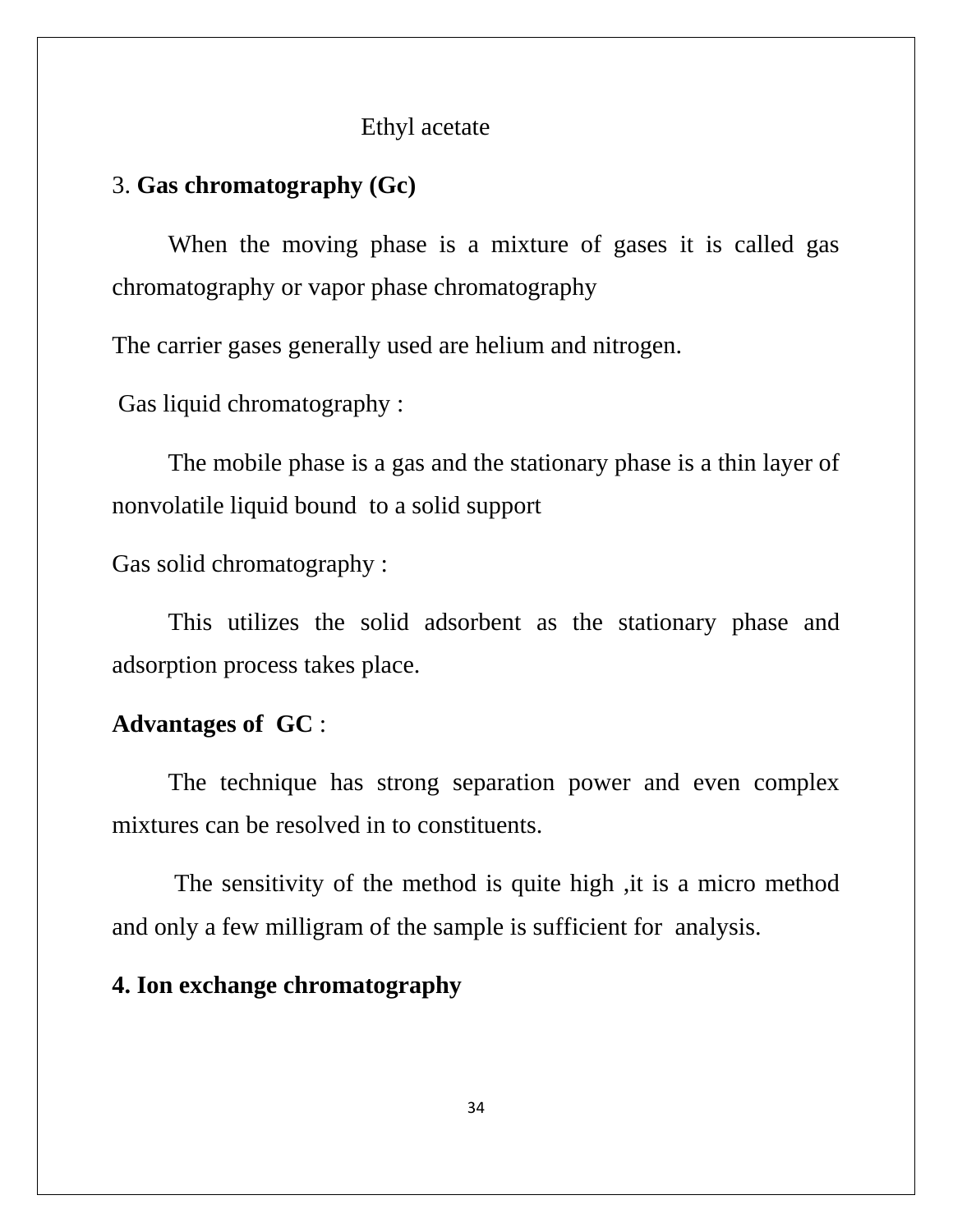Ion exchange is a process in which an interchange of ions of like signs takes place between a solution and essentially in soluble solid (ion exchanger) in contact with the solution .In ion exchange chromatography a reversible exchange of ions is possible between ions in a liquid phase (mobile phase) of a solid, insoluble substances containing ionic sites (ion exchange resin). Ion exchange resin consists of beads of highly polymerized cross linked organic material containing large number of acidic or basic groups.

#### **5. Exclusion chromatography :**

 It is a chromatography process in which separation of sample component takes place according to molecular size . The two types of exclusion chromatography techniques are

- Gel permeation
- Sieving separation

The other types of chromatograph include

- Thin layer chromatography
- High pressure or( performance) liquid chromatography
- High pressure thin layer chromatography (HPTLC)
- Counter current chromatography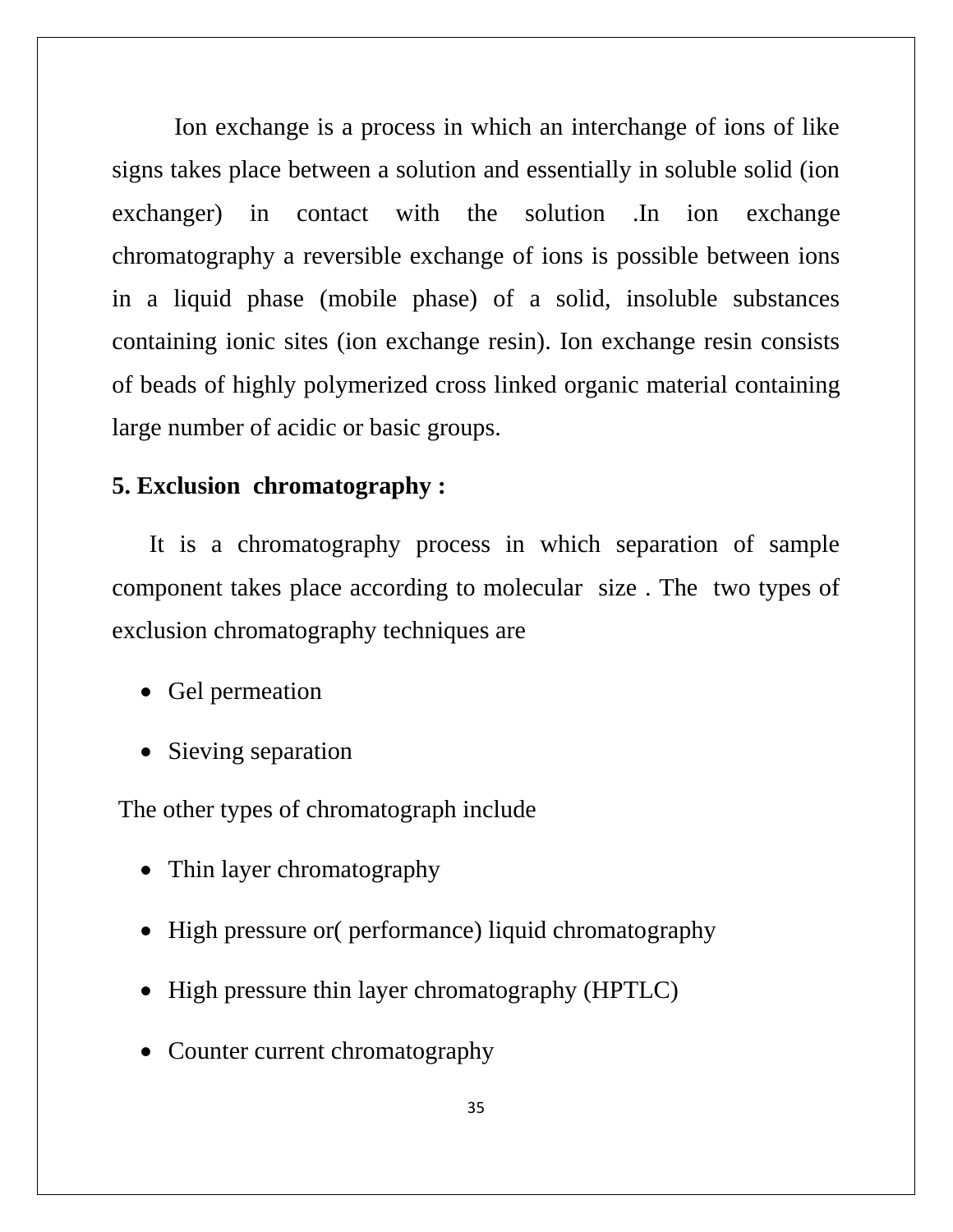# **Theories of chromatography** ;

➢ Plate theory

 $\triangleright$  Rate theory

# **Plate theory**

Plate theory was developed by Martin and singe , according to this theory a chromatographic column consist of series of discrete yet continuous horizontal layer which are termed as the theoretical plates An equilibration of the solute between the stationary and mobile phase takes place at each of these plates . Migration of solute occurs by a series of stepwise transfer between one plates to the other. The efficiency of separation in a chromatographic column gets increases as the no of theoretical plate increases.

No of theoretical plates is given by  $N=L/H$ 

Where  $L =$  length of the column

H= height equivalent to theoretical plate

# **Rate theory**

 Rate theory is able to explain the effect of variables such as mobile phase velocity and adsorbabilities which determine the width of an elution band it also relates the effect of these variables on the time taken by a solute to make its appearance at the end of the column. If a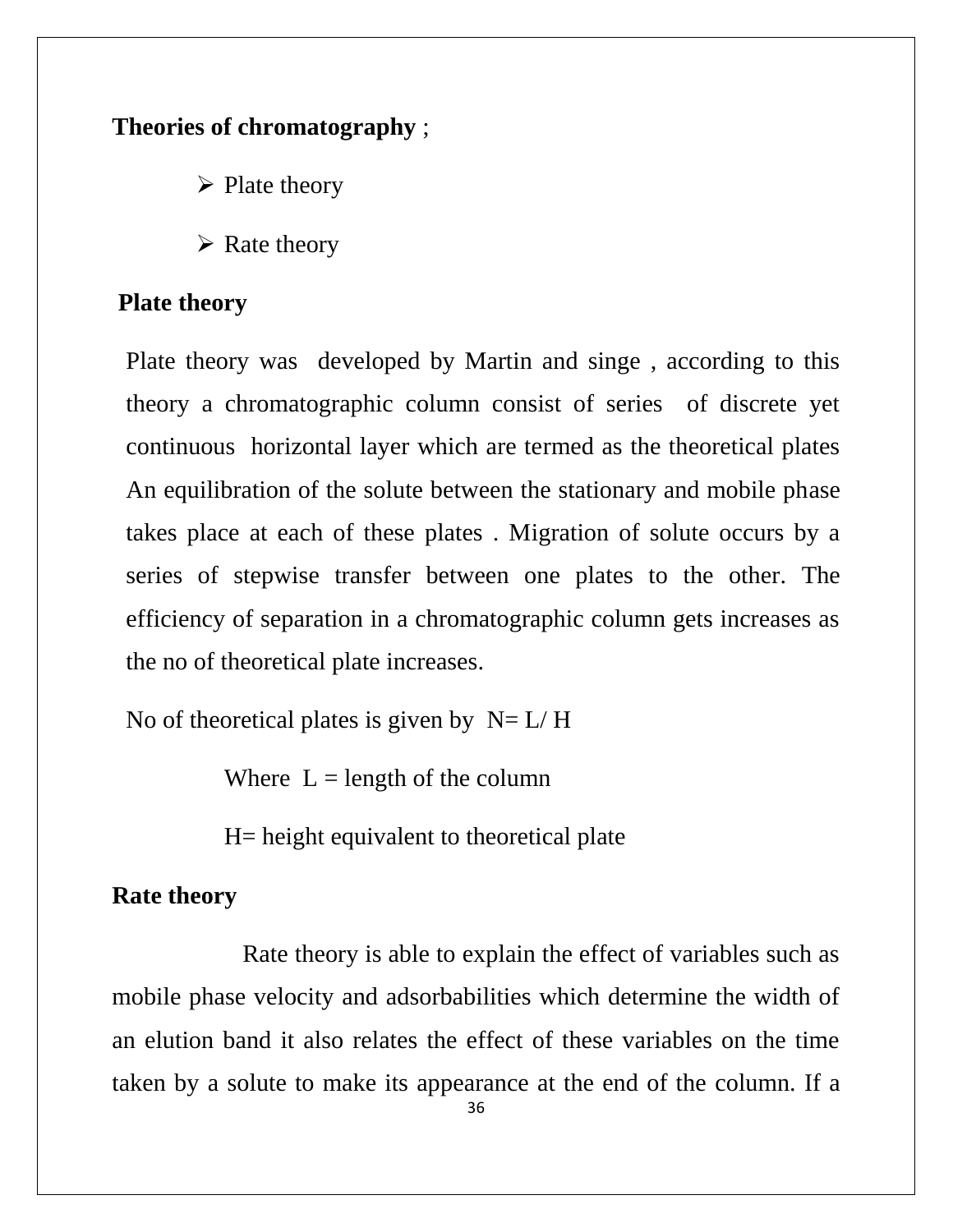molecule is attached to the stationary phase its migration down the column is temporarily stopped , but the zone passes on that is one molecule make it immobilized temporarily on the column while the molecule migrate . A particle can migrate only if it is present in the mobile phase and as a result migration down the column is highly irregular thus some solute molecules may migrate rapidly where as others may lags behind, the net result of all these random individual process the width of the zone gets increased as it migrates down the column because more time is needed for migration to take place hence the zone width is directly related to residence or retention time on the column and inversely proportional to the mobile phase velocity.

#### **Development of the chromatogram**

 Three methods have been used to develop chromatogram , they are frontal analysis , elution analysis ,and displacement analysis .

#### **Frontal analysis**

 This method was developed by Tisellius . It consists of passing the sample solution continuously through the adsorbent column . This makes the active centres of the adsorbent column being occupied by the more strongly adsorbed solutes. The less strongly adsorbed solutes are adsorbed down the column or collect in the migrating solvent front . the solvent issues out first from the column exit followed by the least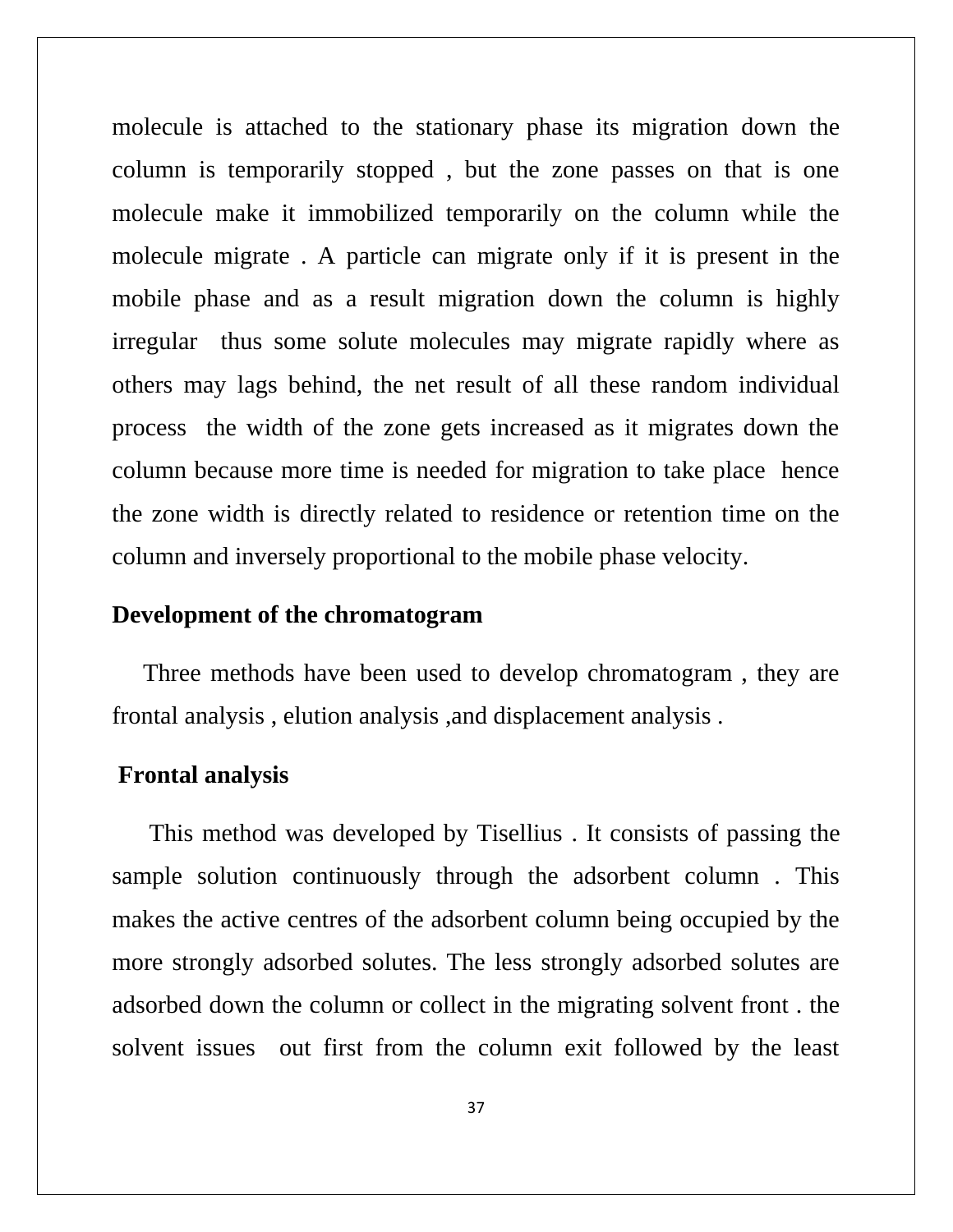adsorbed solute . Other solutes emerge one after another depending upon their degree of adsorbtivity

#### **Elution analysis**

 This technique is most widely used to develop chromatograms . In this technique a small quantity of sample solution is introduced at the top of the column, pure solvent is than poured down the column , this give rise to differential migration of solutes in the mobile phase , each solute emerges from the column exit depending on its partition coefficient . If the partition coffiecient for the solute in the samples are sufficiently different the mixtures separates out in to the bands which migrate at different rates.

#### **Displacement analysis**

 In this methiod, a small quantity of a sample solution is first introduced at the top of the column . the component of the mixtrure are than separated by running a solution of substances which is more strongly adsorbed than any off the component of the mixture . the substance thus run is termed as displacing agent.

# **Composition of what Mann filter paper:**

| Alpha cellulose | 98.99 %     |
|-----------------|-------------|
| Beta cellulose  | $0.3 - 1\%$ |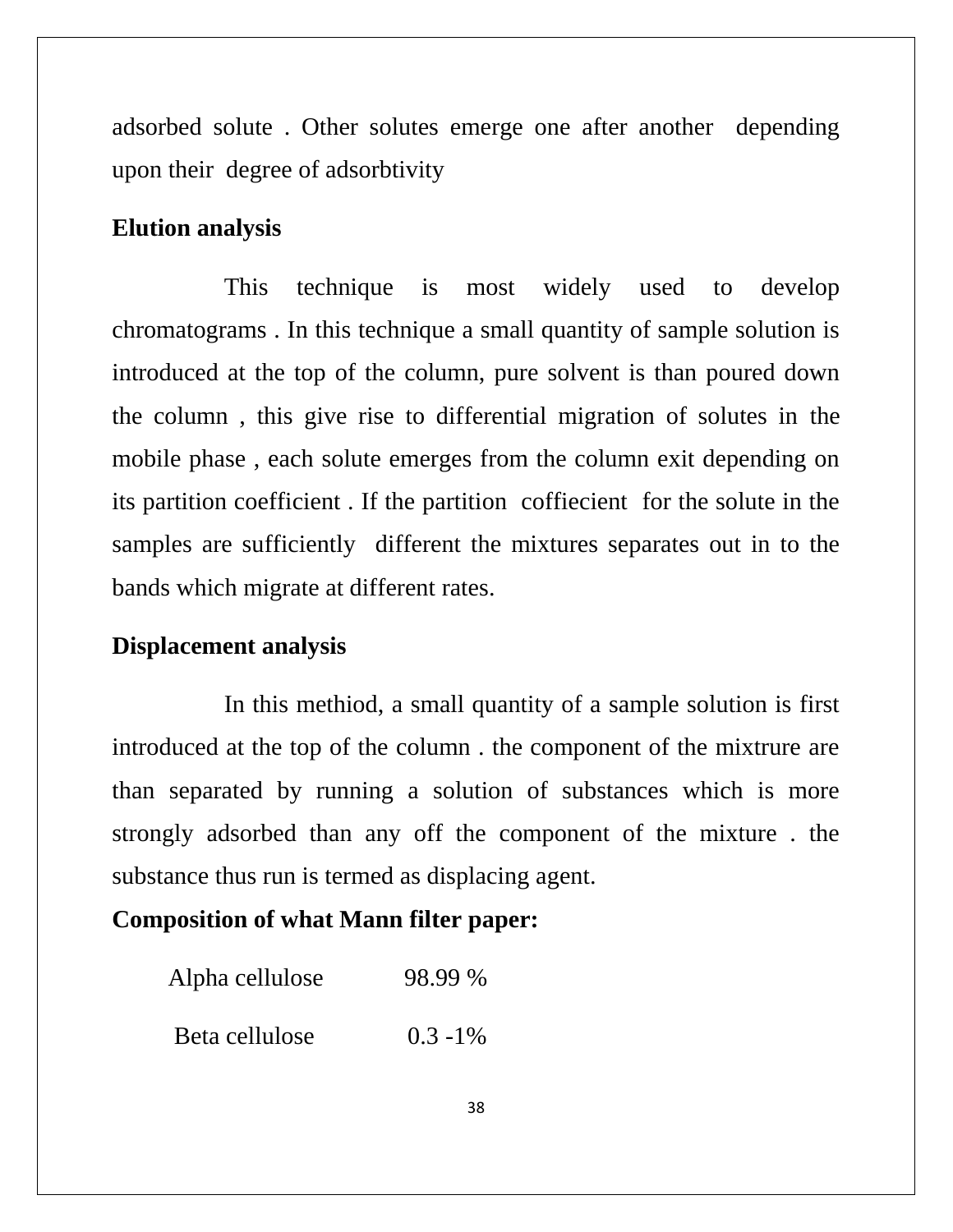| Pentosans -                           | $0.4 - 0.8\%$   |
|---------------------------------------|-----------------|
| Ether soluble matter $0.015 - 0.02\%$ |                 |
| Ash                                   | $0.07 - 0.01\%$ |

# **Mobile phases for paper chromatography:**

Isopropranol - Ammonia –water

n-butanol – acetic acid – water

Water- phenol.

Formamide – chloroform

Formamide – chloroform – benzene

Formamide - benzene – cyclo hexane

#### **Locating or visualizing agents ;**

Ninhydrin reagent – for detection of amino acids , amino sugar ,

Aniline phthalate - for detection of reducing sugars

Antimony trichloride in  $CHCl<sub>3</sub>$ . for steroids and glycosides

Dragendroff s reagent – alkaloids

Bromocresol purple – halogen ions (except Flourine ) dicarboxylic acids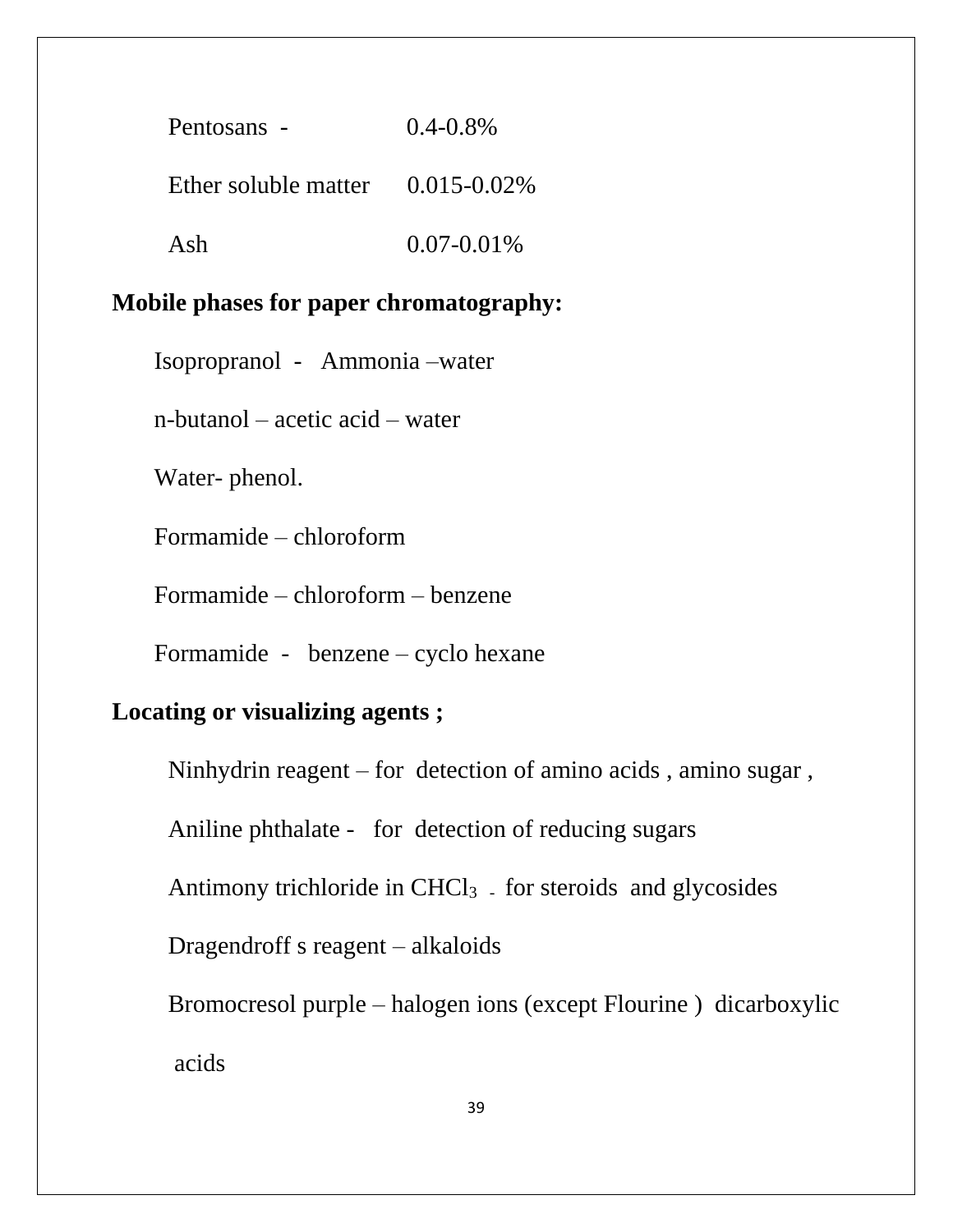Bromocresol green – carboxylic acids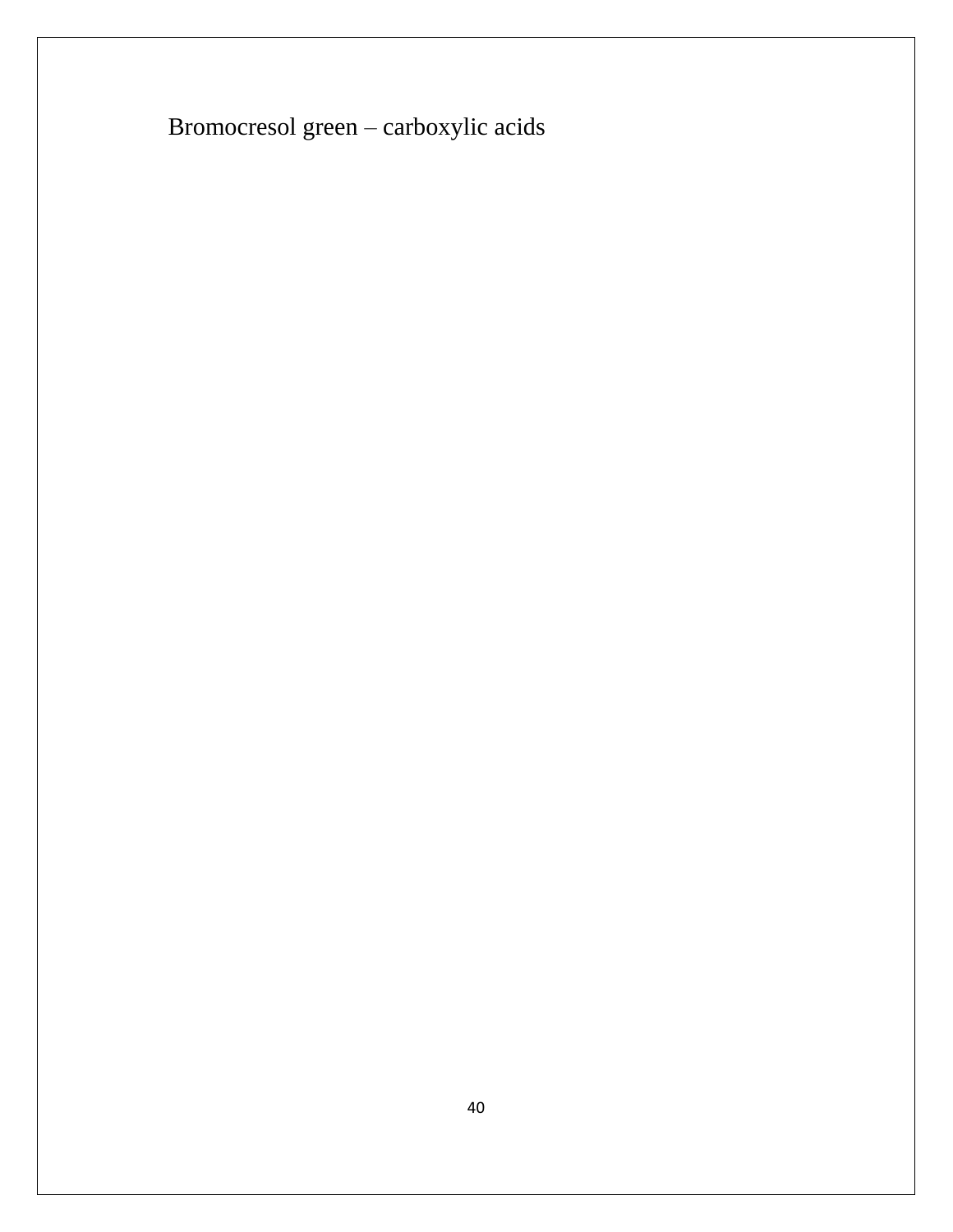#### **PAPER CHROMATOGRAPHY**

**AIM:** To separate and identify the amino acids by paper chromatography (ascending type).

**REQUIREMENTS:** Whatmann filter paper grade-1, paper chromatography chamber, capillary tube, test tubes, standard amino acid solutions, sample amino acid solution, Ninhydrin reagent.

**PRINCIPLE:** Paper chromatography is based on the principle of partition in which the substances are distributed between two liquids, i.e., one is the stationary liquid (usually water) which is held in the fibers of the paper and called the stationary phase, the other is the moving liquid or developing solvent and called the moving phase / mobile phase. The components of the mixture to be separated migrate at different rates and appear as spots at different points on the paper.

In this technique, a drop of the test solution is applied as a small spot on the filter paper and the spot is dried. The paper is kept in a closed chamber and the edge of the filter paper is dipped into a solvent called developing solvent. As soon as the liquid gets through its capillary axis and when it reaches the spot of the test solution (a mixture of two or more substances), the various substances are moved by solvent system at various speeds. When the solvent moves these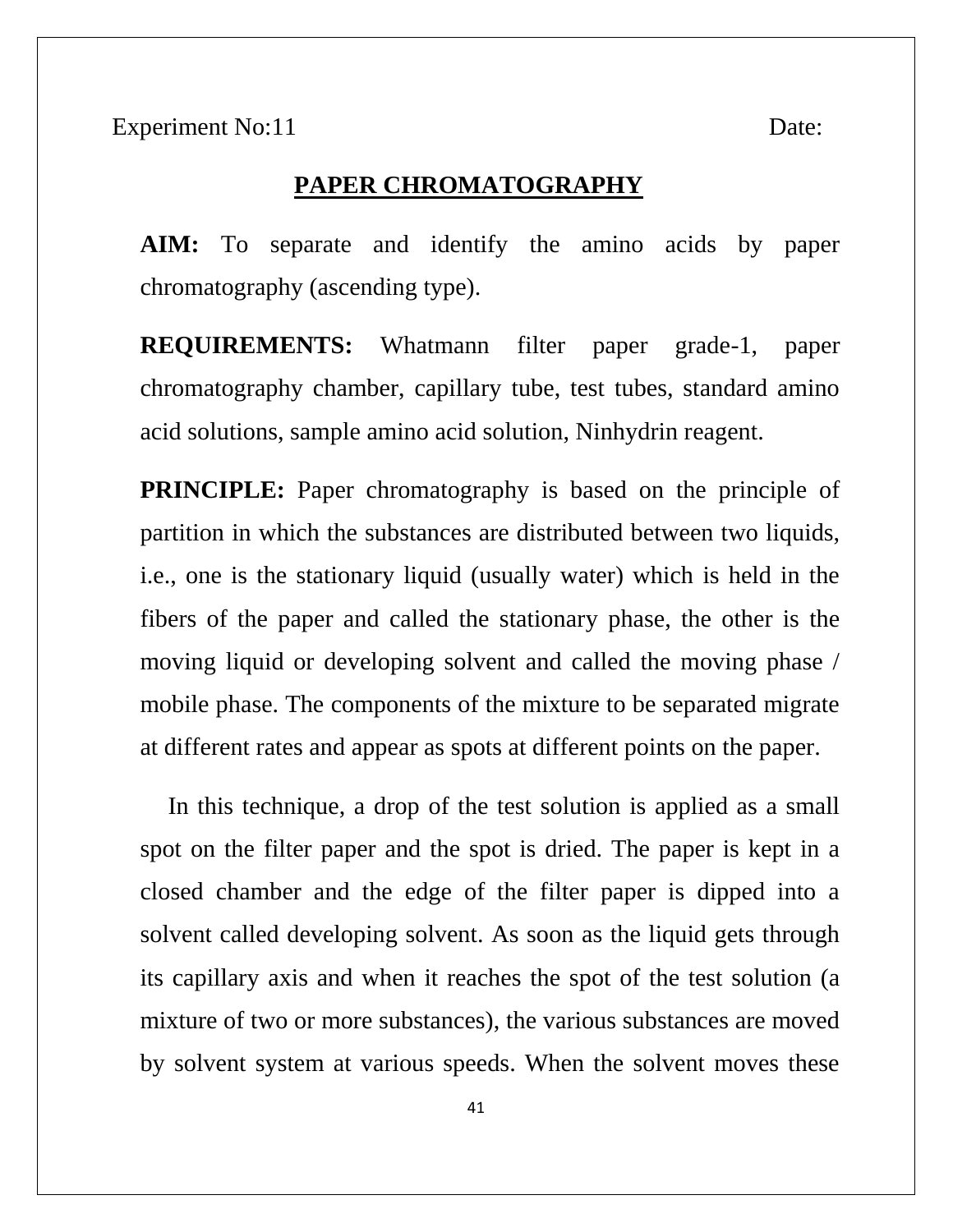substances to a suitable height, the paper is dried and the various spots are visualized by suitable reagents called visualizing reagents. The movement of the substance relative to the solvent is expressed in terms of  $R_f$  values which are a migration parameter.

**DISCUSSION:** The analysis of unknown substances by the flow of solvent on a filter paper is known as paper chromatography. This technique proceeds by mechanism which is partly partition (distribution) and partly adsorption. The constituents of a mixture are distributed between the water held in the filter paper and organic solvent.

**TYPES:** Ascending chromatography, descending chromatography, ascending-descending chromatography, radial chromatography, twodimensional chromatography.

**Migration parameters:** The position of migrated spots on the chromatogram is indicated by different terms such as  $R_f$ ,  $R_x$ ,  $R_m$ , and  $R_c$ . These parameters are quantitative and qualitative characteristic of a substance.R is a function of the partition co-efficient. It is a constant for a given substance, provided the conditions of the chromatographic system are kept constant with respect to temperature, type of paper, duration, and direction of development, etc.

 $R_f$ =Distance traveled by the solute from the origin line

Distance traveled by the solvent from the origin line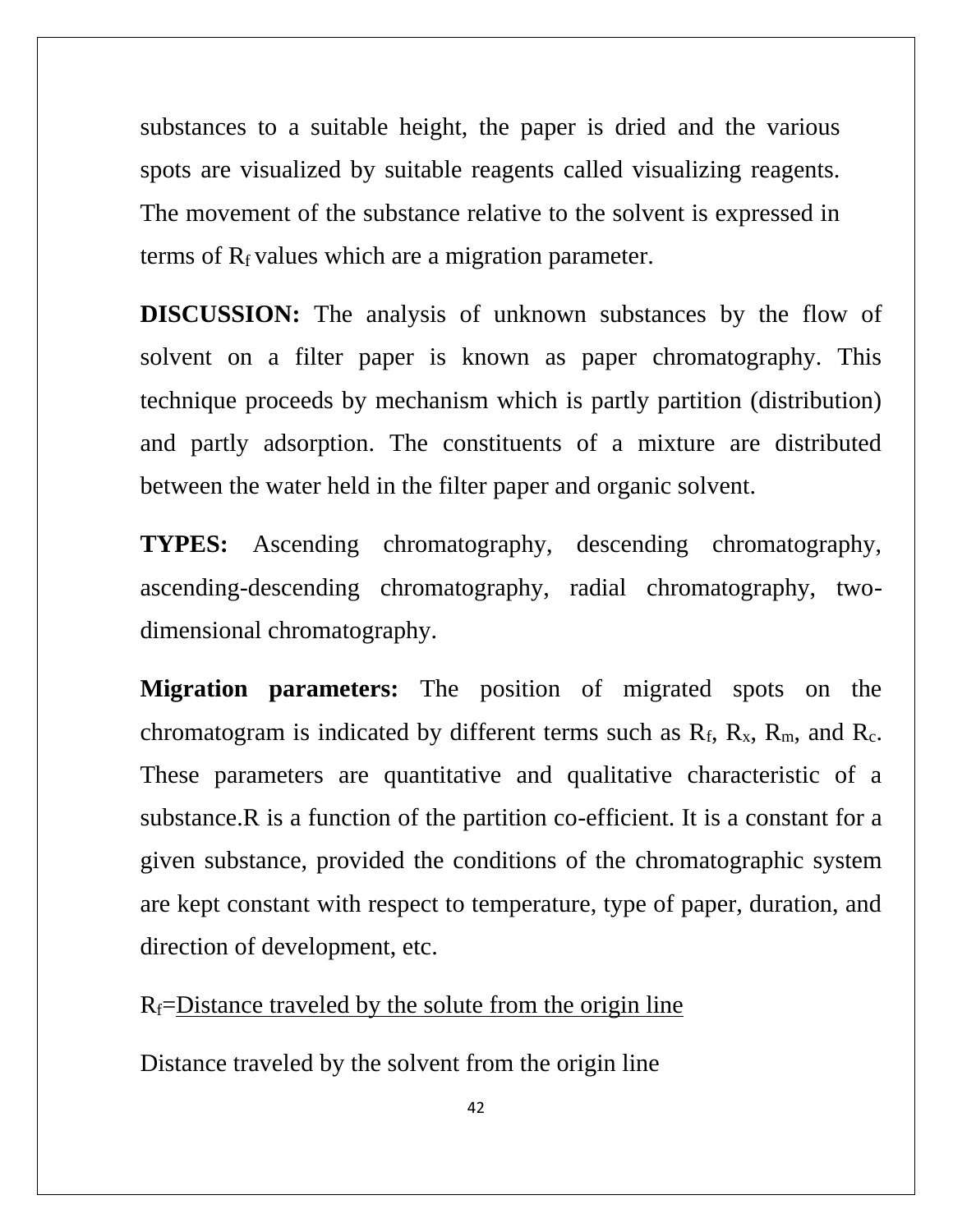$R_x$ =Distance traveled by the substance from the origin line

Distance traveled by the standard substance 'x' from origin line

 $R_m = log(1/R_F - 1)$ 

In some cases, the solvent front runs off the end of filter paper, the movement of a substance in such cases is expressed as  $R_x$ .

•  $R_m$  is used when  $R_f$  values of chemically related compounds are very close.

# **Types:**

- (1) Partition chromatography (paper used).
- (2) Paper adsorption chromatography (paper first impregnated with an adsorbent, like silica or alumina).

# **PROCEDURE:**

- Take a sheet of Whatmann paper draw a line 2-4cm above the bottom boundary.
- Apply 5 micro liters of amino acid solutions at an interval of 1- 2cm.
- Dry this in a stream of hot air.
- Place this paper onto the paper chromatography chamber, saturated with solvent system.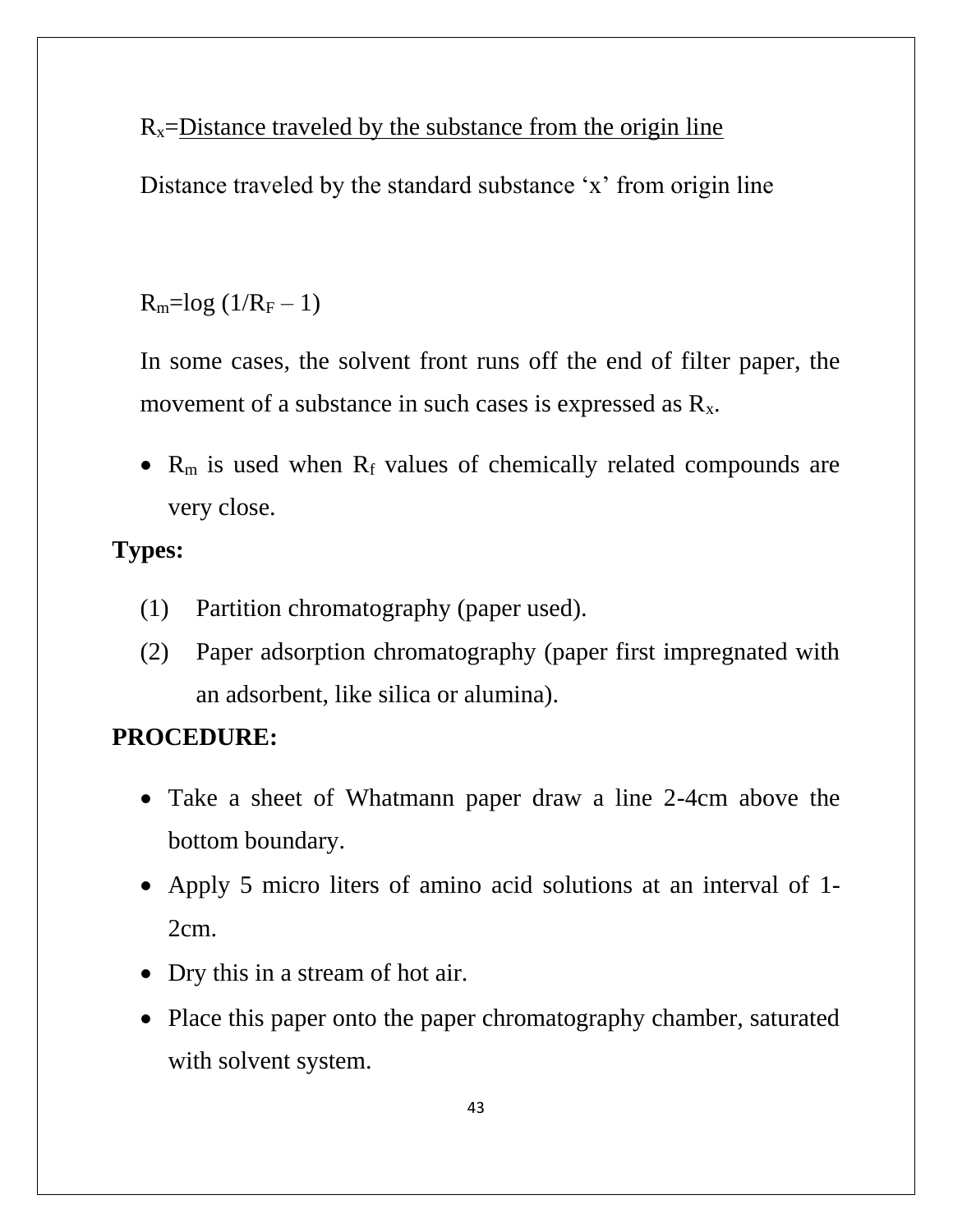- Allow the edge of the paper to touch the solvent.
- Run the chromatogram until the solvent has reached  $3/4<sup>th</sup>$  of the strip for 1hr.
- Now take out the paper and dry it in a stream of hot air.
- Visualize the spots by spraying Ninhydrin reagent on the paper and dry it.
- Calculate the  $R_f$  value and report it.

#### **APPLICATIONS:**

- **(1) Purity of the sample:** Purity of the sample is routinely carried out for this direct comparison of the sample and authentic sample is done, if the impurity present is shown as extra spots and this can be detected very easily.
- **(2) Examination of the reaction:** To assess whether the reaction is complete or otherwise, this method is also used in checking other separation process and purification process like distillation, molecular distillation.
- **(3)** In chromatography, it is used for the identification of natural products like volatile oil, fixed oil, waxes, terpenes, alkaloids, glycosides, steroids, etc.,
- **(4) Biochemical analysis:** Separation of biochemical metabolites / constituents from its body fluids, blood plasma serum, urine, etc.,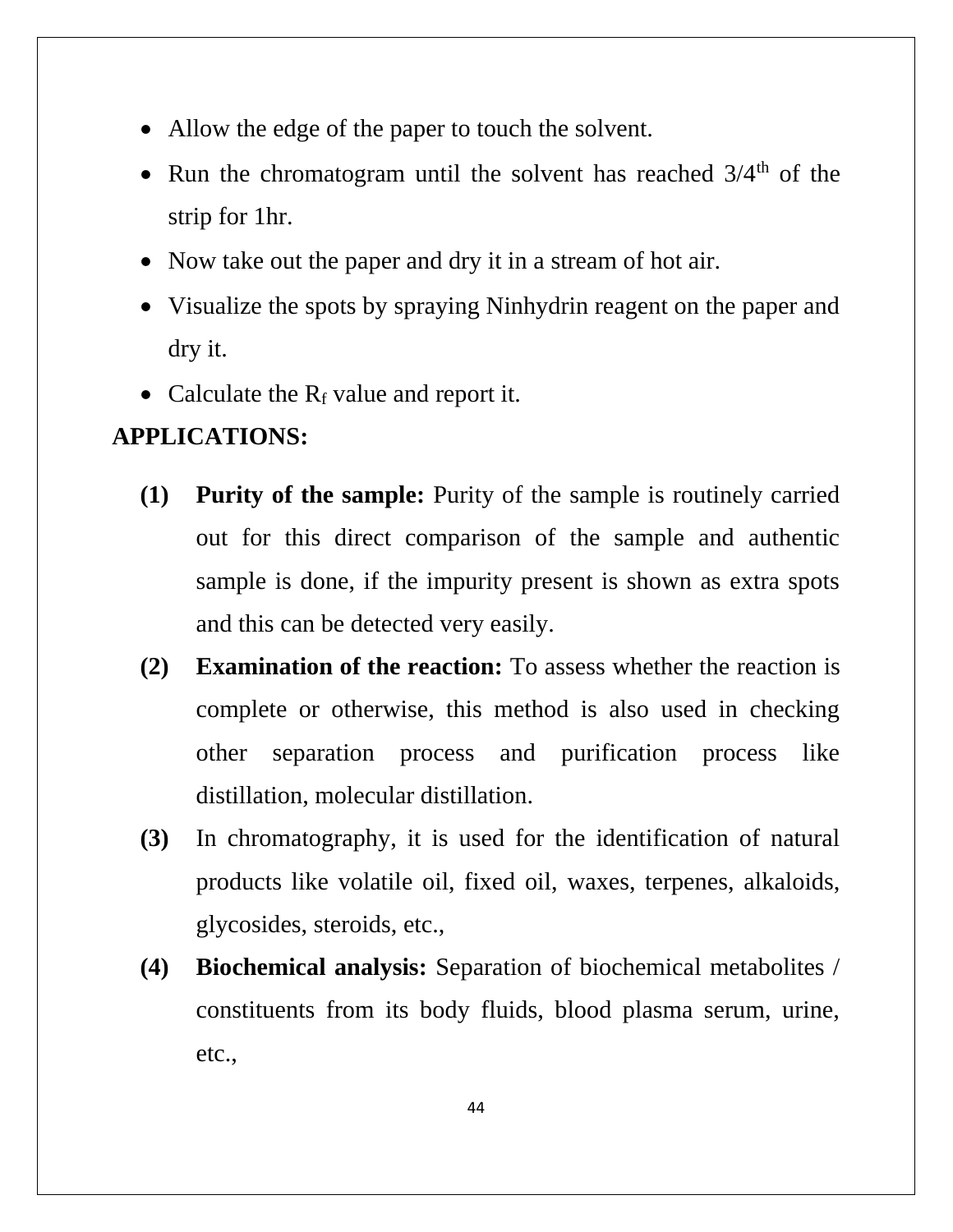- **(5)** For the detection of impurities in a pharmacopoeia drug analysis.
- **(6)** Various drugs like hypnotics, sedatives, anticonvulsants, tranquilizers, local anesthetics, steroidal drugs have been tested qualitatively.
- **(7)** Important in multicomponent separation and formulation.

**REPORT:** The R<sub>f</sub> value of sample A was found to be …….. and …….. Therefore the sample contains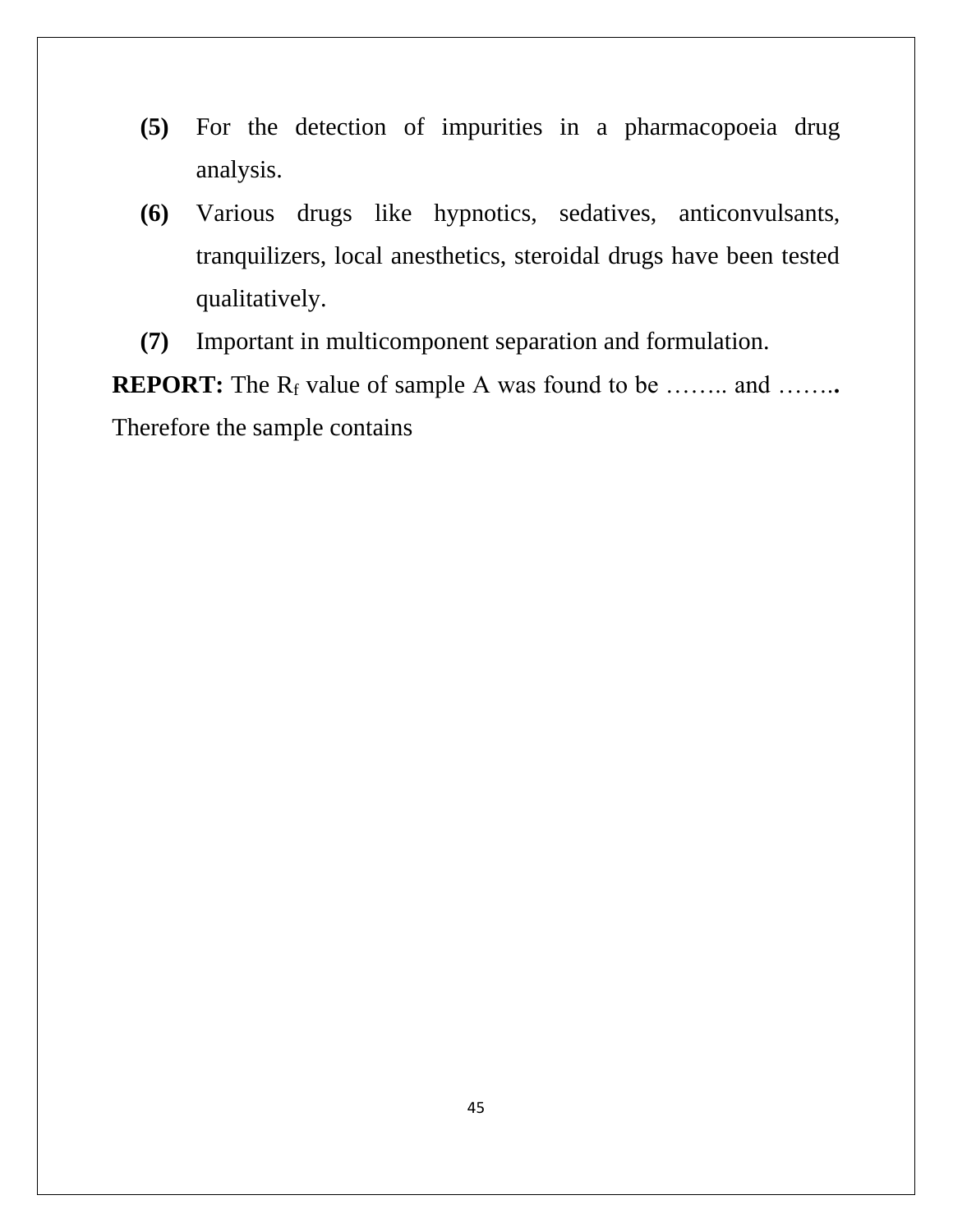#### **CIRCULAR PAPER CHROMATOGRAPHY**

**Aim:** To identified the concentration of the given mixture of amino acid by circular [or] radial chromatography.

**Reference:** 1) Instrumental method of chemical analysis by G. Chatwal and P Anand 5<sup>th</sup> Edition page -585-590

2) Analytical chemistry by B. K. Sharma page -85-95.

**Requirement:** n-butanol : Glacial acetic acid : Water, 4 : 1: 5

0.2 % w/v ninhydrin in acetone and standard amino acid solution.

**Apparatus:** Separating funnel, petridish, sprayer, and capillary tube, whatman filter paper.

**Principle:** In this technique a circular piece of paper having a wick cut parallel to the radius from edge to center is used the center is deposited at the paper at the upper end of the wick and flow through the paper is placed on the edge of circular dish as a result the liquid ascend the wick and flow through the paper the flow of mobile phase is outward from a central part on spot

The process allowing the solvent to move along the filter paper is called development the separation of components after the development is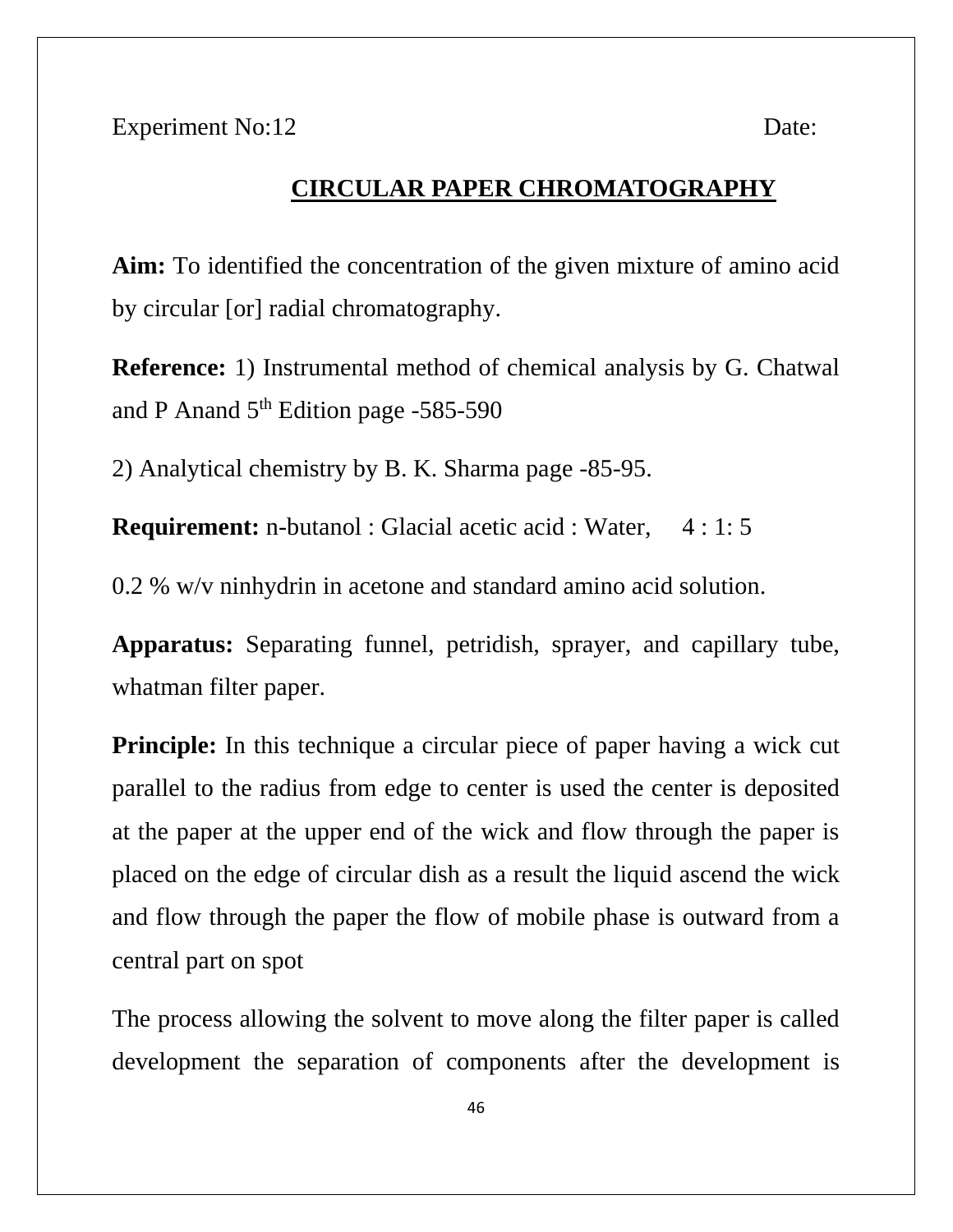called resolution. The amount applied as a spot to be paper is called loading

For The Circular Paper Chromatograph

#### **1. Choice Of Paper:**

The paper is many grades of thickness and porosity in sheets. Suitable paper for a particular can only determined by a trial and error but whatmann No: 1 is of great importance and wide applicability for medium flow rate

**2. Temperature Control:** Temperature should be kept to a minimum either by insulating individual that with plastic foam [or] by thermostatically controlled cabinet

**3. Application of samples:** Sample can be applied by a capillary tube, platinum loop or quantitatively by a micropipette, graduated capillary or micro syringe. Several ampoules can be spotted at once by various automatic and semiautomatic device it is preferable to apply the sport in small volume the position of compound can be expressed by their retardation factor [R<sub>f</sub>]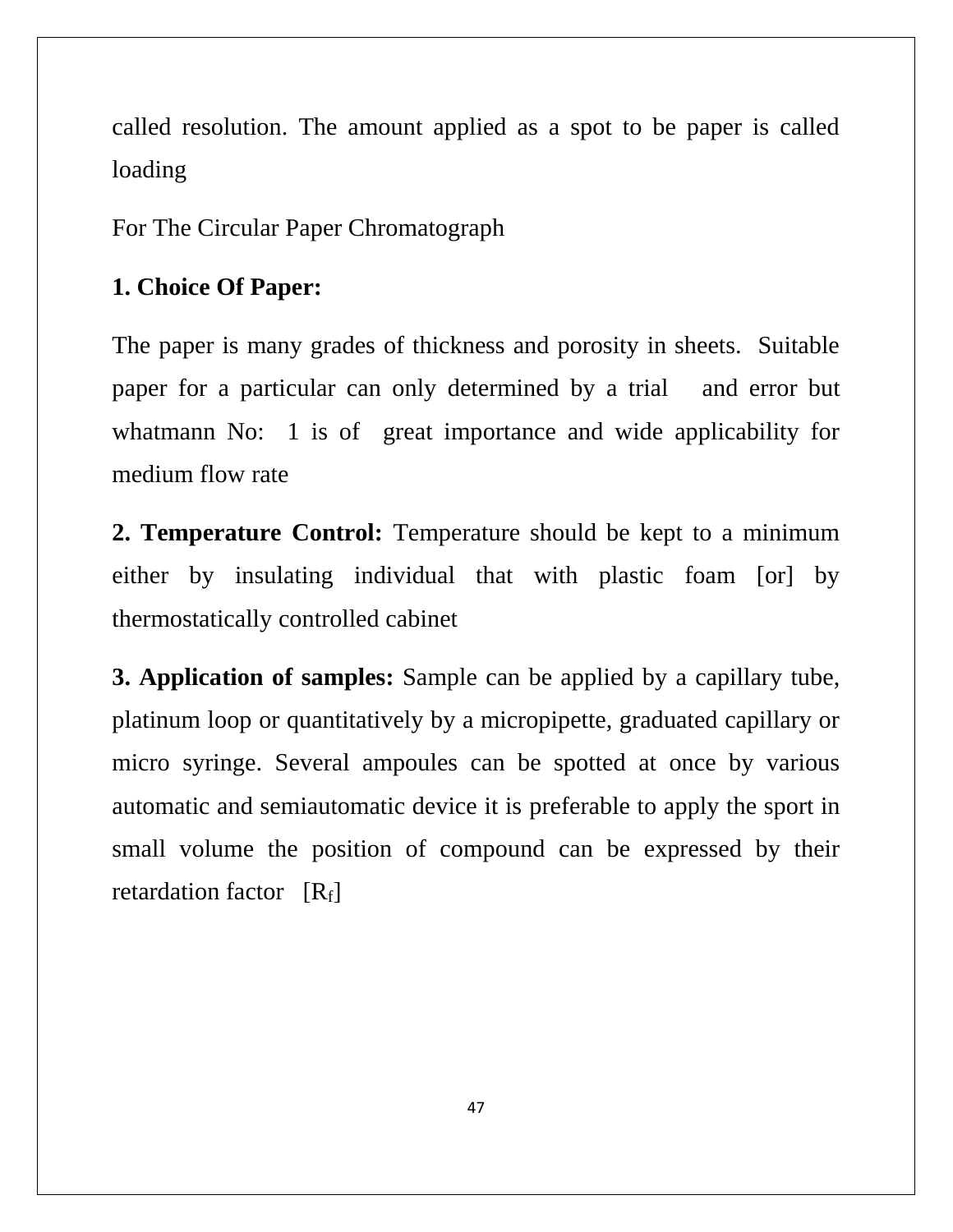$[R_f]$  = Distance traveled by component from original line

-------------------------------------------------------------

Distance traveled by the solvent from origin line

RF value depends upon several factors: are

- 1. The nature of solvent.
- 2. The medium used quality of the paper.
- 3. The nature of mixture to be separated.
- 4. The temperature.
- 5. The size of the container in which the experiment is performed.

# **Procedure:**

1. Prepare solution of 0.1mg / 100ml each of glycine, Leucine, alanine and mixture of glycine, Leucine,alanine.

2. The apparatus was fashioned equalized petridish and a filter disc.

3. The wick was made from a filter paper rolled into a cylinder 2-3 mm thick at the end in the form of a brush and inserted through a small note at the center of the paper.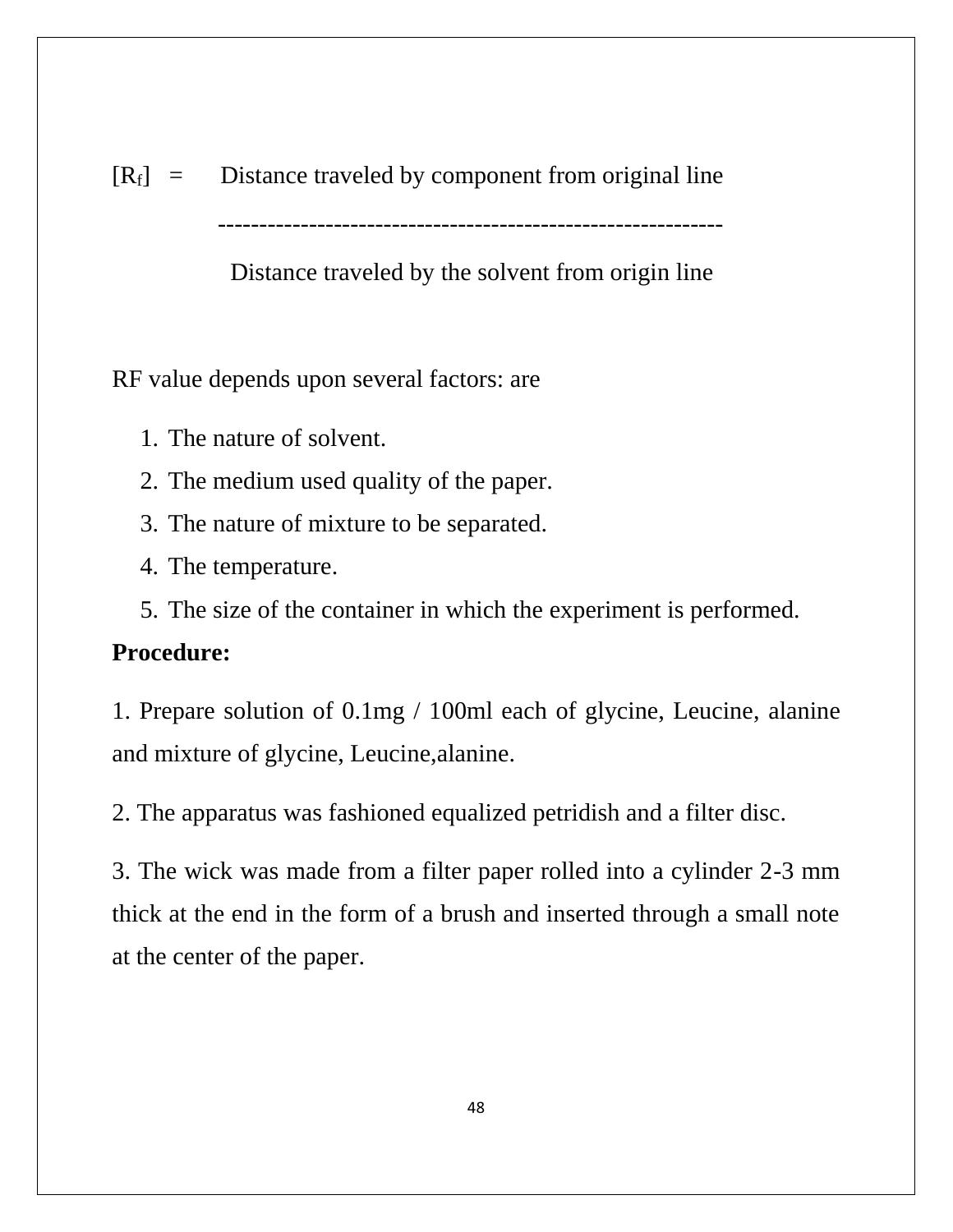4. The sample drop to be analyzed was placed on paper and is air dried the developing solvent was prepared n-butanol : GL acetic acid : water  $[4:1:5]$ 

5. The was placed b/n two glass dishes the lower containing solvent the solvent which is already saturated for 1 hr.

6. The solvent rises by capillary and run the chromatogram compleate development and removes the paper and mark solvent front air dry the paper and spray the ninhydrin reagent thus purple spot identify the amino acid determine the  $[R_f]$  value.

**Result:** The Rf value of amino acid were found to be

Glycine-------

Leucine -------

Alanine-----------

Unknown ---------

**Conclusion:** The unknown Rf value 1 and 2 matches with glycine and phenylalanine so hence the given mixture contains glycine and phenylalanine.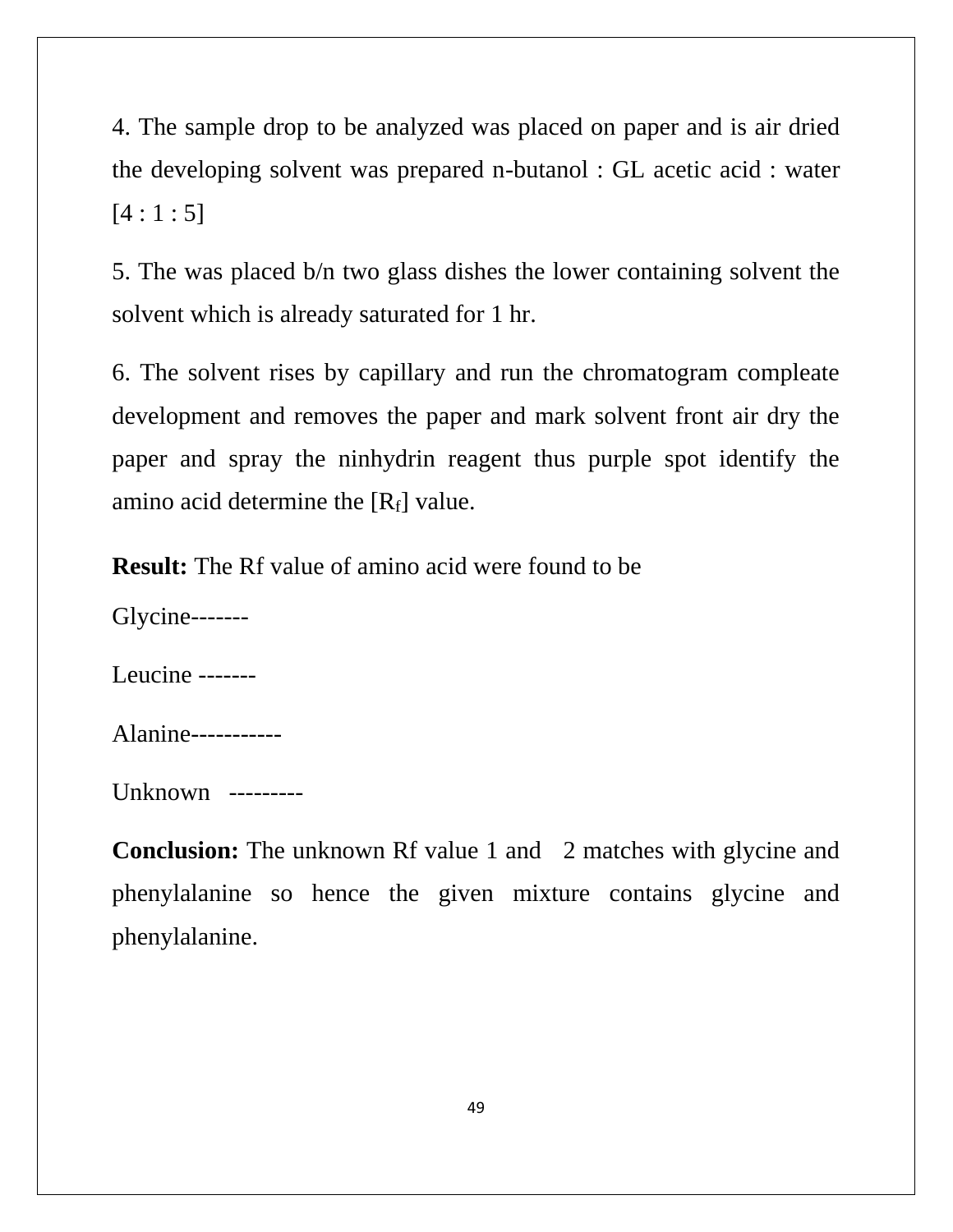#### **THIN LAYER CHROMATOGRAPHY**

**AIM**: To carry out the separation and identification of amino acid by thin layer chromatography.

**DISCUSSION:** Thin layer chromatography usually employs solid layers which adhere to the glass plate, generally by virtue of a binding agent such as calcium, sulphate which is incorporated with this and particular advantage is that corrosive reagent which attack paper can be used for spraying. The prepared thin layer on glass is often called as chromates plate.

Chromates plates prepared by applying a uniform layer of an appropriate material in the form of an aqueous paste to clear glass plate.The usual sorbents include silica gel, alumina, keiselghur, and cellulose powder.

Silica gel is largely used because it can serve as a medium for the separation of both polar compounds and non polar compounds. Spots are placed at regular and equal distance. The mixture may be applied using a capillary tube. Development is carried out by ascending technique in a small glass jar.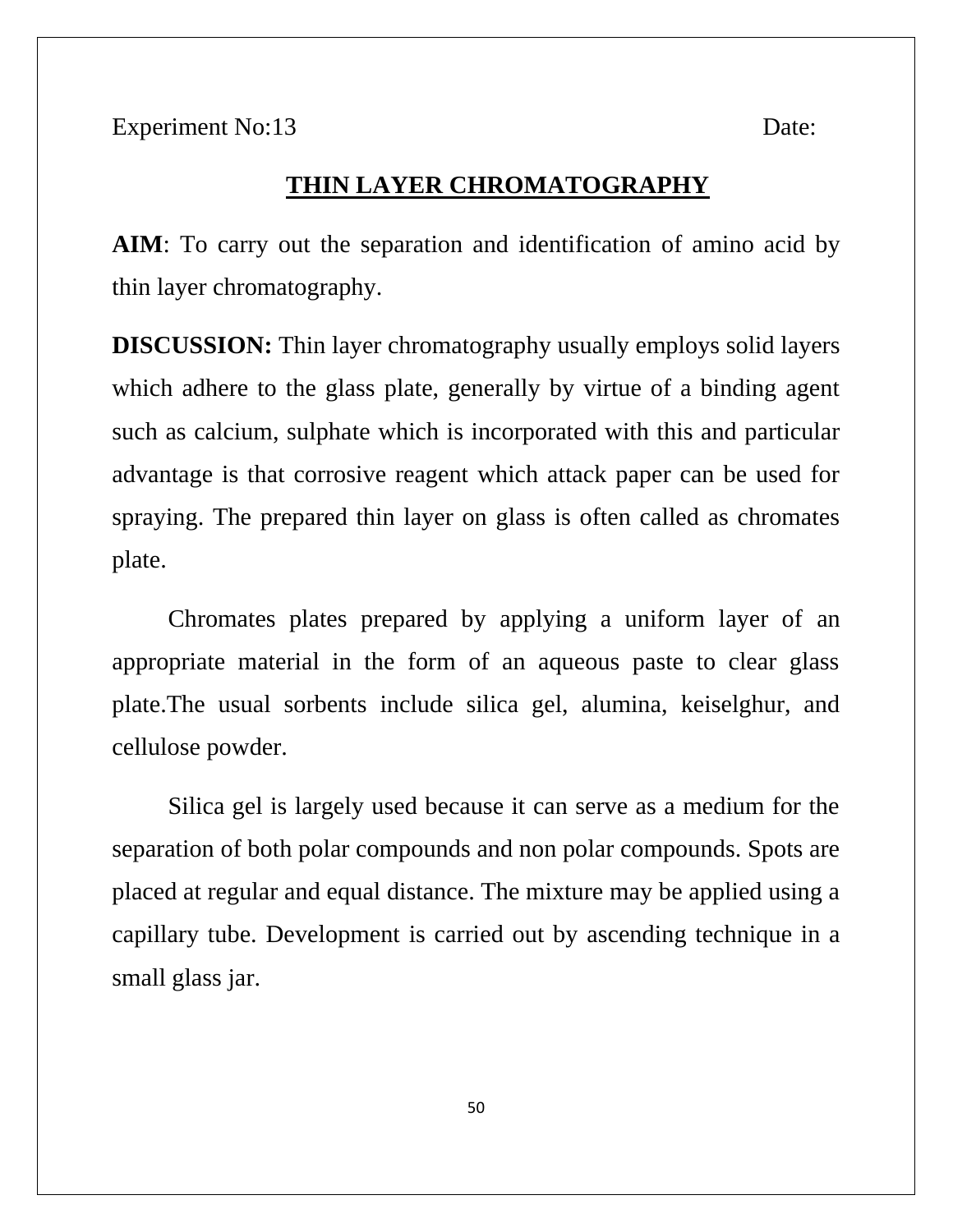**PREPARATION OF SILICA GEL PLATE:** Mix 2g of silica gel with 4ml of distilled water in a small conical flask and shake/mix well and spread over glass plate.

# **MATERIALS**

**Solvent system: -** n-Butanol: Acetic acid: Water (8:2:2)

 **Visualizing agent: -** Ninhydrin reagent

 **Amino acids: -** Alanine, Valine, Leucine, and Glycine

#### **PROCEDURE:**

#### **Preparation of the plates**

The plates are prepared by pouring slurry of adsorbent (silica gel) in water with smooth consistency /by using a spreader.Allow the plates to stand for 5 minutes. Then dry the plates at 120 degrees Celsius for 30 minutes. Then allow to cool and set aside for exposure to the atmosphere for about 30 minutes.

Draw the baseline 1.5cm from the lower end of the glass plate. Mark the points equidistant from each other and spot the sample using capillary tube.

#### **Preparation of the standard**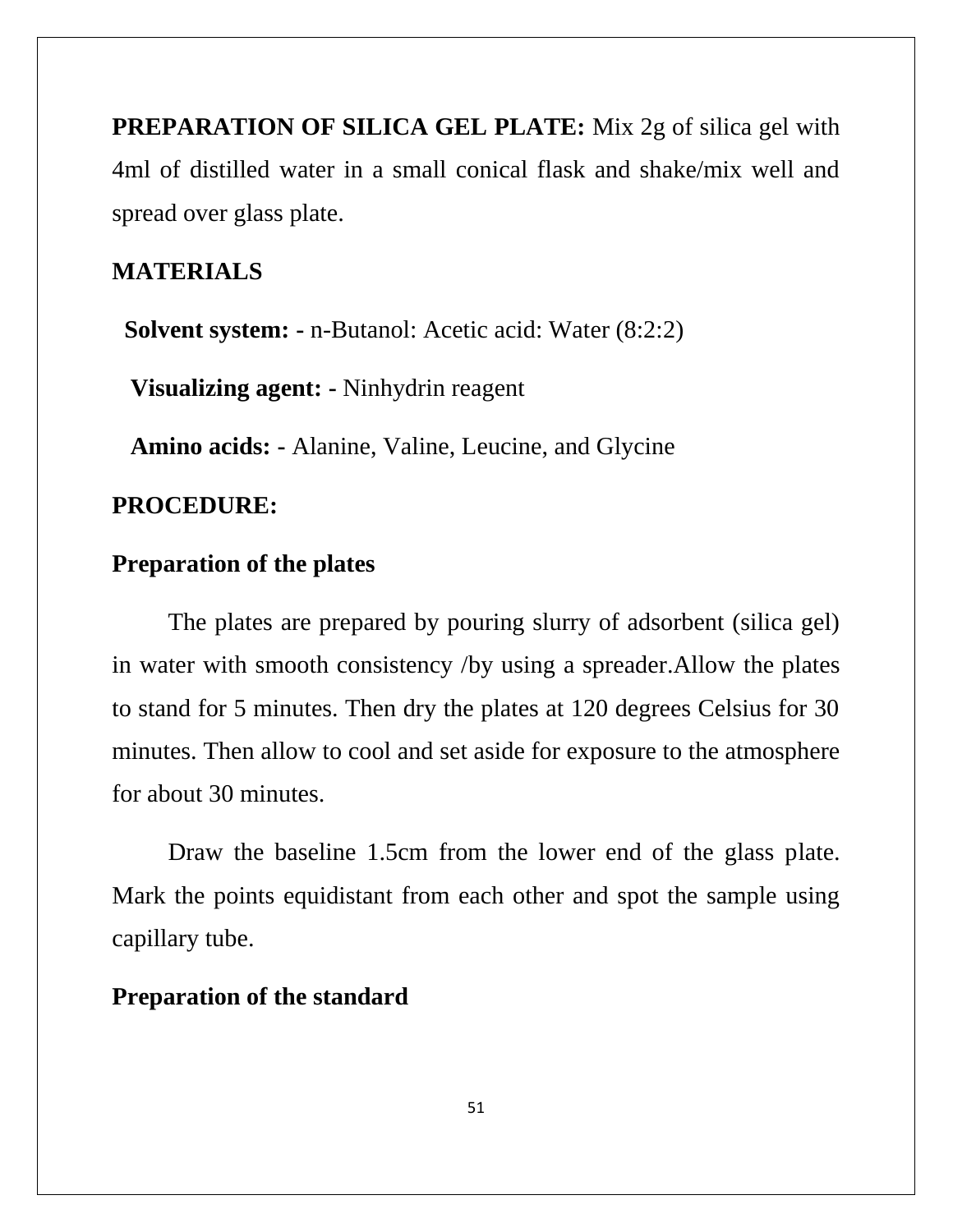Dissolve 5mg of each of the above amino acids separately in 0.25ml of water. Measure the volume of water using 1ml graduated pipette. Mix a drop of each solution to provide the test mixture dilute the remainder of each solute separately to 1ml to give solution of the respective amino acids. The latter will contain about 5mg/ml of each amino acid / ml.

# **Development of chromatography**

After the application of the sample the plates are placed in previously saturated solvent system. The solvent is allowed to pass upto  $3/4<sup>th</sup>$  of the plate. Plate is then removed and air dried. Visualizing reagent (Ninhydrin reagent) is sprayed and plates are dried in hot air oven till the spots are developed.  $R_f$  value is calculated.

**REPORT:** The R<sub>f</sub> value of the mixture of unknown sample was found to be ………. and …………..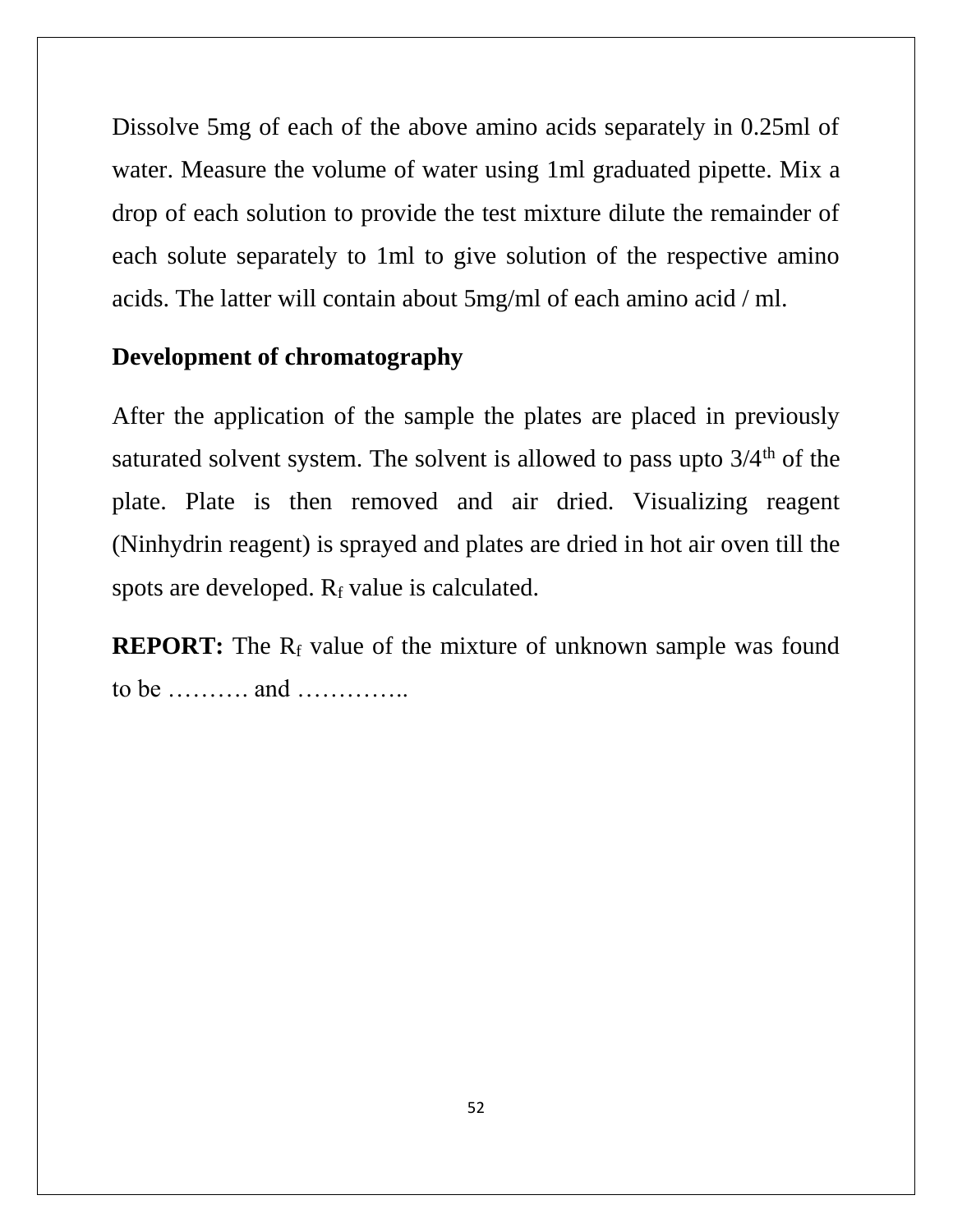Experiment No:14 Date:

#### **COLUMN CHROMATOGRAPHY**

AIM : To carry out the separation and identification of a given mixture of the amino acids by column chromatography

APPARATUS : Glass column with a stop cock

Beaker

Conical flask

TLC plate

Capillary tube

CHEMICALS : Benzene , silica gel , sand , glass wool , sintered glass

PRINCIPLE: Column chromatography is based on the principle of selective adsorption. Mixture to be separated is dissolved in a suitable solvent and allowed to pass through a tube containing the adsorbent. The component which has greater absorbing power is adsorbed in the upper part of the column. the net component is adsorbed in the lower portion of the column which has lesser adsorbing power than the first component, the process is continued, as a result the materials are partially separated and adsorbed in the various part of the column, the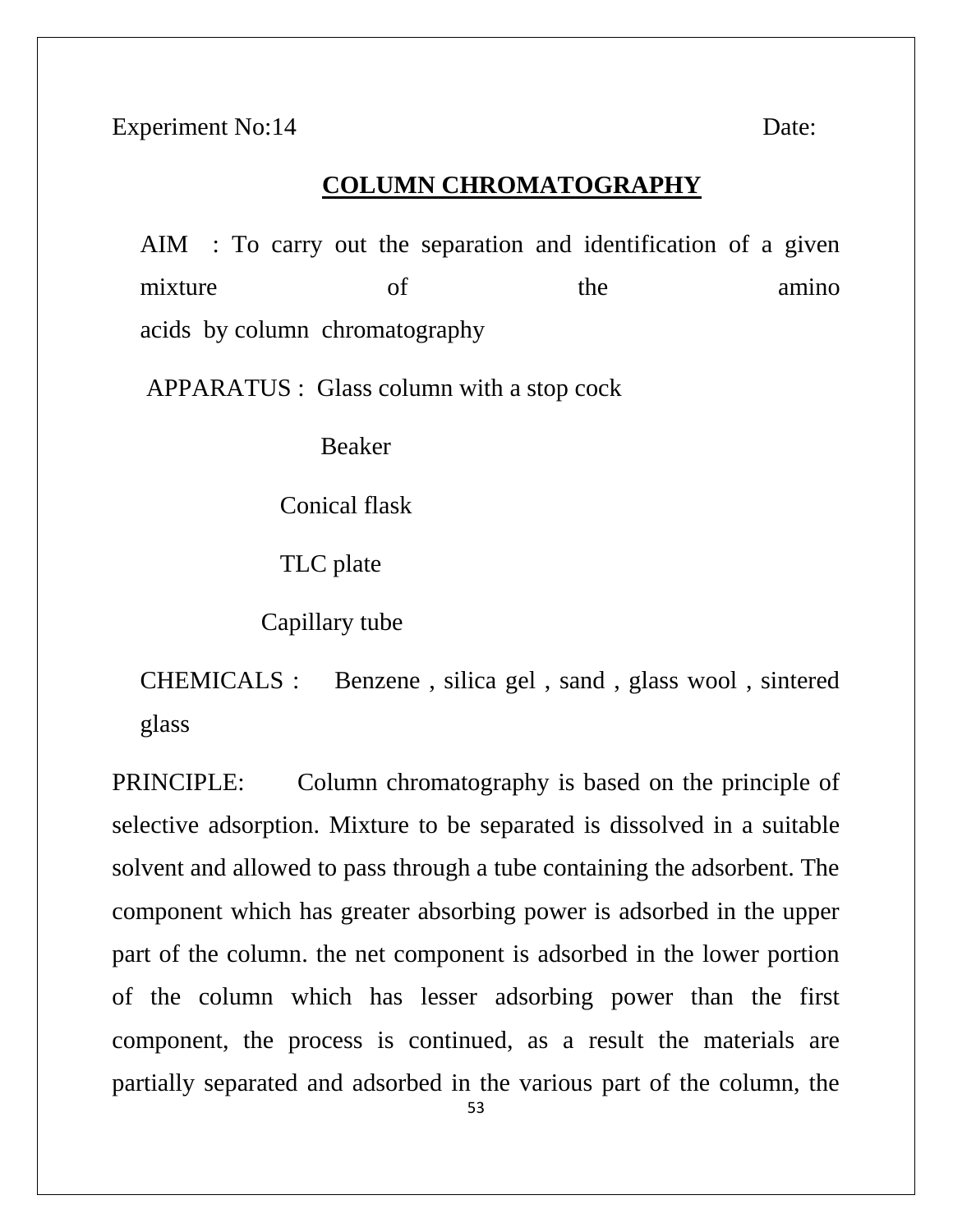initial separation of various component can be improved by passing either the original or some other suitable solvent slowly through the column Two procedure are used to separate various constituents

A) The various zones are cut with a knife at boundaries and the substance present in the zones is extracted with suitable solvent this process of recovery of constituents is known as elution.

B) After development the column may be washed with more solvent, now termed the eluant and each component is collected separately as it reaches the end of the column and is released.

#### DISSCUSION:

 Solvent is selected based on the solubility relation of substances. The solvents commonly used as mobile phase are arranged according to there increasing eluting power .thus elutotropic series are obtained which vary with type of adsorbent used.

The solvents used in chromatography have three functions to perform

1. Serve to introduce the mixture to the column

 2. Effect the process of development by which zones of chromatography are separated to their fullest extent

3. Used to remove the required content of each zone from the mechanically separated parts of the column or from the column as a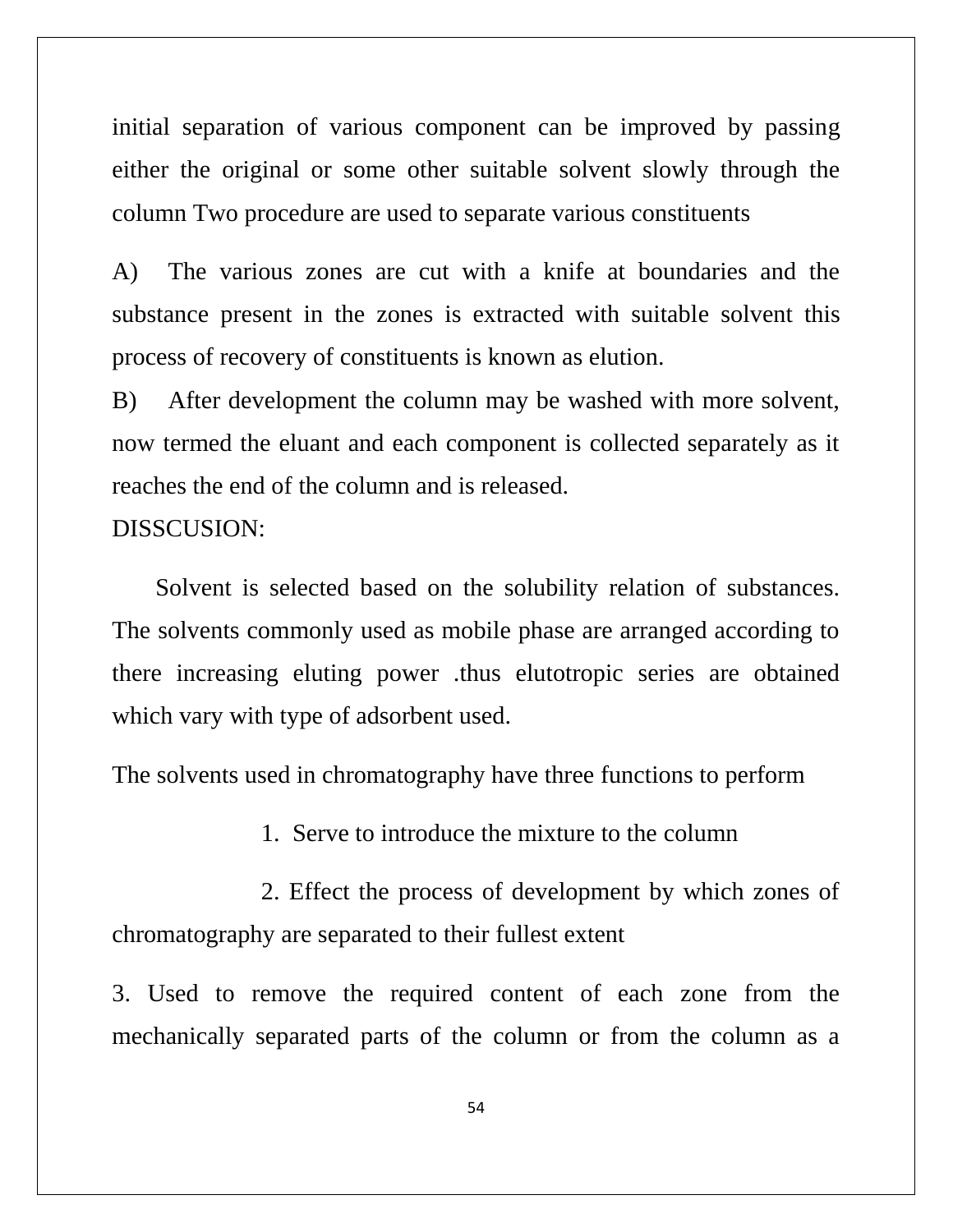whole after it is partly developed. The solvents used for this purpose are called eluants. Solvents: petroleum ether

➢ Cyclohexane

➢ Carbontetrachloride

➢ Trichloroethylene

➢ Benzene

➢ Chloroform

➢ Absolute alcohol

 $\triangleright$  Ethyl acetate

➢ Pyridine

# **PROCEDURE**

1) Initially TLC was performed for the selection of solvent system

2) The sample was dissolved in suitable solvent, using a capillary tube a small amount of sample was applied on TLC plate.

3) The TLC plate was developed in different solvent system air dried and observed under uv light

4) The solvent which shows sufficient separation between the spots was selected as mobile phase (benzene)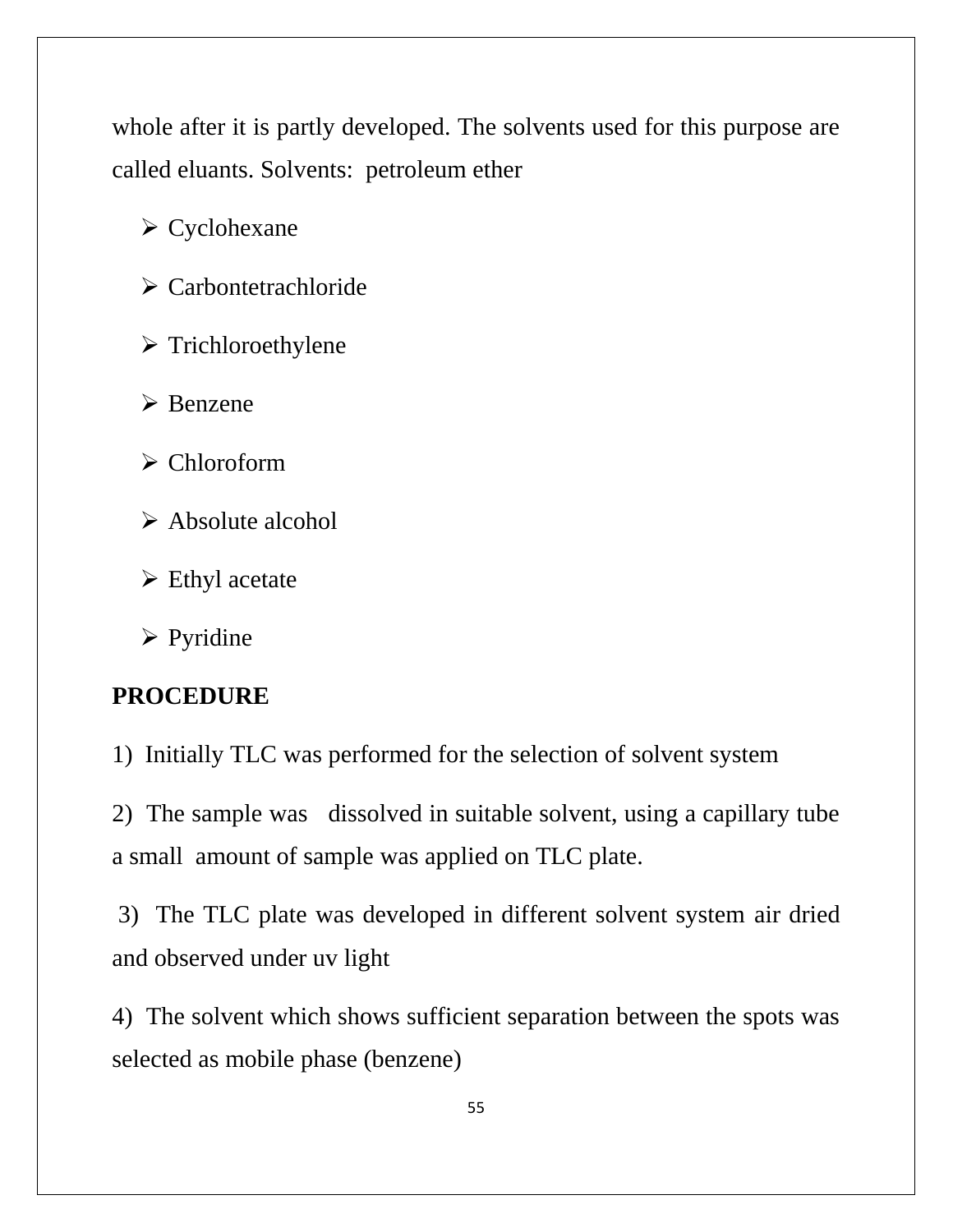5) Silica gel was mixed with the mobile phase and then filled in to the column

6) Sand was washed with the mobile phase and added in to the column to form a layer on the top of the adsorbent

7) Sample was mixed with mobile phase and introduced in to the column.

8) Mobile phase level was maintained above the adsorbent level

9) Eluent was collected from the bottom and presence of individual constituents was determined by performing TLC and observing the plates in UV

10) A series of eluent were collected and evaporated to get the pure sample .

#### **REPORT**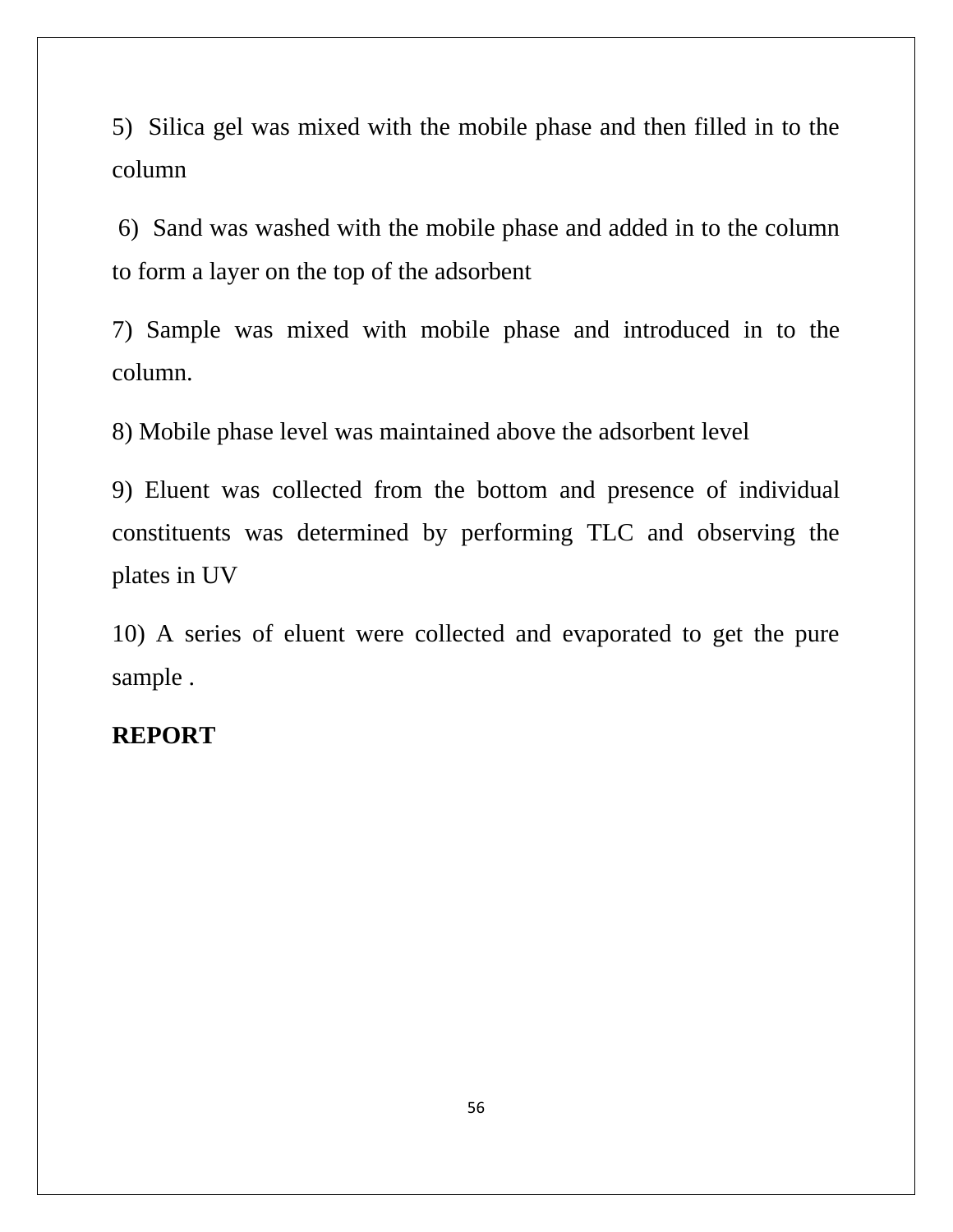Date:

# **HIGH PERFORMANCE LIQUID CHROMATOGRAPHY**

# **Introduction**

High-performance liquid chromatography (HPLC) is a form of [liquid](http://elchem.kaist.ac.kr/vt/chem-ed/sep/lc/lc.htm)  [chromatography](http://elchem.kaist.ac.kr/vt/chem-ed/sep/lc/lc.htm) to separate compounds that are dissolved in solution. HPLC instruments consist of a reservoir of mobile phase, a pump, an injector, a separation column, and a detector. Compounds are separated by injecting a plug of the sample mixture onto the column. The different components in the mixture pass through the column at different rates due to differences in their [partitioning](http://elchem.kaist.ac.kr/vt/chem-ed/sep/extract/partitn.htm) behavior between the mobile liquid phase and the stationary phase.

# **PARAMETERS used in HPLC**

RETENTION TIME (tR): is the time between sample injection (time zero) and the appearance of the band maximum; when all conditions are held constant, the retention time for a given peak (or compound) remains constant.

RETENTION VOLUME: It is the volume of mobile phase required to elute50% of the component from the column

Retention volume= retention time x flow rate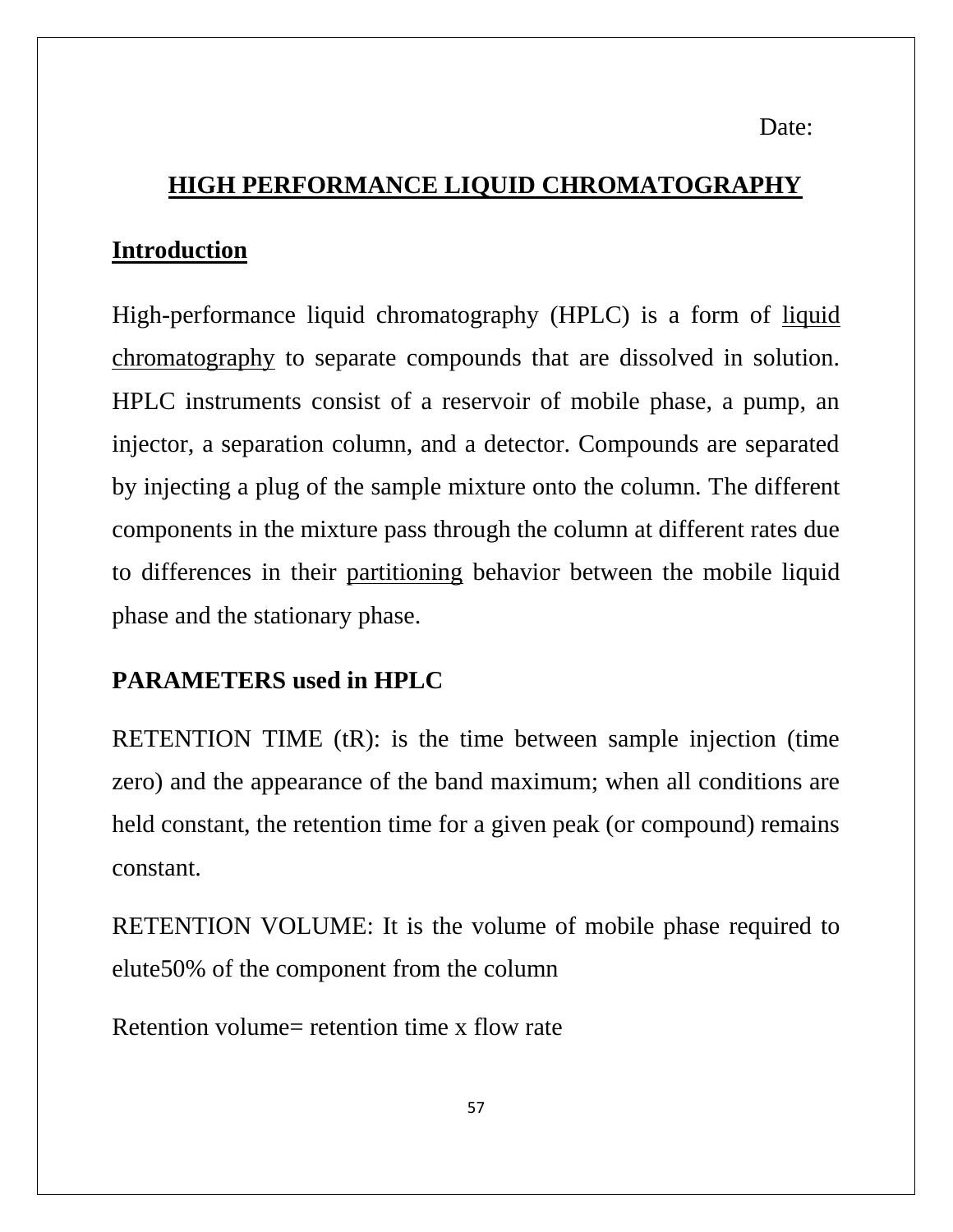**Separation factor**: SEPARATION FACTOR (a): defined for two adjacent bands as the ratio of k' for the second band divided by k' for the first band; when the separation factor equals 1.00, the two bands are on top of each other and completely unseparated. Changing the experimental conditions can increase a and permit the two bands to be separated. Also sometimes called

#### RELATIVE RETENTION

RESOLUTION (Rs ): defines how well separated two adjacent bands are. Larger values of resolution mean better separation.

#### **THEORIES OF HPLC**

#### **PLATE THEORY:**

According to this theory, the chromatographic column consists of continuous, narrow, horizontal plates of equal units called as

*"Theoretical plates".* Though these units are hypothetical, they give rise to a very useful method for the practical measurement of column efficiency.

#### *Height equivalent to theoretical plates (HETP):*

It is the *length of the column* necessary to obtain the equilibrium of the solute particles between the two phases  $\&$  is given by

58 *HETP = length of the column / no. of theoretical plates*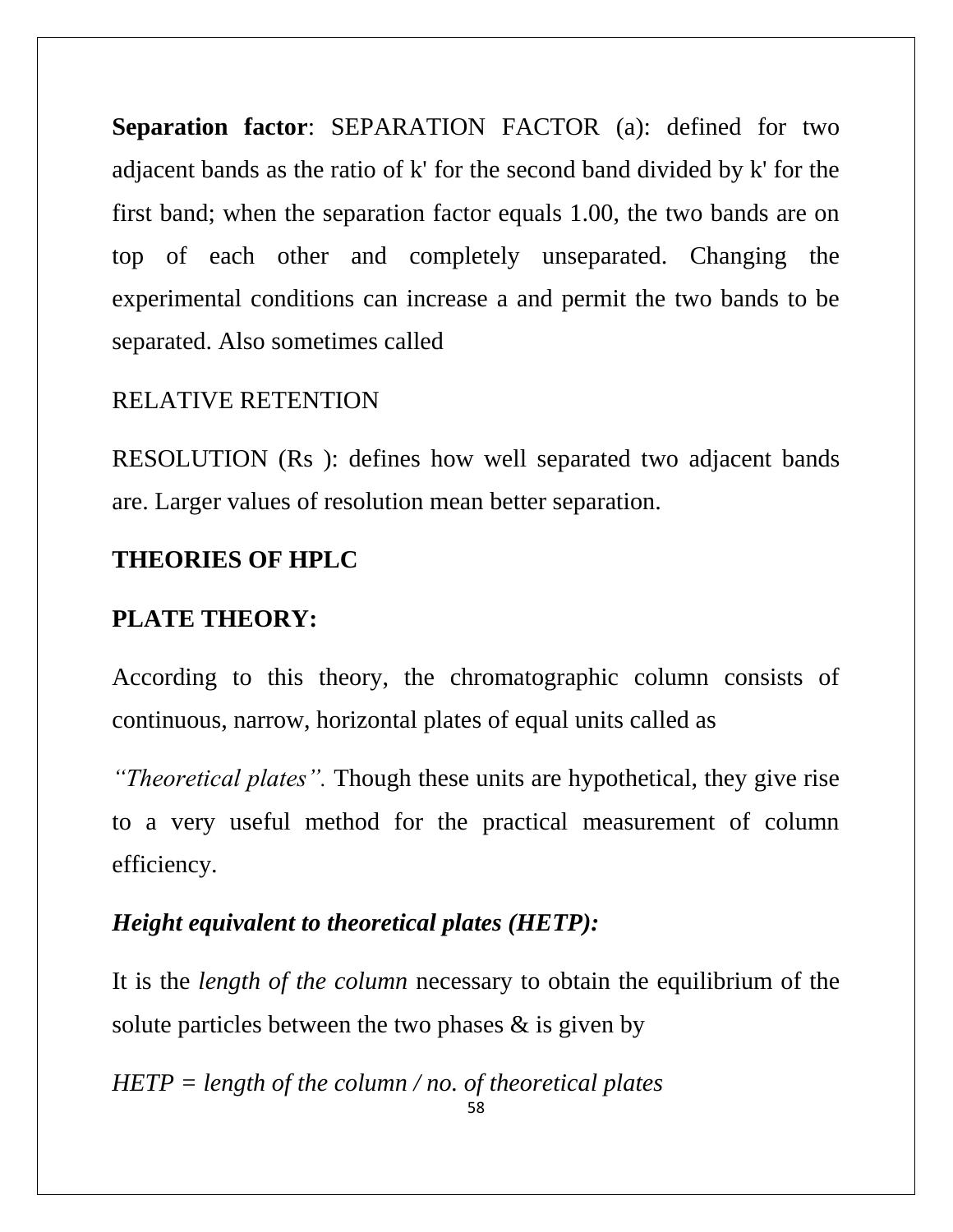Where L= length of the chromatographic column

N= no. of theoretical plates

HETP is given by *Van Demeter equation:*

 $HETP=A+B/u + Cu$ 

Where,

A=eddy diffusion term or multiple path diffusion which arises due to *packing of the Column.* This is unaffected by the carrier gas velocity or flow rate. This can be minimized by uniformity in packing

# **LIQUID CHROMATOGRAPHY**

B= longitudinal diffusion term or molecular diffusion which depends on flow rate

C= effect of mass transfer which depends on flow rate.

u= flow rate or velocity of the mobile phase

# *Resolution (R):*

It is defined as the *distance between two adjacent peak maxima divided by their average peak width.*

*N, HETP, and R are preferred as the measures of the column efficiency.*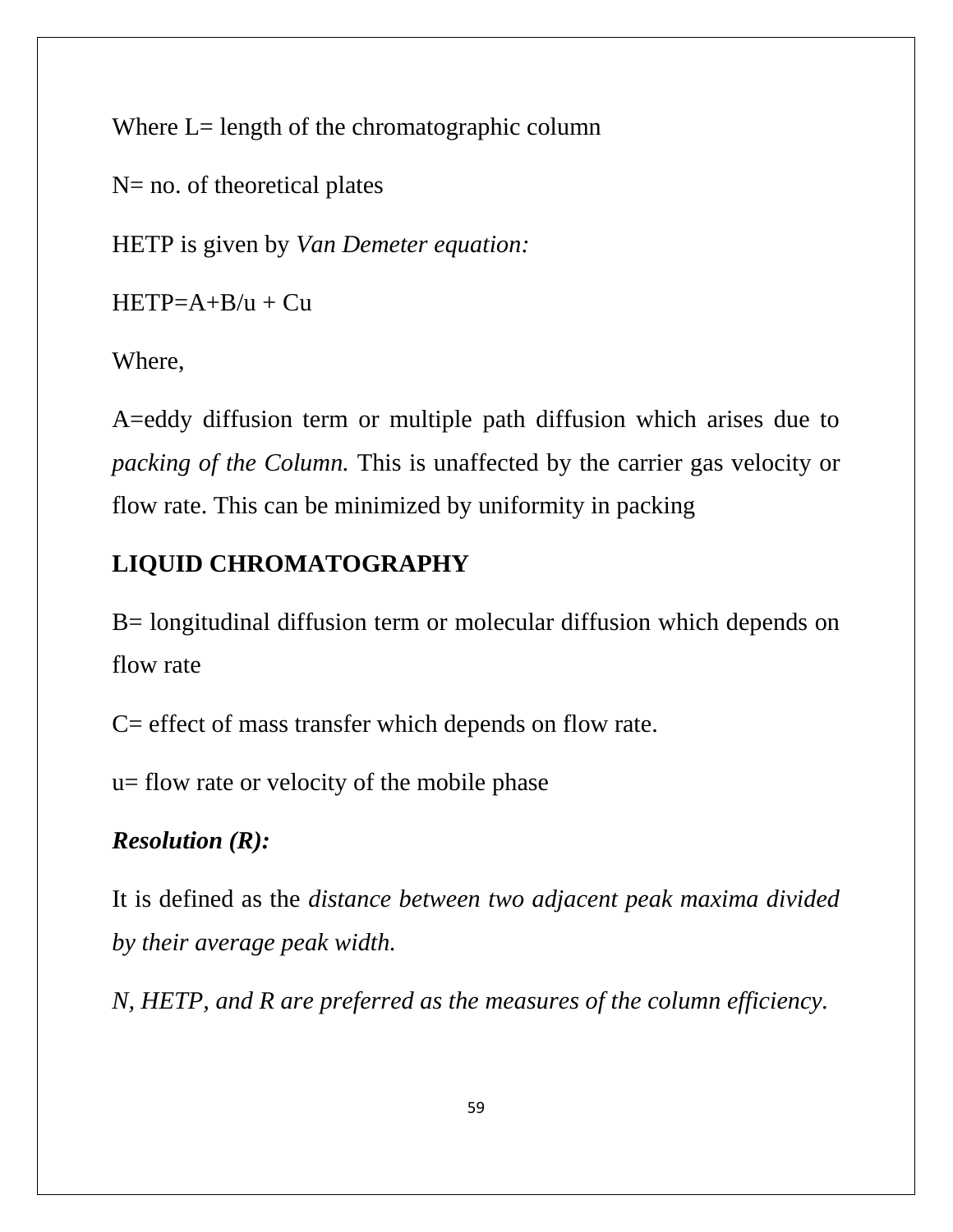# *Retention time ( Rt ) :*

It is the *difference in time between the point of injection and appearance of peak maxima.*

 $\Box$  It is the time required for 50% of a component to be eluted from the column.

Measured in *min or sec*

# **RATE THEORY**:

Plate theory failed to explain the ways to improve the performance of the column, which the rate theory did. This theory explained the fact that the mobile phase flows continuously  $\&$  that the solute particles

are constantly being transported & partitioned in the column. It can be explained by Van Deemeter equation:

# TYPES OF HPLC TECHNIQUES

- A) Based on modes of chromatography
- 1. Normal phase mode
- 2. Reverse phase mode
- B) Based on principle of chromatography
- 1. Adsorption chromatography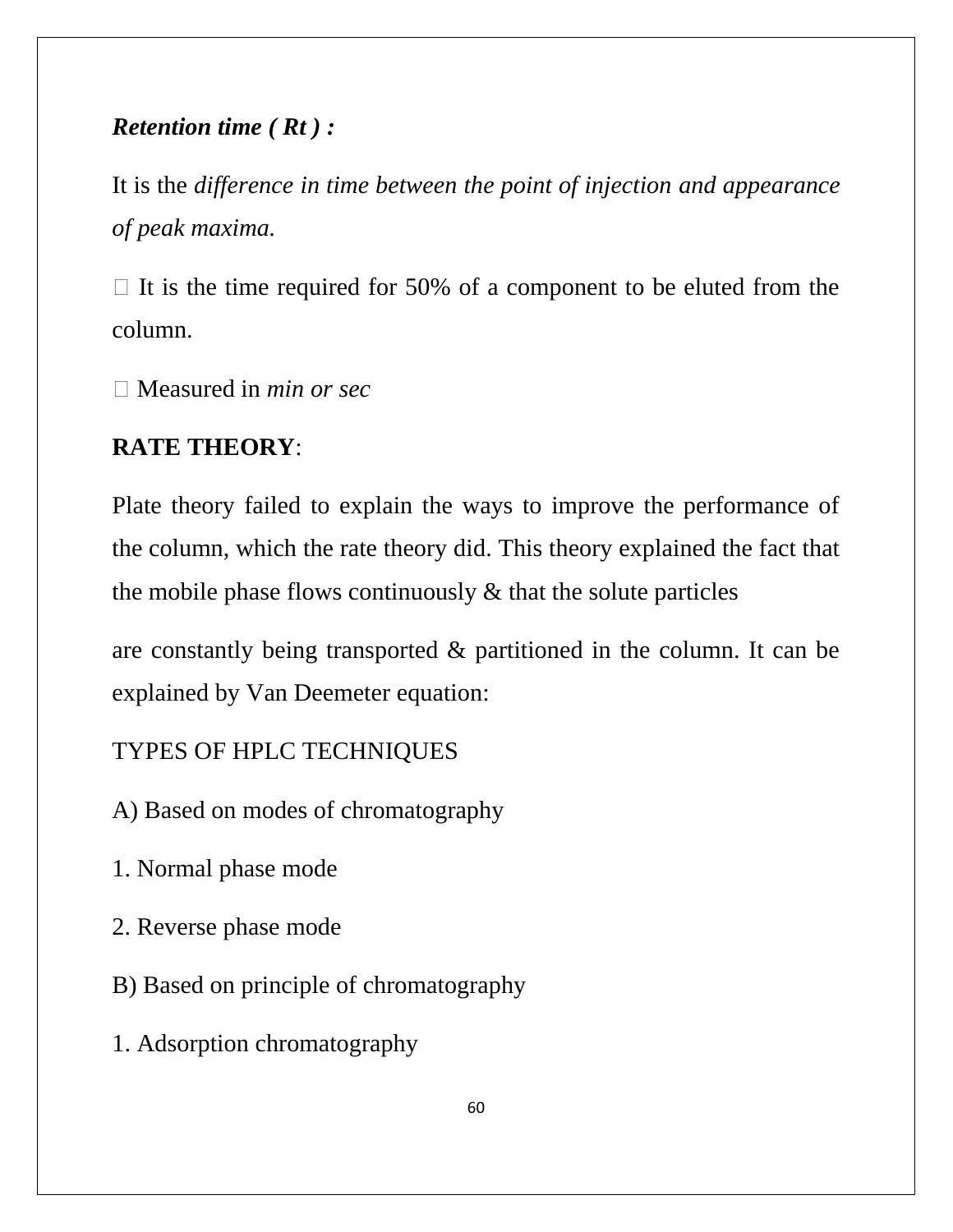- 2. Ion exchange chromatography
- 3. Size exclusion/gel permeation chromatography
- 4. Affinity chromatography
- 5. Chiral chromatography
- C) Based on elution techniques
- 1. Isocratic separation
- 2. Gradient separation
- D) Based on the scale of operation
- 1. Analytical HPLC
- 2. Preparative HPLC
- E) Based on the type of Analysis
- 1. Qualitative analysis
- 2. Quantitative analysis
- F) Based on the internal diameter of the column employed for HPLC

1. Based on modes of chromatography- Interaction or Affinity between polar-polar and nonpolar-nonpolar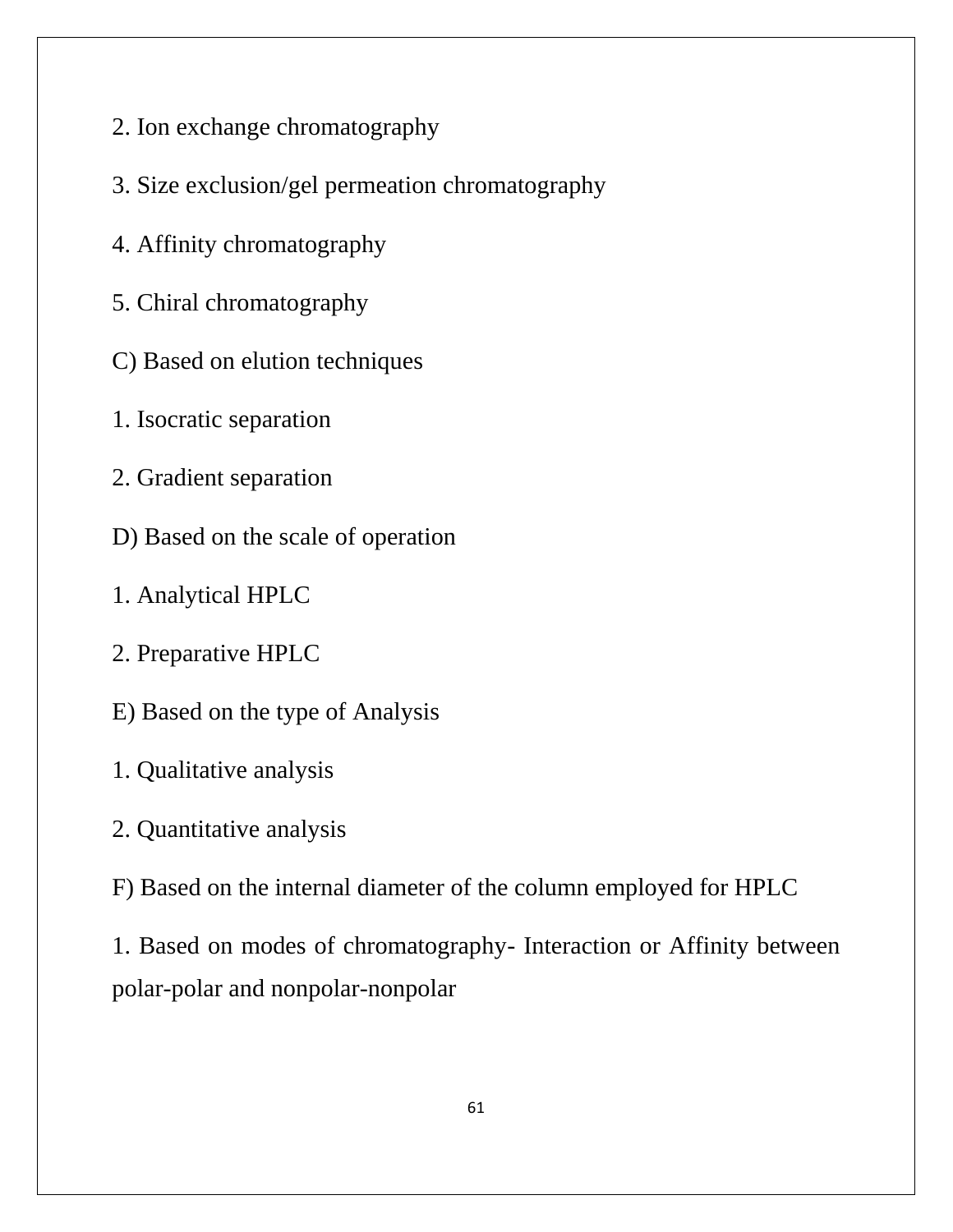is more whereas the interaction affinity between the polar-no polar is less. A. Normal phase chromatography. Separation of polar analytes by partitioning onto **a** polar bonded stationary phase In this the stationary phase is polar (e.g. silica gel) and the mobile phase is non-polar. In this technique the non-polar compounds travel faster and are eluted first this is because **of** the less affinity between the

Solute and the stationary phase. Polar compounds are retained for a longer time in the column because of more affinity towards the

Stationary phase and take more time to be eluted from the column**.** This becomes a disadvantage and the process cannot be applied

for the pharmaceutical products as most of the drug molecules are polar in nature and takes longer time to be eluted and detected As a

result this technique is not widely used in Pharmacy

*B.* **Reversed Phase** chromatography: Separation of non-polar analytes by partitioning **onto a** non-polar, bonded stationary phase.

In reverse phase chromatography, a non-polar stationary phase and polar mobile phase is used. Hence, the polar components get

Eluted & first and the non-polar components are retained for a longer time. Since most of the drugs and pharmaceuticals are polar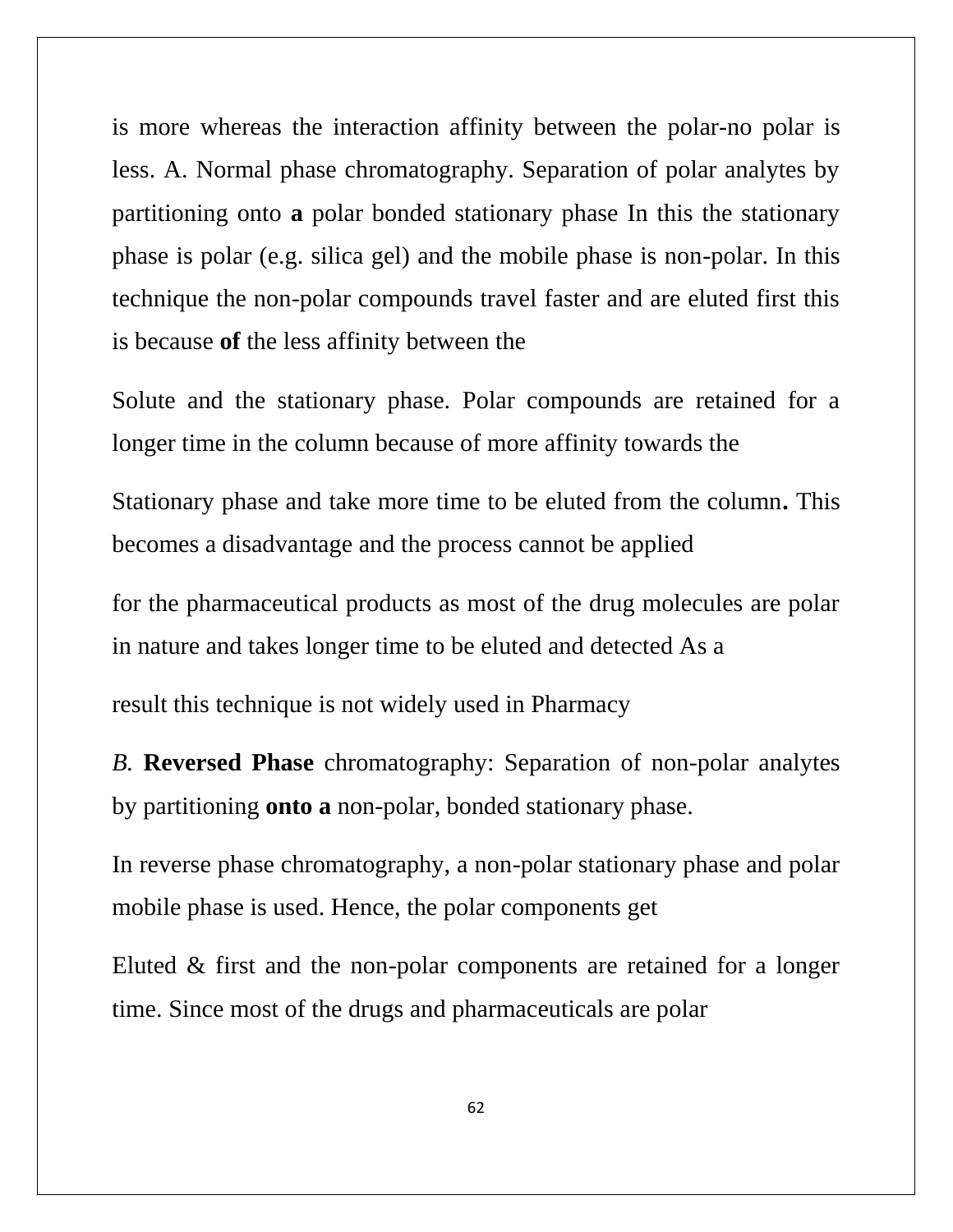In nature, they arc not retained *for* a longer time and are eluted faster, which is advantageous

**B. Based** on **principle of chromatography:**

**1. Ion-exchange chromatography**. The principle of separation is ionexchange, which is reversible exchange of functional group In ion exchange chromatography, an ion exchange resin is used to separate a mixture of similar charged ions. For cations a cation exchange resin is used for anions, an anion exchange resin is used.

2. **Affinity chromatography:** uses the affinity of the sample with specific stationary phases. This technique is mostly used in the flied

**of** biotechnology, microbiology**,** biochemistry etc.

#### **2. Based on elution techniques:**

 Isocratic elution: Here the same mobile phase combination is used throughout. The process of separation. The same polarity or elution strength is maintained throughout the process.

 Gradient elution: Here a mobile phase combination of lower polarity or eluti0n strength is used followed by gradually increasing the polarity or elution strength.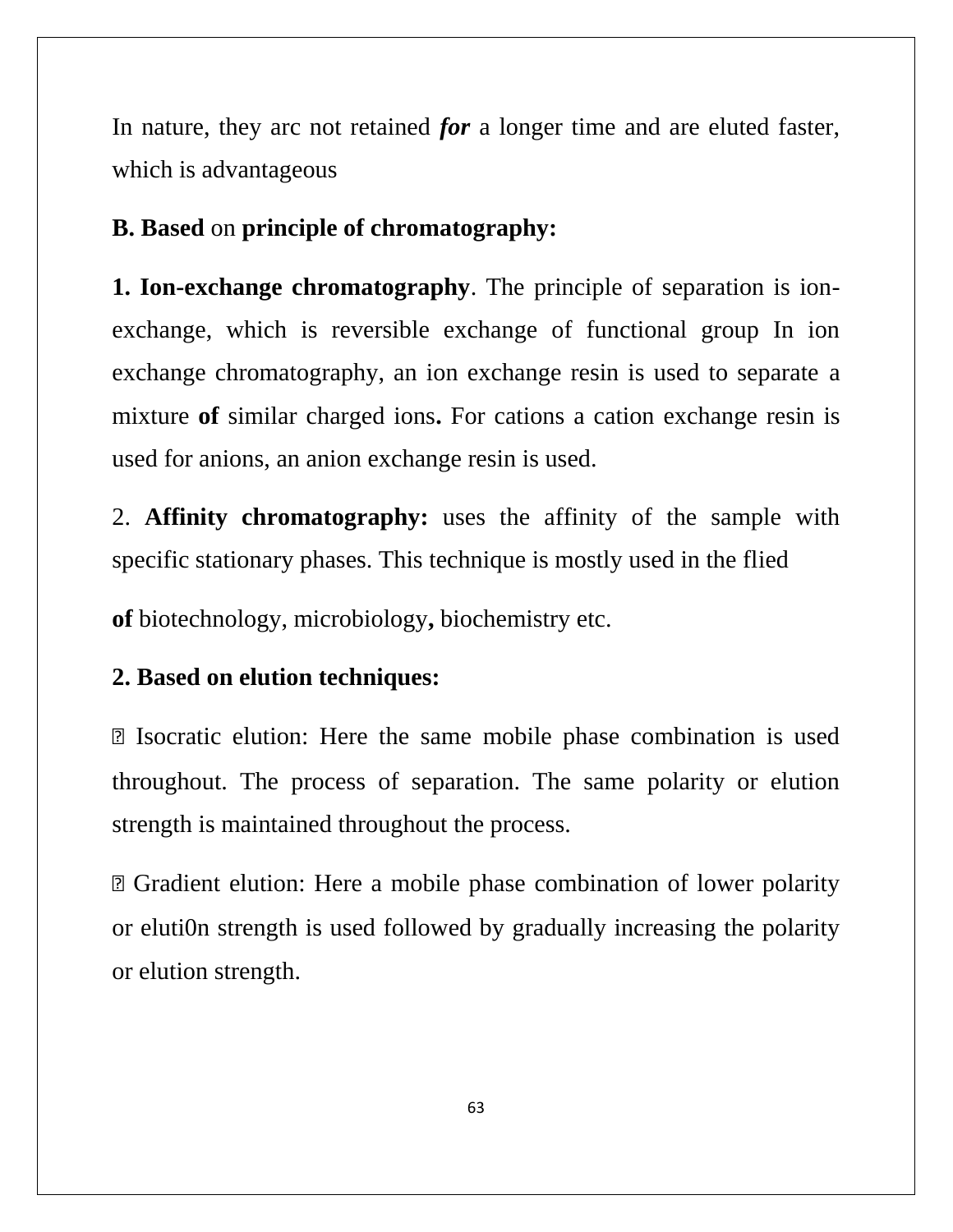# **3. Based on the scale of operation**:

*Analytica1 HPLC*: used only for the analytical purpose and th recovery of the sample is not done since the qun1ity of sample used is very small usually in micrograms. *Preparative HPLC*: here the individual fractions of pure compound

Can be collected using fraction collector and the collected samples can be reused Eg.separations of few grams of a mixture.

# **Based on the type of analysis:**

**a. Quantitave analysis:** is used to identify the compound, detect impurities and to find the number of components. It is done by the *retention time* values.

**b.Quantitative analysis**: is done to detect the amount of individual or several components in a mixture. It is done by comparing the peak area of standard and sample

# **Principle of separation in HPLC:**

When a mixture of components is introduced into a HPLC column, they travel according to their relative affinities towards the stationary phase. The component which has more affinity towards the adsorbent travels slowest the component which has less affinity towards the stationary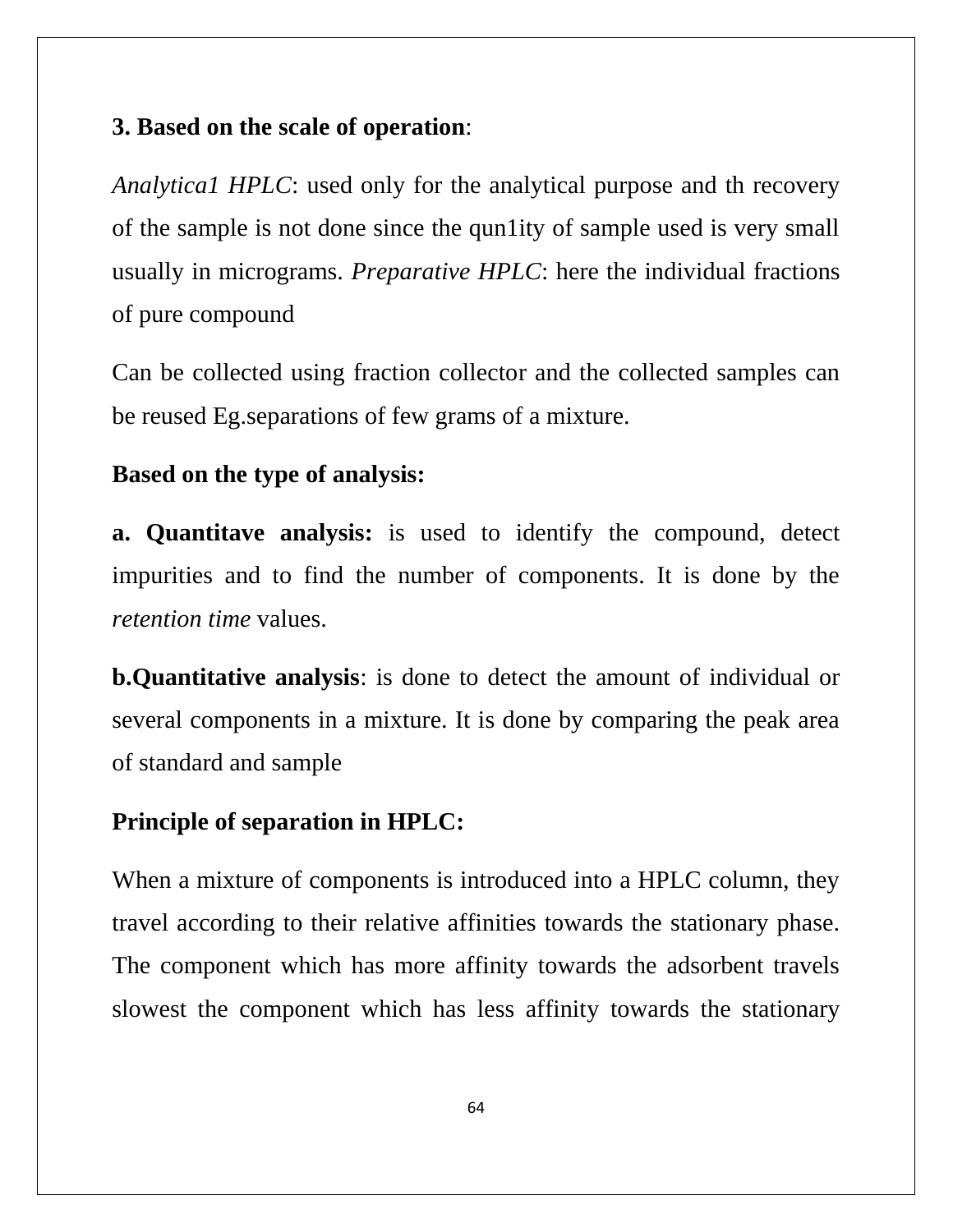phase travels faster. Since no two components have the same affinity towards the stationary

phase, the components are separated.

**Stationary Phases:** Stationary phases are particles which are usually about 1 to 20 μm average diameter *(often* **irregularly shaped).**

```
Polar ("Normal" Phase):
```
o Silica, alumina

o Cyano, amino or diol terminations on the bonded phase *f* Non-Polar("Reversed Phase")

o, C18 to about C8 terminations on the bonded phase

o Phenyl and cyano terminations on the bonded phase

#### NOTE

*1. Either silica or bonded silica materials should not be used above pH8 because silica itself begins to dissolve at around pH 8.*

*2. Chemically bonded materials also get cleaved off at pH 2.0*

*3. Adsorbed compounds can usually be removed from silica columns by flushing with methanol or water and from bonded phase columns by flushing with methanol or dichloromethane*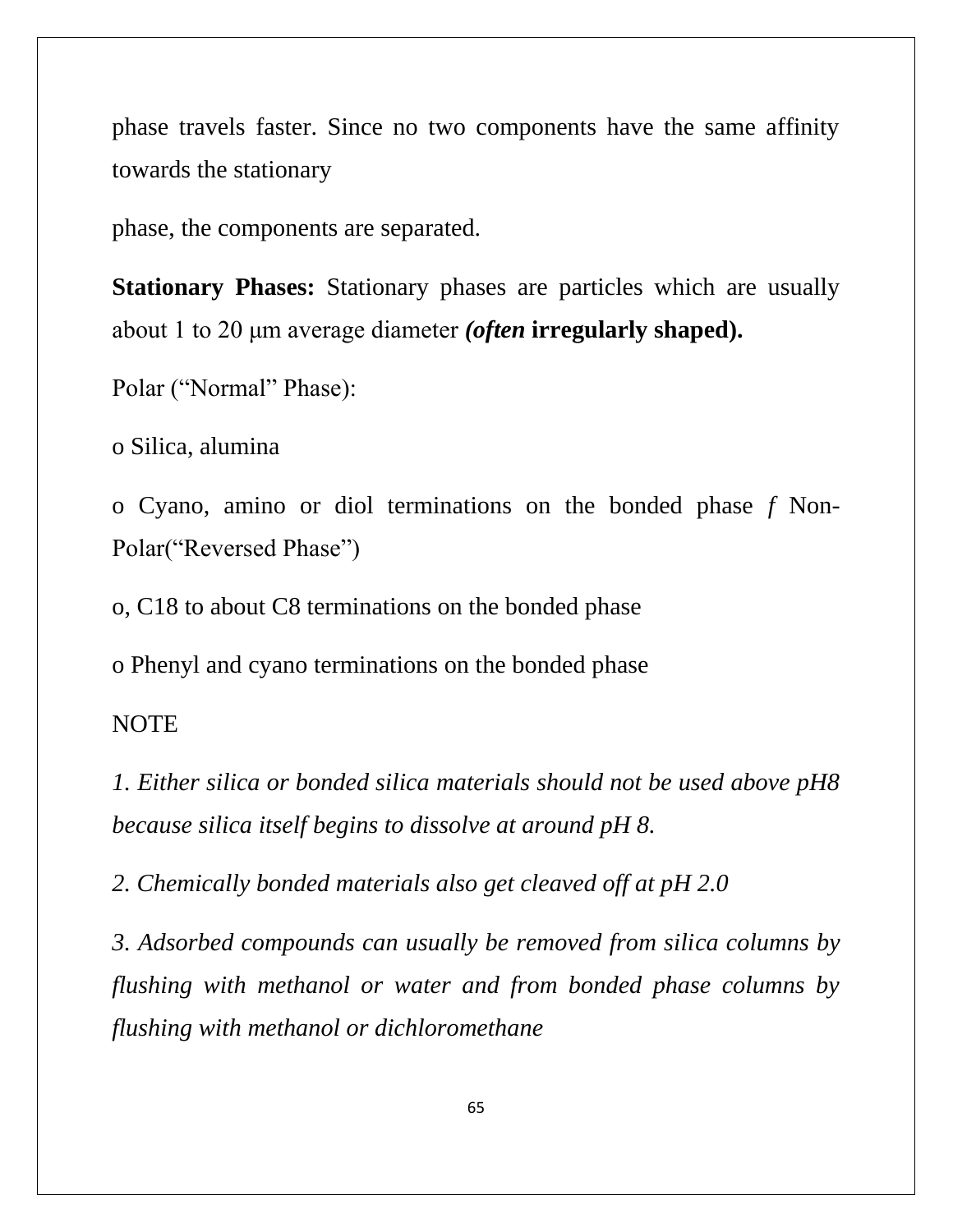*4. In Adsorption chromatography, there is no additional phase on the stationary phase particles (Silica, alumina)*

*5. In Partition chromatography, the stationary phase is coated on to (often bonded) a solid support (silica, alumina, divinylbenzene resin)*

#### **The Mobile Phase in HPLC**

Must do the following

1. solvate the analyte molecules and the solvent they are in

2. be suitable for the analyte to transfer "back and forth" between during the separation process

3. Must be compatible with the instrument (pumps, seals, mixing, detector, etc)

4. compatible with the stationary phase

5. readily available (often use liters/day)

6. of adequate purity Spectroscopic and trace-composition usually

7. Not too compressible (causes pump/flow problems)

#### *Note:*

*1. Solvent purity is very important in preparative HPLC where the sample s usually recovered* by *the evaporation of the solvent.*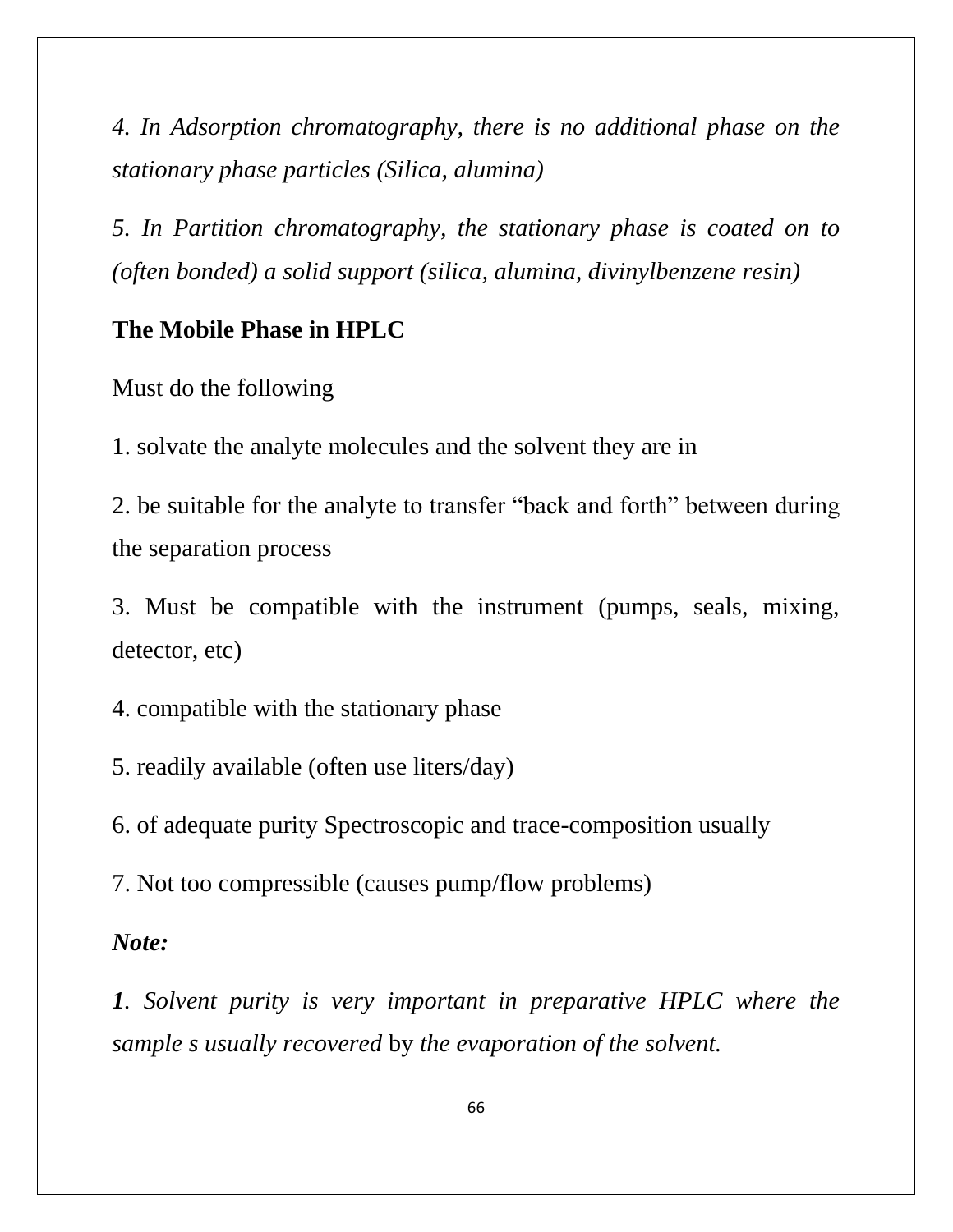2. *In order to achieve reproducibility in adsorption chromatography, the Water content of the mobile phase must be controlled carefully.*

*3. because most part of the chromatograph in contact with the mobile phase is constructed of stainless steel or Teflon, there are few restrictions of the mobile phase. However, halide ions should be avoided because these ions attack stainless steel, especially at low pH values.*

*4. Algal growth may result from the prolonged use of the biological buffer solutions such as citrate and these usually have to be*

*discarded*

*5. While working with buffer solutions and other potentially corrosive eluents, the system should be flushed out with water or a*

*water-methanol mixture when not in use. This is advantageous for both the chromatograph as well as column packing material.*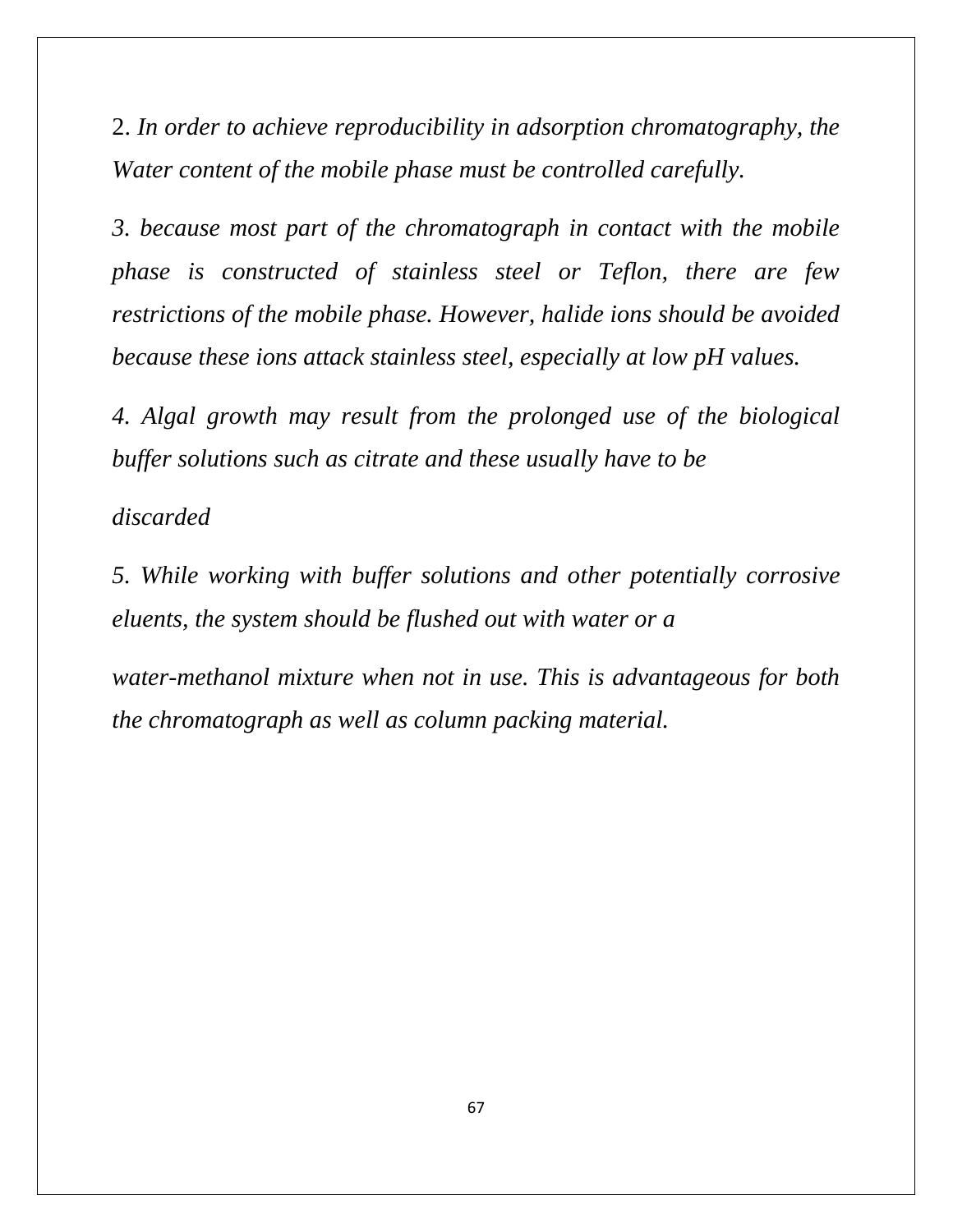

# INSTUMENTATION OF HPLC

- 1. Degassing system
- 2. Pump solvent delivery system
- 3. Check valves
- 4. Pulse damper
- 5. Pre-columns
- 6. Guard column
- 7. Flow splitter
- 8. Auto sampler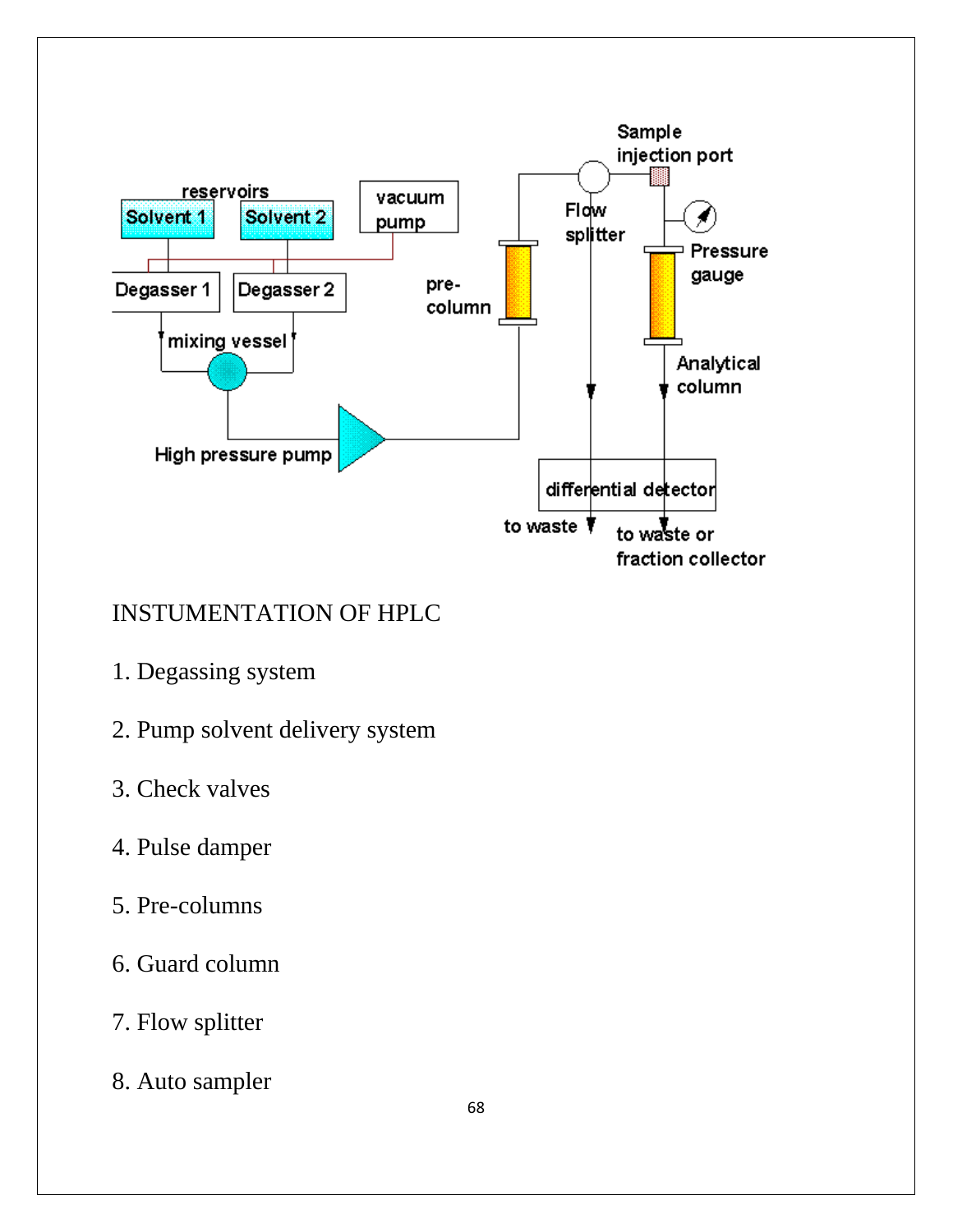- 9. Sample injection port
- 10.Column
- 11.Detector

#### APPLICATIONS OF HPLC

- 1. Quality control testing of drugs
- 2. In Qualitative & Quantitave analysis
- 3. Therapeutic monitoring of drug metabolism studies
- 4. Separation & control of impurities
- 5. In analysis of biological fluids
- 6. Stability studies
- 7. Study of metabolic pathways in basic biochemical pathways
- 8. Separation of positional isomers, enantiomers, Optical isomers
- 9. Industrial applications
- a. Determination of synthetic intermediates ex: atenolol
- b. In determining traces of impurity ex:Tolnafate
- c. Stability studies ex Acyclovir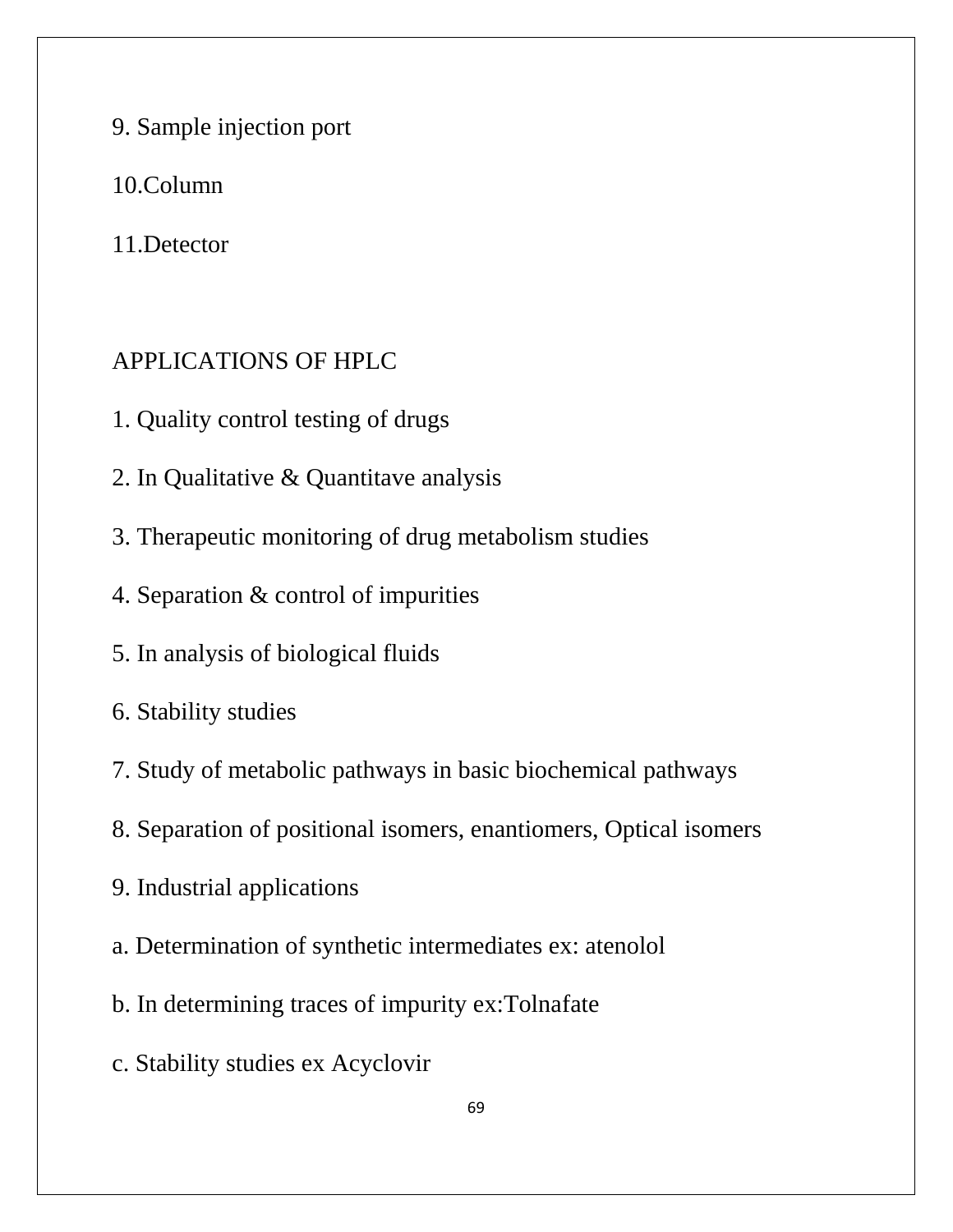# **DETERMINATION OF RETENTION TIME AND AREA UNDER CURVE FOR A GIVEN DRUG SAMPLE BY HPLC METHOD**

**AIM:** To determine retention time  $(t_r)$  and AUC for a given sample of diclofenac sodium by HPLC method (qualitative analysis).

**PRINCIPLE:** Chromatography is a physical method of separation of different kinds of compounds from complex mixture; uses two mutually insoluble/immiscible phases- stationary phase and mobile phase, the latter runs over the former.

High pressure liquid chromatography (HPLC) uses a high pressure in order to pass the mobile phase through uniformly packed stationary phase column, at sufficient velocity and flow rates, and can be operated at various pressures as high as 1500psi.

At such high pressure, resolution property of chromatographic system changes; hence, also sometimes, known as high performance liquid chromatography (as performances of stationary and mobile phases change at high pressure).

**Retention time (t<sub>r</sub>):** It is the time required by the given sample to elute out of the column with the mobile phase. The sample is injected to the mobile phase through the injection port before the column.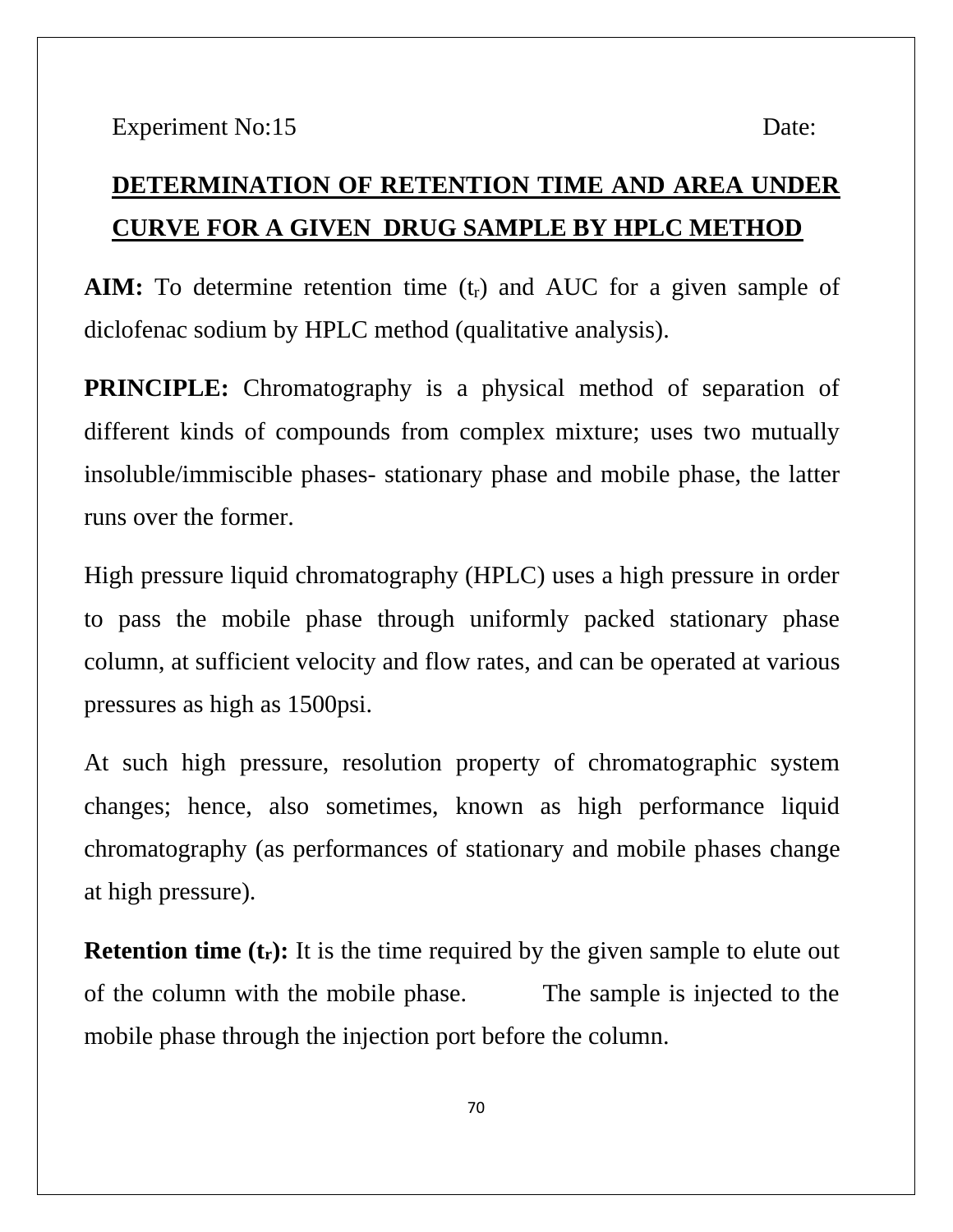In HPLC,  $t_r$  is related parameter to,  $R_f$  (retention factor) in paper chromatography and TLC.

# **INSTRUMENTATION:**

- (1) Mobile phase reservoir
- (2) Mobile phase delivery system , consists of:
	- Pumps
	- Pubic damping system
	- Flow regulator
	- Mixing chamber
	- Deaeration and filters
- (3) Sample injection system
- (4) Column
	- Guard column
	- Main column
	- Oven (thermostatic chamber)
- (5) Detector
- (6) Data processor, recorder and display.

**REPORT:** Retention time for diclofenac sodium was found to be…………… and AUC was found to be…………………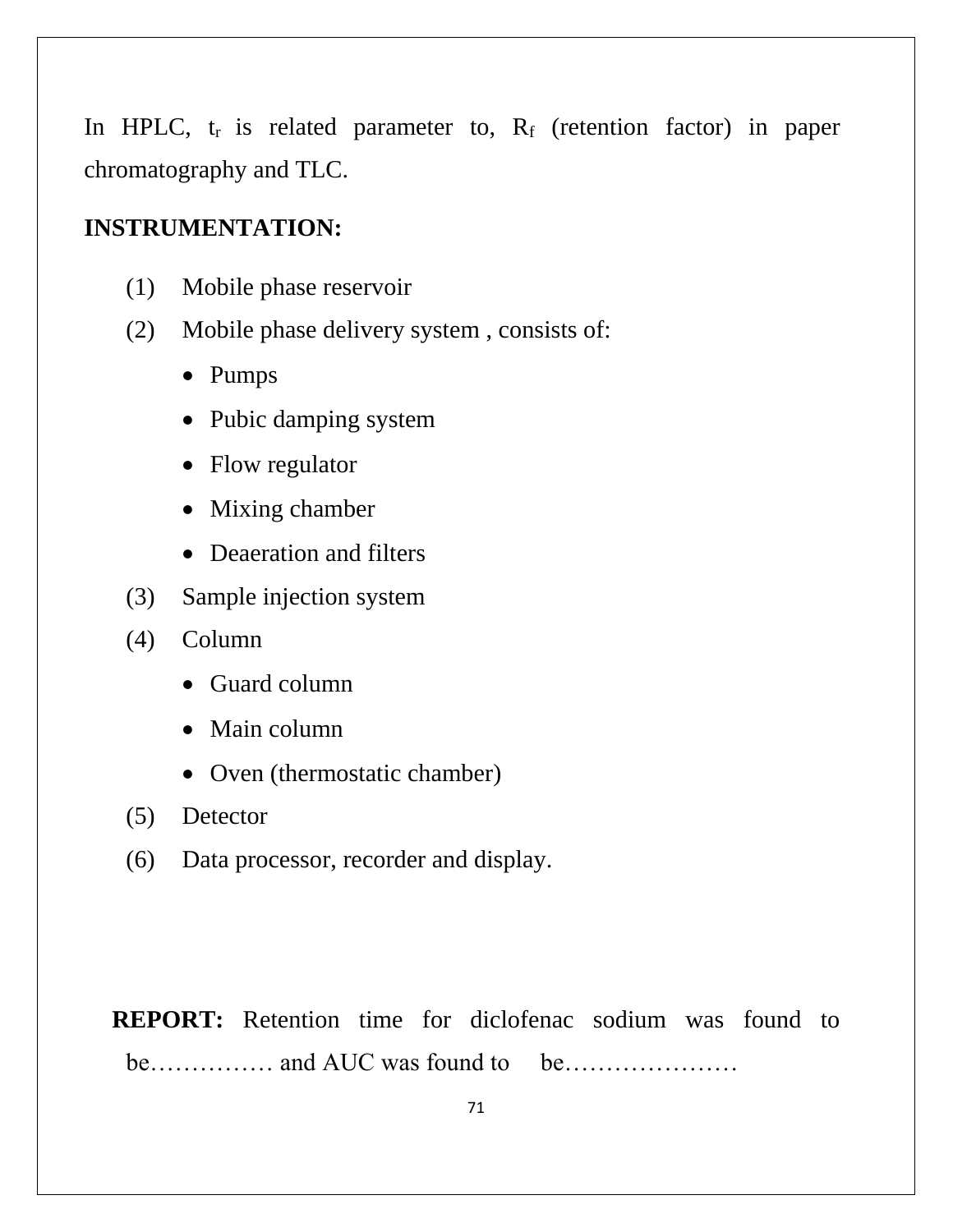# **ESTIMATION OF DICLOFENAC SODIUM BY HPLC**

**AIM:** Estimation of Diclofenac sodium from given sample by HPLC method (quantitative analysis).

# **CHROMATOGRAPHIC CONDITION:**

HPLC instrument: Water

| Detector       | : Dual wavelength detector                 |
|----------------|--------------------------------------------|
| Column         | $\therefore$ C <sub>18</sub> reverse phase |
|                | $(4.9mm*250mm)$                            |
| Temperature    | : Ambient temperature                      |
| Mobile phase   | : Methanol                                 |
| Flow rate      | : 1ml/min                                  |
| Inlet pressure | $: 1824$ psi                               |
|                |                                            |

Volume injected : 30 micro liters

# **PROCEDURE:**

**Preparation of standard solution and standard curve of diclofenac sodium:**